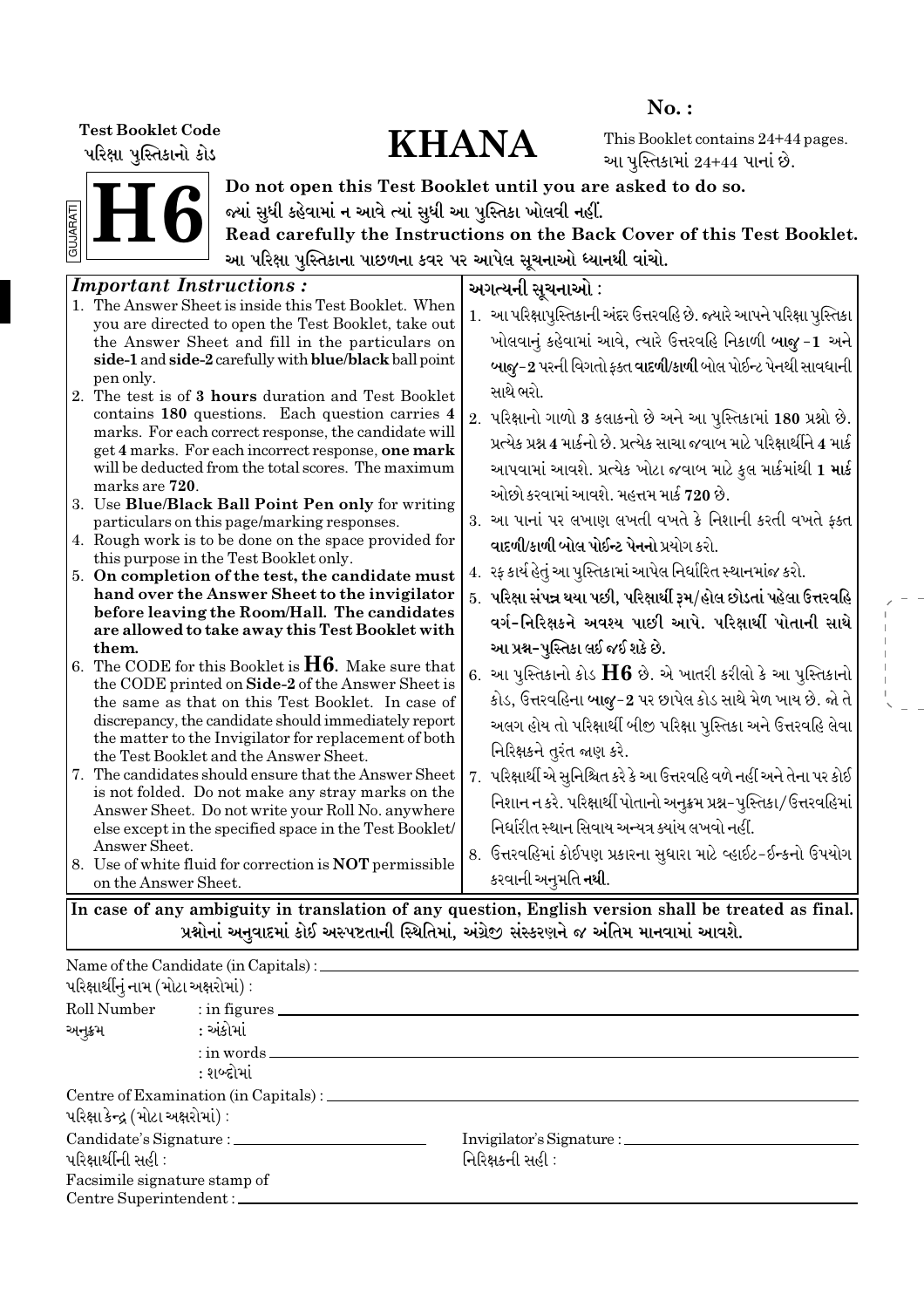| H6 |                                                                | $\bf{2}$ | <b>GUJARATI</b>                                            |
|----|----------------------------------------------------------------|----------|------------------------------------------------------------|
| 1. | નીચે પૈકીની જોડીઓમાંથી કઈ એકકોષીય લીલ છે ?                     | 7.       | મનુષ્યના શરીરમાં પ્રવેશતો <i>પ્લાઝમોડીયમનો</i> ચેપી તબક્કો |
|    | <i>કલોરેલા</i> અને સ્ <i>પીરૂલીના</i><br>(1)                   |          | છે.                                                        |
|    | <i>લેમીનારીઆ</i> અને <i>સરગાસમ</i><br>(2)                      |          | નર જન્યુકોષ<br>(1)                                         |
|    | જેલીડીયમ અને ગ્રાસીલારીઆ<br>(3)                                |          | દ્રોફોઝોઈટસ<br>(2)                                         |
|    | એનાબીના અને વોલ્વોક્સ<br>(4)                                   |          | સ્પોરોઝોઈટસ<br>(3)                                         |
| 2. | પાચનનળીના ગોબલેટ કોષો ________ માંથી રૂપાંતરિત                 |          | માદા જન્યુકોષ<br>(4)                                       |
|    | થયેલા છે.                                                      | 8.       | શ્વાસ દરમ્યાન થતી સાચી પ્રક્રિયા પસંદ કરો :                |
|    | સંયુક્ત અધિચ્છદીય કોષો<br>(1)                                  |          | ઉરોદરપટલનું સંકોચન<br>(a)                                  |
|    | લાદીસમ અધિચ્છદીય કોષો<br>(2)                                   |          | બાહ્ય આંતર પાંસળી સ્નાયુઓનું સંકોચન<br>(b)                 |
|    | સ્તંભાકાર અધિચ્છદીય કોષો<br>(3)                                |          | ક્રુપ્કુસીય કદમાં ઘટાડો<br>$\left( \mathrm{c}\right)$      |
|    | કાસ્થિકોષો<br>(4)                                              |          | આંતર-કુપ્કુસીય દબાણમાં વધારો<br>(d)                        |
| 3. | એન્ટેરોકાઈનેઝ ઉત્સેચક ________ ના રૂપાંતરણમાં મદદ              |          | ફક્ત $(d)$<br>(1)                                          |
|    | કરે છે.                                                        |          | $(a)$ અને $(b)$<br>(2)                                     |
|    | પેપ્સિનોજનનું પેપ્સિનમાં<br>(1)                                |          | $(c)$ અને $(d)$<br>(3)                                     |
|    | પ્રોટીનનું પોલિપેપ્ટાઈડમાં<br>(2)                              |          | $(a), (b)$ અને $(d)$<br>(4)                                |
|    | દ્રિપ્સિનોજનનું દ્રિપ્સિનમાં<br>(3)                            | 9.       | વૃધ્ધિની પ્રક્રિયા, આ દરમ્યાન સૌથી વધુ હોય છે :            |
|    | કેસીનોજેનનું કેસીનમાં<br>(4)                                   |          | સુષુપ્તતા<br>(1)                                           |
| 4. | પ્રાણીઓમાં નીચેનામાંથી કયુ પ્રોટીન વિપુલ પ્રમાણમાં જોવા મળે    |          | લૉગ તબક્કો<br>(2)                                          |
|    | છે ?                                                           |          | મંદવૃધ્ધિ તબક્કો<br>(3)                                    |
|    | ઈન્સ્યુલિન<br>(1)                                              |          | જીર્ણતા<br>(4)                                             |
|    | હીમોગ્લોબીન<br>(2)                                             | 10.      | આ શૃંખલા (સીક્વન્સ) દ્વારા, વાહકમાં જોડાયેલ DNA ની         |
|    | કોલાજન<br>(3)                                                  |          | પ્રતિકૃતિઓનો આંકડો નક્કી થાય છે :                          |
|    | લેક્ટીન<br>(4)                                                 |          | (1) ઓળખવાનું સ્થાન                                         |
| 5. | Bt કપાસની જાતી કે જે <i>બેસીલસ થુરીએન્જેન્સિસ</i> (Bt) ના ઝેરી |          | પસંદગીમાન રેખક<br>(2)                                      |
|    | જનીનને દાખલ કરીને વિકસાવવામાં આવી છે તે $\_$                   |          | ઓરી સ્થાન<br>(3)                                           |
|    | સામે પ્રતિકાર દર્શાવે છે.                                      |          | પેલીન્ડ્રોમિક સીકવન્સ<br>(4)                               |
|    | કિટભક્ષકો<br>(1)                                               |          | વનસ્પતિના એ ભાગો, જે, બે પેઢીઓ-એકની અંદર બીજા, ધરાવે       |
|    | કિટક જીવાત<br>(2)                                              | 11.      | છે :                                                       |
|    | કુગના રોગો<br>(3)                                              |          | પરાગશયમાં આવેલ પરાગરજ<br>(a)                               |
|    | વનસ્પતિ સૂત્રકૃમિઓ<br>(4)                                      |          | બે નરજન્યુ ધરાવતુ, અંકુરિત પરાગરજ<br>(b)                   |
| 6. | બે વિરોધાભાસી સ્વરૂપ ધરાવતી, એક લક્ષણ સિવાય બાકીના             |          | ફળમાં રહેલ બીજ<br>$\left( \mathrm{c}\right)$               |
|    | તમામ લક્ષણ સરખા હોય, એવી કેટલી શુધ્ધ ઉછેરવાળી વટાણાની          |          | બીજાંડ માં આવેલ ભ્રૂણ પૂટ<br>(d)                           |
|    | જાતિઓની જોડ મેન્ડલે પસંદ કરી હતી ?                             |          | $(a)$ અને $(d)$<br>(1)                                     |
|    | (1)<br>8                                                       |          | માત્ર $(a)$<br>(2)                                         |
|    | (2)<br>$\overline{4}$<br>(3)<br>$\,2$                          |          | (a), (b) અને (c)<br>(3)                                    |
|    | (4)<br>14                                                      |          | $(c)$ અને $(d)$<br>(4)                                     |
|    |                                                                |          |                                                            |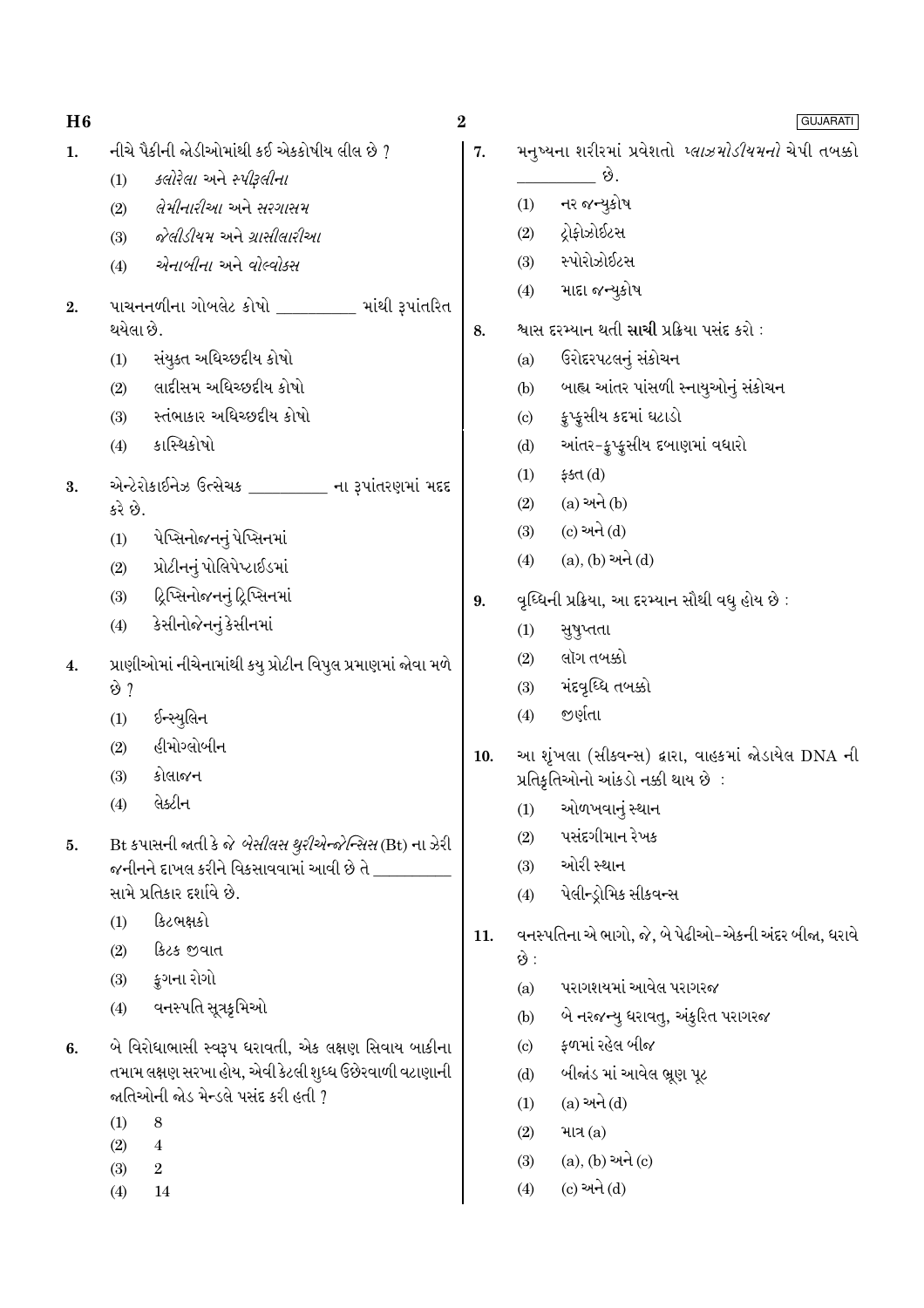- એડીનાઈન, થાયમીન સાથે નથી જોડ બનાવતું.  $(1)$
- એડીનાઈન, થાયમીન સાથે બે H-બંધથી જોડાય છે.  $(2)$
- એડીનાઈન, થાયમીન સાથે 1 H-બંધથી જોડાય છે.  $(3)$
- એડીનાઈન, થાયમીન સાથે 3 H-બંધથી જોડાય છે.  $(4)$
- પ્રકાશ-પ્રક્રિયામાં, પ્લાસ્ટોક્વીનોન, અહીંથી, ઈલેક્ટ્રોનને ખસેડવામાં 13. મદદરૂપ થાય છે :
	- PS-I થી ATP સીંથેઝ  $(1)$
	- PS-II થી Cytbef સંકીર્ણ સુધી  $(2)$
	- $\mathrm{Cytb}_6$ f સંકીર્ણ થી PS-I  $(3)$
	- PS-I थी NADP+  $(4)$
- નીચે પૈકીનું કયુ વિધાન અંતર્વિષ્ટ અંત્રિકાઓ માટે <mark>ખોટું</mark> છે ? 14.
	- તે કોષરસમાં આવેલ આરક્ષિત પદાર્થો દર્શાવે છે.  $(1)$
	- તેઓ કોઈ કલા (પટલથી) બંધાયેલ હોતા નથી.  $(2)$
	- તેઓ ખોરાકના કણોને આરોગવામાં ગુંથાયેલ હોય છે.  $(3)$
	- તે કોષરસમાં મુકત રીતે આવેલ હોય છે.  $(4)$
- ઘનાકાર અધિચ્છદીય કોષો કે જેમાં રસાંકુરો બ્રશવાળી કિનારી 15. ધરાવતા હોય તે \_\_\_\_\_\_\_\_\_ માં જોવા મળે છે.
	- યુસ્ટેચીયન નલિકા  $(1)$
	- આંતરડાનું સ્તર  $(2)$
	- લાળગ્રંથીની નલિકાઓ  $(3)$
	- ઉત્સર્ગ એકમની નિકટવર્તી ગુંચળામય નલિકા  $(4)$

#### નીચેના કોલમને જોડો અને સાચો વિકલ્પ પસંદ કરો: 16.

|                           | કાલમ - 1 |                           |      |           |           | કાલમ - 11   |
|---------------------------|----------|---------------------------|------|-----------|-----------|-------------|
| (a)                       |          | ક્લોસ્ટ્રીડીયમ બ્યુટીલીકમ |      | (i)       | સાયક્લો-  |             |
|                           |          |                           |      |           | સ્પોરીન-A |             |
| (b)                       |          | દ્રાઇકોડર્મા પોલીસ્પોરમ   | (ii) | બ્યુટીરીક |           |             |
|                           |          |                           |      |           |           | એસિડ        |
| $\left( \text{c} \right)$ |          | મોનાસ્કસ પર્પ્રુરીયસ      |      |           | (iii)     | સાઈટ્રીક    |
|                           |          |                           |      |           |           | એસિડ        |
| (d)                       |          | એસ્પર્જીલસ નાઈજર          |      |           | (iv)      | રૂધિર માં   |
|                           |          |                           |      |           |           | કોલેસ્ટેરોલ |
|                           |          |                           |      |           |           | ઘટાડતો ઘટક  |
|                           | (a)      | (b)                       | (c)  | (d)       |           |             |
| (1)                       | (iv)     | (iii)                     | (ii) | (i)       |           |             |
| (2)                       | (iii)    | (iv)                      | (ii) | (i)       |           |             |
| (3)                       | (ii)     | (i)                       | (iv) | (iii)     |           |             |
| (4)                       | (i)      | (i)                       | (iv) | (iii)     |           |             |

| 17. | વનસ્પતિમા, આવશ્યક તત્વા અને તેમના કાર્યાને અનુલક્ષાને જોડકા |                                              |                                                |                      |       |                                                              |  |  |  |  |  |
|-----|-------------------------------------------------------------|----------------------------------------------|------------------------------------------------|----------------------|-------|--------------------------------------------------------------|--|--|--|--|--|
|     | (a)                                                         | લોહ                                          |                                                | (i)                  |       | જળનું પ્રકાશ વિભાજન                                          |  |  |  |  |  |
|     |                                                             | $(b)$ $3 - 5$                                |                                                | (ii)                 |       | પરાગજ અંકુરણ                                                 |  |  |  |  |  |
|     | $\left( \mathrm{c}\right)$                                  | બોરોન                                        |                                                | (iii)                | જરૂરી | ક્લોરોફીલના જેવસંશ્લેષણ માટે                                 |  |  |  |  |  |
|     | (d)                                                         | મેંગેનીઝ                                     |                                                | (iv)                 |       | IAA જૈવસંશ્લેષણ                                              |  |  |  |  |  |
|     |                                                             | સાચો વિકલ્પ પસંદ કરો :                       |                                                |                      |       |                                                              |  |  |  |  |  |
|     |                                                             | (a)                                          | (b)                                            | (c)                  | (d)   |                                                              |  |  |  |  |  |
|     | (1)                                                         | (iv)                                         | (i)                                            | (ii)                 | (iii) |                                                              |  |  |  |  |  |
|     | (2)                                                         | (ii)                                         | (i)                                            | (iv)                 | (iii) |                                                              |  |  |  |  |  |
|     | (3)                                                         | (iv)                                         | (iii)                                          | (ii)                 | (i)   |                                                              |  |  |  |  |  |
|     | (4)                                                         | (iii)                                        | (iv)                                           | (ii)                 | (i)   |                                                              |  |  |  |  |  |
| 18. |                                                             |                                              |                                                |                      |       | એન્ટાર્કટિક પ્રદેશમાં બરફ-અંધતા, આના લીધે થાય છે :           |  |  |  |  |  |
|     | (1)                                                         |                                              |                                                |                      |       | ઈન્ફ્રારેડ વિકિરણોના લીધે રેટીનાને નુકસાન થવું               |  |  |  |  |  |
|     | (2)                                                         |                                              |                                                |                      |       | નીચા તાપમાનને લીધે આંખના પ્રવાહીનું થીજી જવુ                 |  |  |  |  |  |
|     | (3)                                                         |                                              | UV-B કિરણોની વધુ પડતી માત્રાને લીધે કોર્નીઆમાં |                      |       |                                                              |  |  |  |  |  |
|     | (4)                                                         | સૂઝન<br>બરફમાંથી પ્રકાશનું ખૂબ ઊંચુ પરાવર્તન |                                                |                      |       |                                                              |  |  |  |  |  |
| 19. | નીચેના કોલમને  જોડો અને સાચો વિકલ્પ પસંદ કરો :              |                                              |                                                |                      |       |                                                              |  |  |  |  |  |
|     |                                                             | કોલમ - I                                     |                                                |                      |       | કોલમ -  II                                                   |  |  |  |  |  |
|     | (a)                                                         |                                              | પિટચુટરી ગ્રંથી                                |                      | (i)   | ગ્રેવ્સ રોગ                                                  |  |  |  |  |  |
|     |                                                             |                                              |                                                |                      |       |                                                              |  |  |  |  |  |
|     | (b)                                                         |                                              | થાયરોઈડ ગ્રંથી                                 |                      | (ii)  | ડાયાબીટિઝ મેલિટસ                                             |  |  |  |  |  |
|     | $\left( c\right)$                                           |                                              | એડ્રીનલ ગ્રંથી                                 |                      | (iii) | ડાયાબીટિઝ<br>ઈન્સીપીડસ                                       |  |  |  |  |  |
|     | (d)                                                         |                                              |                                                |                      | (iv)  | એડીસન રોગ                                                    |  |  |  |  |  |
|     |                                                             | સ્વાદુર્પિડ<br>(a)                           | (b)                                            | (c)                  | (d)   |                                                              |  |  |  |  |  |
|     | (1)                                                         | (ii)                                         | (i)                                            | (iv)                 | (iii) |                                                              |  |  |  |  |  |
|     | (2)                                                         |                                              | $(iv)$ $(iii)$                                 | (i)                  | (ii)  |                                                              |  |  |  |  |  |
|     | (3)                                                         | $(iii)$ $(ii)$                               |                                                | (i)                  | (iv)  |                                                              |  |  |  |  |  |
|     | (4)                                                         | (iii)                                        | (i)                                            | (iv)                 | (ii)  |                                                              |  |  |  |  |  |
| 20. | નથી ?                                                       |                                              |                                                |                      |       | બીજ સુષુપ્તતાના નિયંત્રણમાં, નીચે પૈકી કયો પદાર્થ અટકાવકર્તા |  |  |  |  |  |
|     | (1)                                                         |                                              |                                                | પેરા-એસ્કોર્બીક એસિડ |       |                                                              |  |  |  |  |  |
|     | (2)                                                         |                                              | જીબ્રેલીક એસિડ                                 |                      |       |                                                              |  |  |  |  |  |
|     | (3)                                                         |                                              | એબ્સીસીક એસિડ                                  |                      |       |                                                              |  |  |  |  |  |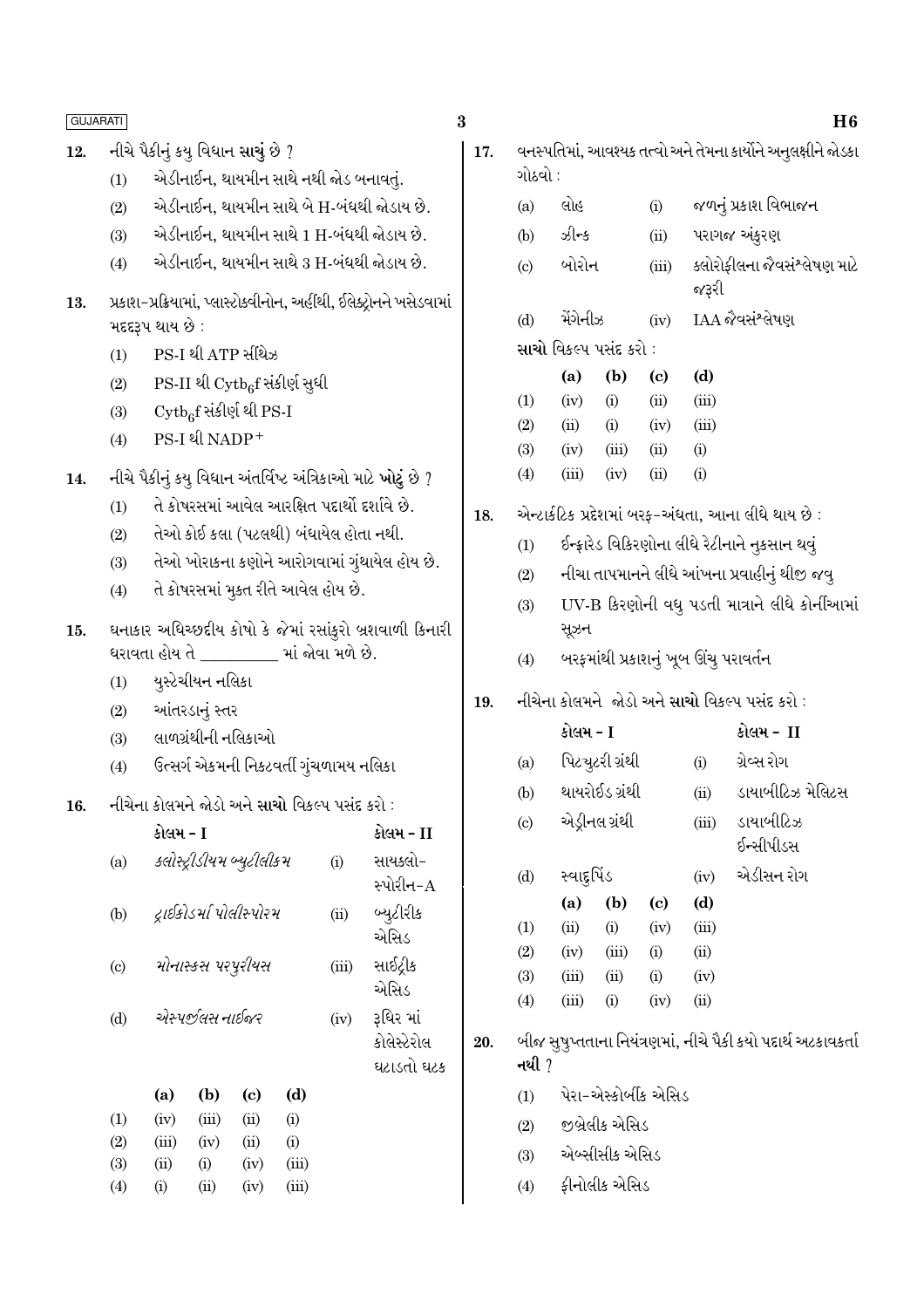| H6  |            |                                                      |               |                                   |                 |                                                              | $\overline{\mathbf{4}}$ |                                                                                                            | <b>GUJARATI</b>                                                                                            |  |  |  |
|-----|------------|------------------------------------------------------|---------------|-----------------------------------|-----------------|--------------------------------------------------------------|-------------------------|------------------------------------------------------------------------------------------------------------|------------------------------------------------------------------------------------------------------------|--|--|--|
| 21. |            |                                                      |               |                                   |                 | મનુષ્યના પાચનતંત્રના અનુસંધાને સાચુ વિધાન ઓળખો :             | 26.                     | જેલ ઈલેક્ટ્રોફોરેસીસમાં, છૂટા પડેલ DNA ના ટુકડાઓને, આની<br>મદદથી જોવાય છે :                                |                                                                                                            |  |  |  |
|     | (1)        |                                                      |               | કૃમિવત્ ગ્રહણી થી ઉત્પન્ન થાય છે. |                 |                                                              |                         | (1)                                                                                                        | ઈન્ફ્રારેડ કિરણોમાં ઈથીડીયમ બ્રોમાઈડ થી                                                                    |  |  |  |
|     | (2)        |                                                      |               | શેષાંત્ર નાના આંતરડામાં ખુલે છે.  |                 |                                                              |                         | (2)                                                                                                        | તેજસ્વી વાદળી લાઈટમાં, એસીટોકાર્માઈનની મદદ થી                                                              |  |  |  |
|     | (3)        |                                                      |               |                                   |                 | લસીસ્તર એ પાચનનળીનું સૌથી અંદરનું સ્તર છે.                   |                         | (3)                                                                                                        | ઈથીડીયમ બ્રોમાઈડ UV કિરણો થી                                                                               |  |  |  |
|     | (4)        |                                                      |               | શેષાંત્ર ખુબજ ગુંચળાદાર ભાગ છે.   |                 |                                                              |                         | (4)                                                                                                        | UV કિરણોમાં એસીટોકાર્માઈન થી                                                                               |  |  |  |
| 22. |            | આમાં, બીજાશય અર્ધ અધ:સ્થ હોય છે :                    |               |                                   |                 |                                                              | 27.                     |                                                                                                            | નીચે પૈકી એ પદાર્થો ઓળખો, જેમની રચનામાં ગ્લાયકોસાઈડીક                                                      |  |  |  |
|     | (1)        | પ્લમ                                                 |               |                                   |                 |                                                              |                         |                                                                                                            | બંધ અને પેપટાઈડ બંધ આવેલ હોય છે :                                                                          |  |  |  |
|     | (2)        | રીંગણ                                                |               |                                   |                 |                                                              |                         | (1)                                                                                                        | ઈન્યુલીન, ઈન્સ્યુલીન                                                                                       |  |  |  |
|     | (3)        | રાઈ                                                  |               |                                   |                 |                                                              |                         | (2)                                                                                                        | કાઈટીન, કોલેસ્ટરોલ                                                                                         |  |  |  |
|     | (4)        | સૂર્યમુખી                                            |               |                                   |                 |                                                              |                         | (3)                                                                                                        | ગ્લીસરોલ, ટ્રીપસીન                                                                                         |  |  |  |
|     |            |                                                      |               |                                   |                 | જે પ્રક્રિયા દ્વારા ઘાસના પર્ણોના અગ્ર પરથી રાત્રે અને વહેલી |                         | (4)                                                                                                        | સેલ્યુલોઝ, લીસીથીન                                                                                         |  |  |  |
| 23. |            |                                                      |               |                                   |                 | સવારે પ્રવાહી સ્વરૂપે જળનો નિકાસ થાય છે તે :                 | 28.                     |                                                                                                            | ક્રિતીય ચયાપચયી પદાર્થો જેવા કે, નીકોટીન, સ્ટ્રીકનીન અને<br>કેફીન વનસ્પતિ દ્વારા આના માટે ઉત્પન્ન થાય છે : |  |  |  |
|     | (1)        |                                                      | રસ સંકોચન     |                                   |                 |                                                              |                         | પ્રજનન પર અસર<br>(1)                                                                                       |                                                                                                            |  |  |  |
|     | (2)        | ઉત્સ્વેદન                                            |               |                                   |                 |                                                              |                         | (2)                                                                                                        | પોષક મૂલ્ય                                                                                                 |  |  |  |
|     | (3)        | મૂળ દાબ                                              |               |                                   |                 |                                                              |                         | (3)                                                                                                        | વૃધ્ધિ પ્રતિસાદ                                                                                            |  |  |  |
|     | (4)        | અંત:ચૂષણ                                             |               |                                   |                 |                                                              |                         | (4)                                                                                                        | સંરક્ષણ ક્રિયા                                                                                             |  |  |  |
|     |            |                                                      |               |                                   |                 |                                                              |                         |                                                                                                            |                                                                                                            |  |  |  |
| 24. | (a)        | અર્ધીકરણને અનુલક્ષીને નીચે પૈકીને જોડો :<br>ઝાયગોટીન |               |                                   | (i)             | ઉપાન્તીભવન                                                   | 29.                     |                                                                                                            | દ્વિપાર્શ્વીય સમમિતિ અને અદ્દેહકોષ્ઠી પ્રાણીઓ _<br>ઉદાહરણ દ્વારા દર્શાવાય છે.                              |  |  |  |
|     |            |                                                      |               |                                   | (ટર્મીનલાઈઝેશન) |                                                              | (1)                     |                                                                                                            |                                                                                                            |  |  |  |
|     | (b)        | પેકીટીન                                              |               |                                   | (ii)            | સ્વસ્તિક ચોકડી                                               |                         | (2)                                                                                                        | નુપુરક<br>કંકતધરા                                                                                          |  |  |  |
|     |            |                                                      |               |                                   |                 | (ચાયેસ્મેટા)                                                 |                         | (3)                                                                                                        | પૃથૃકૃમિ                                                                                                   |  |  |  |
|     | (c)        | ડીપ્લોટીન                                            |               |                                   | (iii)           | વ્યતિકરણ (ક્રોસીંગ                                           |                         | (4)                                                                                                        | સૂત્રકૃમિ                                                                                                  |  |  |  |
|     |            |                                                      |               |                                   |                 | ઓવર)                                                         |                         |                                                                                                            |                                                                                                            |  |  |  |
|     | (d)        |                                                      | ડાયાકાઈનેસીસ  |                                   | (iv)            | સૂત્રયુગ્મન                                                  | 30.                     | શીમ્બીકુળની વનસ્પતિઓની મૂળ ગંડિકામાં આવેલ નાઈટ્રોજીનેઝ<br>જે પ્રક્રિયાનું ઉદ્દીપન કરે છે, તેની નિપજ આ છે : |                                                                                                            |  |  |  |
|     |            | નીચે પૈકી સાચો વિકલ્પ પસંદ કરો :                     |               |                                   |                 |                                                              |                         | (1)                                                                                                        | એમોનિયા અને હાઈડ્રોજન                                                                                      |  |  |  |
|     |            | (a)                                                  | (b)           | $\left( \mathrm{e}\right)$        | (d)             |                                                              |                         | (2)                                                                                                        | માત્ર એમોનિયા                                                                                              |  |  |  |
|     | (1)        | (ii)                                                 | (iv)          | (iii)                             | (i)             |                                                              |                         | (3)                                                                                                        | માત્ર નાઈટ્રેટ                                                                                             |  |  |  |
|     | (2)<br>(3) | (iii)<br>(iv)                                        | (iv)<br>(iii) | (i)<br>(ii)                       | (ii)<br>(i)     |                                                              |                         | (4)                                                                                                        | એમોનિયા અને ઓક્સિજન                                                                                        |  |  |  |
|     | (4)        | (i)                                                  | (ii)          | (iv)                              | (iii)           |                                                              | 31.                     |                                                                                                            | નીચેનામાંથી કયું મૂત્રવૃધ્ધિને રોકે છે ?                                                                   |  |  |  |
|     |            |                                                      |               |                                   |                 | નીચેના માંથી બેઝીક એમીનો એસિડ ઓળખો :                         |                         | (1)                                                                                                        | JG કોષો દ્વારા રેનિનના સ્રાવમાં ઘટાડો                                                                      |  |  |  |
| 25. |            |                                                      |               |                                   |                 |                                                              |                         | (2)                                                                                                        | ADH નો ઓછો સ્રાવથી વધારે પ્રમાણમાં પાણીનું                                                                 |  |  |  |
|     | (1)        | વેલાઈન                                               |               |                                   |                 |                                                              |                         |                                                                                                            | પુનઃશોષણ                                                                                                   |  |  |  |
|     | (2)        | ટાયરોસીન                                             |               |                                   |                 |                                                              |                         | (3)                                                                                                        | આલ્ડોસ્ટેરોનને કારણે Na <sup>+</sup> અને પાણીનું મૂત્રપિંડ                                                 |  |  |  |
|     | (3)        | ગ્લુટામીક એસિડ                                       |               |                                   |                 |                                                              |                         |                                                                                                            | નલિકામાંથી પુન∶શોષણ                                                                                        |  |  |  |
|     | (4)        | લાયસીન                                               |               |                                   |                 |                                                              |                         | (4)                                                                                                        | કર્ણક નેદ્રીયુરેટિક કારક રૂધિરવાહિનીનું સંકોચન કરે છે                                                      |  |  |  |
|     |            |                                                      |               |                                   |                 |                                                              |                         |                                                                                                            |                                                                                                            |  |  |  |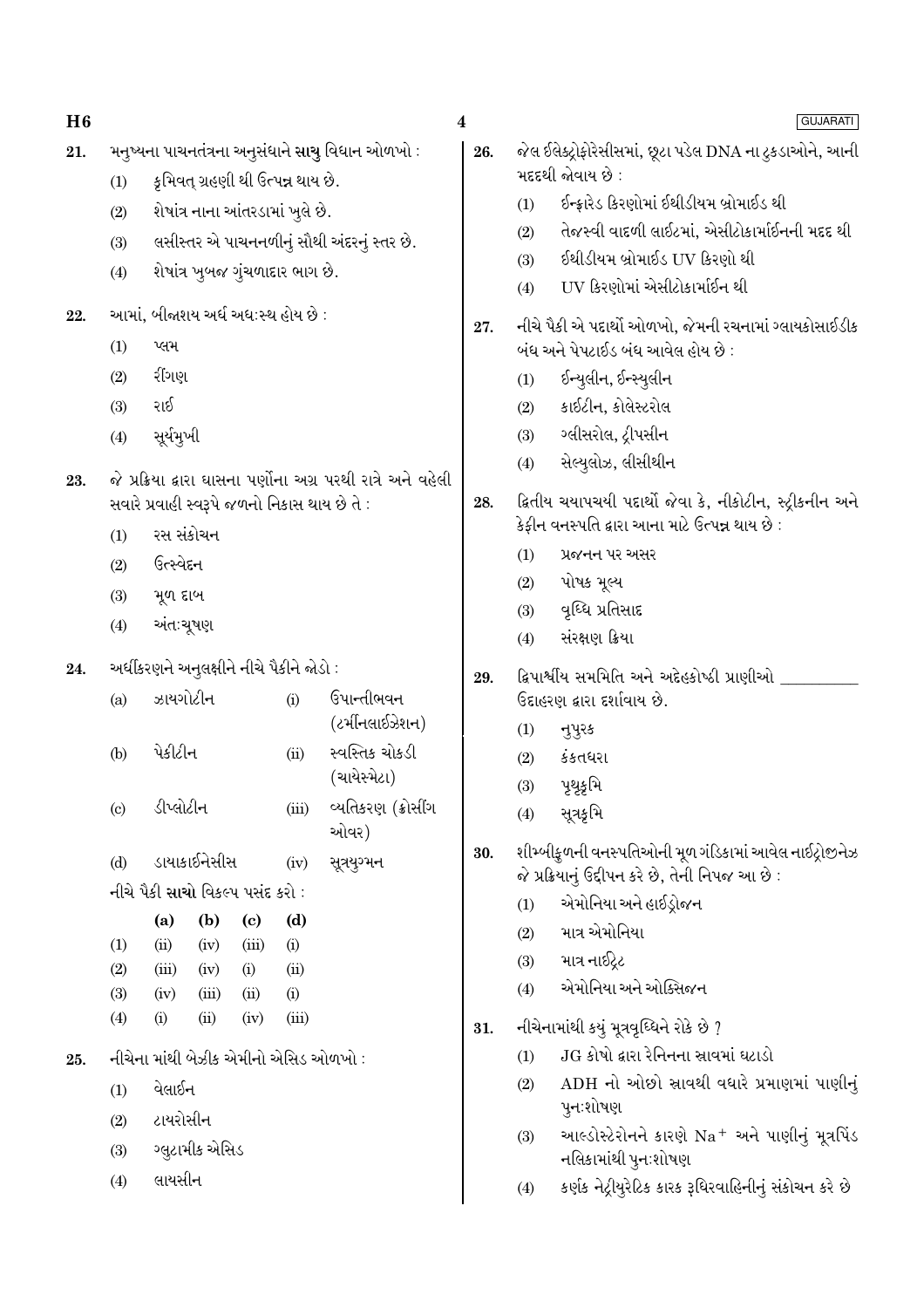- સાચ વિધાન પસંદ કરો : 32.
	- $(1)$ ઈન્સ્યુલિન હાઈપરગ્લાયસેમીયા સાથે સંકળાયેલ છે.
	- ગ્લુકોકોર્ટીકોઈડસ ગ્લુકોનિયોજીનેસિસ ને પ્રેરે છે.  $(2)$
	- ગ્લુકાગોન હાઈપોગ્લાયસેમીયા સાથે સંકળાયેલ છે.  $(3)$
	- ઈન્સ્યુલિન સ્વાદુપિંડકોષો અને મંદપૂર્ણ કોષો પર કાર્ય  $(4)$ કરે છે.
- સુકેન્દ્રી કોષો(યુકેરીઓટીક)માં ગ્લાયકોપ્રોટીન્સ અને 33. ગ્લાયકોલીપીડસના ઉત્પાદન માટે કયું, અગત્યનું સ્થાન છે ?
	- પોલીસોમ્સ  $(1)$
	- અંત:કોષરસ જાળ  $(2)$
	- પેરોક્સીઝોમ્સ  $(3)$
	- $(4)$ ગોલ્ગીકાય
- એ વૃદ્ધિનિયામકનું નામ આપો જેનો શેરડીના પાક પર છંટકાવ 34. કરવાથી તેના પ્રકાંડની લંબાઈ વધે છે અને આમ શેરડીની ઉપજ વધે છે $\cdot$ 
	- એબ્સીસીક એસિડ  $(1)$
	- સાયટોકાઈનીન  $(2)$
	- જબેલીન  $(3)$
	- ઈથીલીન  $(4)$
- કેટલાક વિભાજન પામતા કોષો, કોષ ચક્રમાંથી નીકળી જઈ, દૈહિક, 35. અપ્રવૃત્તિમય (અક્રીય) અવસ્થામાં આવે છે. આને, કવાઈસેન્ટ અવસ્થા ( $G_0$ ) કહેવાય છે. આ પ્રક્રિયા, આના અંતે થાય છે :
	- $(1)$  $G_2$  અવસ્થા
	- $(2)$ M અવસ્થા
	- $G_1$  અવસ્થા  $(3)$
	- $S$  અવસ્થા  $(4)$
- પેંગ્વીન અને ડોલ્ફીનના ફ્લિપર્સ નું ઉદાહરણ છે. 36.
	- પ્રાકૃતિક પસંદગી  $(1)$
	- અનૂકૂલિત પ્રસરણ  $(2)$
	- કેન્દાભિસારી ઉદ્વિકાસ  $(3)$
	- ઔદ્યોગિક મેલાનિઝમ  $(4)$

એક વનસ્પતિનો આડો છેદ નીચેના અંતસ્થ લક્ષણો દર્શાવે છે : 37.

- પૂલીય આવરણ ધરાવતા, અસંખ્ય, વીખરાયેલા વાહીપૂલ.  $(a)$
- મુદ્દતકીય કોષોનું બનેલ વિશાળ, જોઈ શકાતું આધારોત્તક.  $(b)$
- સહસ્થ અને અવર્ધમાન વાહીપુલો.  $(c)$
- અન્નવાહક મૃદ્દતકનો અભાવ.  $(d)$
- નીચે પૈકી વનસ્પતિનો પ્રકાર અને ભાગ ઓળખો :
- દ્વિદળી મૂળ  $(1)$
- એકદળી પ્રકાંડ  $(2)$
- એકદળી મૂળ  $(3)$
- ક્રિદળી પ્રકાંડ  $(4)$
- જળકુંભી (વોટર હાયસીન્થ) અને પોયણા (વોટર લીલી)માં 38. પરાગનયન આના દ્વારા થાય છે :
	- કીટકો અને પાણી  $(1)$
	- કીટકો અથવા પવન  $(2)$
	- માત્ર પાણીનો પ્રવાહ  $(3)$
	- પવન અને પાણી  $(4)$
- રોગપ્રતિકારકતાના સંદર્ભમાં ખોટું વિધાન ઓળખો : 39.
	- ગર્ભ કેટલુક પ્રતિદ્રવ્ય માતા માંથી મેળવે છે, તે નિષ્ક્રિય  $(1)$ રોગપ્રતિકારકતાનું ઉદાહરણ છે.
	- જ્યારે પ્રતિજન (જીવીત કે મૃત) નો સામનો થાય ત્યારે  $(2)$ યજમાનના શરીરમાં પ્રતિદ્રવ્ય ઉત્પન્ન થાય છે. જેને 'સક્રિય રોગપ્રતિકારકતા' કહે છે.
	- જ્યારે તૈયાર પ્રતિદ્રવ્ય ને સીધુ આપવામાં આવે તો તેને  $(3)$ 'નિષ્ક્રિય રોગપ્રતિકારકતા' કહે છે.
	- સક્રિય રોગપ્રતિકારકતા ઝડપી છે અને સંપૂર્ણ પ્રતિભાવ  $(4)$ આપે છે.
- નીચેના માંથી શેને એનએરોબિક સ્લજ ડાયજેસ્ટર્સમાં વાહિન  $40.$ મળની આગળની સારવાર માટે મૂકવામાં આવે છે :
	- ક્રિયાશીલ સ્લજ  $(1)$
	- પ્રાથમિક સ્લજ  $(2)$
	- તરતો કચરો  $(3)$
	- પ્રાથમિક સારવારનું ઈફ્લ્યુઅન્ટ  $(4)$
- જોડકા ગોઠવો : 41.

| અપચયી ક્રિયાનું નિરોધક<br>(a) | (i) | રીસીન |
|-------------------------------|-----|-------|
|-------------------------------|-----|-------|

- પેપટાઈડ બંધ ધરાવે મેલોનેટ  $(b)$  $(ii)$
- ફુગમાં કોષ-દિવાલનો પદાર્થ કાઈટીન  $\left( \mathrm{c} \right)$  $(iii)$
- ક્રિતીય ઉપાપચયજ કૉલેજન  $(d)$  $(iv)$
- નીચે પૈકી સાચું ઓપ્શન પસંદ કરો :

|                   | (a)   | (b)   | (c)       | (d)            |
|-------------------|-------|-------|-----------|----------------|
| $\left( 1\right)$ | (ii)  | (iii) | (i)       | (iv)           |
| (2)               | (ii)  | (iv)  | (iii)     | (i)            |
| (3)               | (iii) | (i)   | (iv)      | (ii)           |
| (4)               | (iii) | (iv)  | $\rm (i)$ | $\overline{u}$ |

- નીચેના માંથી કયા અંતઃસ્રાવનું સ્તર ગ્રાફીયન પુટીકામાંથી 42. અંડકોષની મુક્તિ (અંડપાત) નું કારણ છે ?
	- FSH ની નીચી સાંદ્રતા  $(1)$
	- ઈસ્ટોજનની ઊંચી સાંઢતા  $(2)$
	- પ્રોજેસ્ટેરોનની ઊંચી સાંદ્રતા  $(3)$
	- LH ની નીચી સાંદ્રતા  $(4)$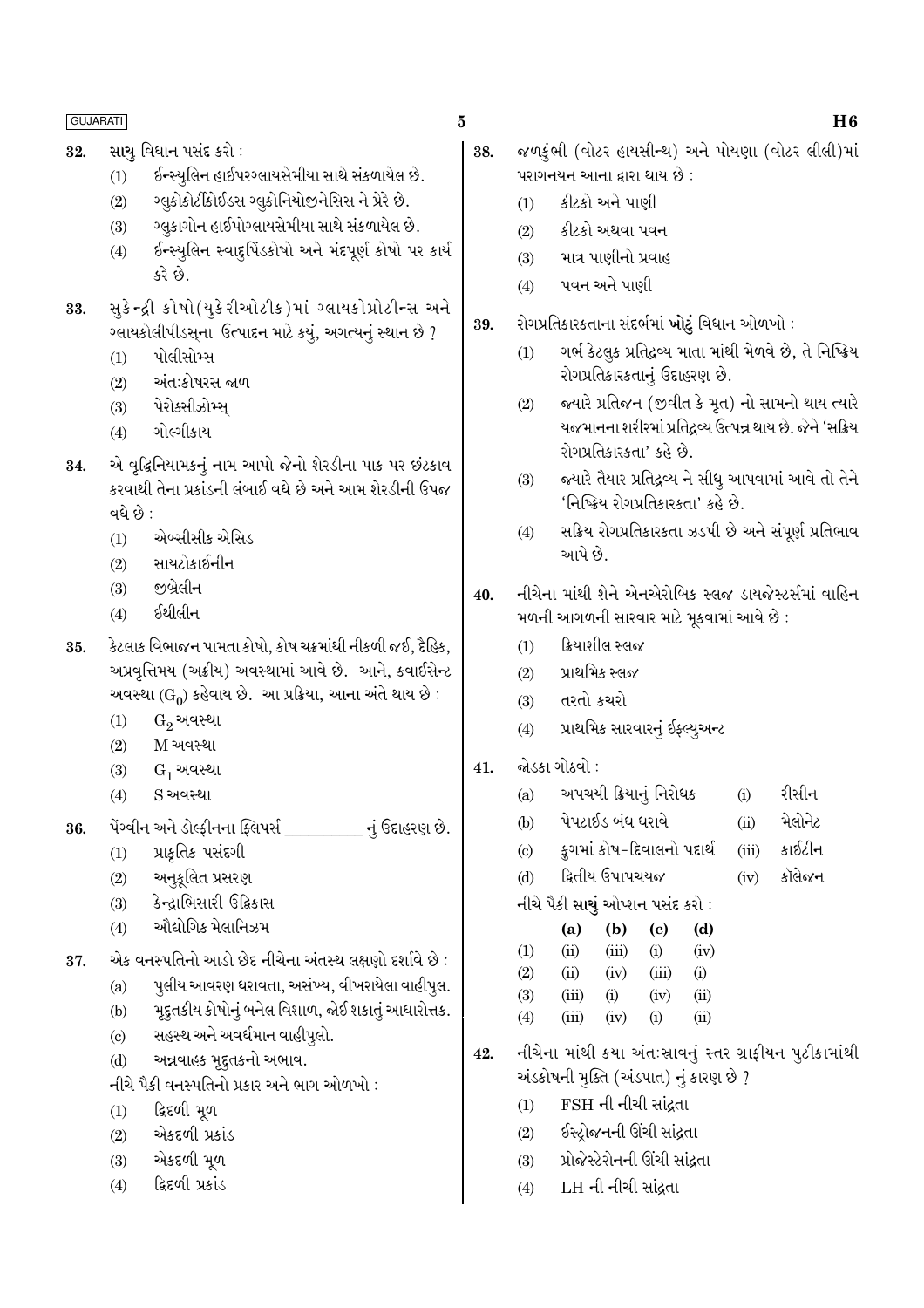| H6  |                                                               |               |                    |                                     |              |                                                                    | $\bf{6}$<br><b>GUJARATI</b> |                                                                                   |                                                                   |  |  |  |
|-----|---------------------------------------------------------------|---------------|--------------------|-------------------------------------|--------------|--------------------------------------------------------------------|-----------------------------|-----------------------------------------------------------------------------------|-------------------------------------------------------------------|--|--|--|
| 43. | જાતિય સંક્રમિત રોગોનો સમાવેશ થતો હોય તેવો વિકલ્પ પસંદ<br>કરો. |               |                    |                                     |              |                                                                    |                             | એક વારના સિદ્રિક એસિડ ચક્રમાં, પ્રક્રિયાર્થી સ્તરે આટલા<br>ફોસ્ફોરાયલેશન થાય છે : |                                                                   |  |  |  |
|     | (1)                                                           |               |                    | કેન્સર, AIDS, સિફિલિસ               |              |                                                                    |                             | (1)                                                                               | ત્રણ                                                              |  |  |  |
|     | (2)                                                           |               |                    |                                     |              | ગોનોરિયા, સિફિલિસ, જનનાંગીય હર્પિસ                                 |                             | (2)                                                                               | શૂન્ય                                                             |  |  |  |
|     | (3)                                                           |               |                    |                                     |              | ગોનોરિયા, મલેરિયા, જનનાંગીય હર્પિસ                                 |                             | (3)                                                                               | એક                                                                |  |  |  |
|     | (4)                                                           |               |                    | AIDS, મલેરિયા, ફાઈલેરિયા            |              |                                                                    |                             | (4)                                                                               | બે                                                                |  |  |  |
| 44. |                                                               |               |                    |                                     |              | નીચેના કોલમોને જોડો અને સાચો વિકલ્પ પસંદ કરો :                     |                             |                                                                                   |                                                                   |  |  |  |
|     |                                                               | કોલમ - I      |                    |                                     |              | કોલમ - II                                                          | 48.                         |                                                                                   | એસ.એલ. મીલરે, તેમના પ્રયોગોમાં એક બંધ ફ્લાસ્કમાં, આ               |  |  |  |
|     | (a)                                                           | કોર્ટિકાય     |                    |                                     | (i)          | મધ્યકર્ણને કંઠનળી                                                  |                             |                                                                                   | બધાને મિશ્રણ કરી એમિનો એસિડ ઉત્પન્ન કર્યો :                       |  |  |  |
|     |                                                               |               |                    |                                     |              | સાથે જોડે છે                                                       |                             | (1)                                                                               | $CH_3$ , $H_2$ , $NH_3$ અને વરાળને, 600°C પર                      |  |  |  |
|     | (b)                                                           | શંખિકા        |                    |                                     | (ii)         | કુહરનો ગુંચળામય ભાગ                                                |                             | (2)                                                                               | મિથેન, હાઈડ્રોજન, એમોનિયા અને વરાળને, 800°C                       |  |  |  |
|     | (c)                                                           |               | કર્ણ કંઠનળી        |                                     | (iii)        | અંડાકાર ગવાક્ષ સાથે                                                |                             |                                                                                   | પર                                                                |  |  |  |
|     |                                                               |               |                    |                                     |              | જોડાયેલ                                                            |                             | (3)                                                                               | $CH_3$ , $H_2$ , $NH_4$ અને વરાળને, $800^{\circ}$ C પર            |  |  |  |
|     | (d)                                                           | પેંગડ્        |                    |                                     | (iv)         | બેસિલર કલા પર<br>આવેલ હોય છે                                       |                             | (4)                                                                               | મિથેન, હાઈડ્રોજન, એમોનિયા અને વરાળને, $600^{\circ}\text{C}$<br>પર |  |  |  |
|     |                                                               | (a)           | (b)                | $\left( \mathbf{c} \right)$         | (d)          |                                                                    |                             |                                                                                   |                                                                   |  |  |  |
|     | (1)                                                           | (i)           | (ii)               | (iv)                                | (iii)        |                                                                    | 49.                         |                                                                                   | બીજાશય નો દેહ, અહીંથી, અંડનાલ સાથે જોડાયેલ હોય છે :               |  |  |  |
|     | (2)<br>(3)                                                    | (ii)<br>(iii) | (iii)<br>(i)       | (i)<br>(iv)                         | (iv)<br>(ii) |                                                                    |                             | (1)                                                                               | અંડકતલ                                                            |  |  |  |
|     | (4)                                                           | (iv)          | (ii)               | (i)                                 | (iii)        |                                                                    |                             | (2)                                                                               | બીજકેન્દ્ર                                                        |  |  |  |
| 45. |                                                               |               |                    | નીચે પૈકી <b>ખોટું</b> વિધાન ઓળખો : |              |                                                                    |                             | (3)                                                                               | બીજાંડછિદ્ર                                                       |  |  |  |
|     | (1)                                                           |               |                    | અંતઃકાષ્ઠનો રંગ ઘેરો હોય છે.        |              | ટેનિનસ્, રેઝિન્સ, તૈલી પદાર્થો, વિ.ના ભરાવાને લીધે                 |                             | (4)                                                                               | પ્રદેહ                                                            |  |  |  |
|     | (2)                                                           |               |                    |                                     |              | અંતઃકાષ્ઠ જળનું પરિવહન નથી કરતું પણ યાંત્રિક આધાર                  | 50.                         |                                                                                   | પ્રમાણભૂત ECG માં QRS સંકુલ શું દર્શાવે છે ?                      |  |  |  |
|     |                                                               | આપે છે.       |                    |                                     |              |                                                                    |                             | (1)                                                                               | ક્ષેપકોનું પુન:ધ્રુવીકરણ                                          |  |  |  |
|     | (3)                                                           |               |                    |                                     |              | રસકાષ્ઠ, જળ અને ખનિજતત્વોનું મૂળ થી પર્ણો સુધી                     |                             | (2)                                                                               | કર્ણકોનું પુન:ધ્રુવીકરણ                                           |  |  |  |
|     |                                                               |               | વહન કરે છે.        |                                     |              |                                                                    |                             | (3)                                                                               | કર્ણકોનું વિધ્રુવીકરણ                                             |  |  |  |
|     | (4)                                                           |               | અને આછા રંગનું છે. |                                     |              | રસકાષ્ઠ એ, સૌથી અંદર આવેલ દ્વિતીય જલવાહક છે                        |                             | (4)                                                                               | ક્ષેપકોનું વિધ્રુવીકરણ                                            |  |  |  |
|     |                                                               |               |                    |                                     |              |                                                                    |                             |                                                                                   |                                                                   |  |  |  |
| 46. | ઓળખો :                                                        |               |                    |                                     |              | આંતરાવસ્થાના $\mathrm{G}_1$ તબકકાના (ગેપ 1) અનુસંધાનમાં સાચુ વિધાન | 51.                         | થાય છે.                                                                           | ક્ષિતીયક અંડકોષ નું અર્ધસૂત્રી ભાજન _________<br>એ પૂર્ણ          |  |  |  |
|     | (1)                                                           |               |                    | કોષકેન્દ્ર વિભાજન પામે છે.          |              |                                                                    |                             | (1)                                                                               | શુક્રકોષ અને અંડકોષના મિલન વખતે                                   |  |  |  |
|     | (2)                                                           |               |                    |                                     |              | DNA નું સંશ્લેષણ અથવા સ્વયંજનન થાય છે.                             |                             | (2)                                                                               | અંડપાતના પહેલા                                                    |  |  |  |
|     | (3)                                                           |               |                    |                                     |              | બધાજ કોષીય ઘટકોની પુનઃગોઠવણી થાય છે.                               |                             |                                                                                   | સંભોગ વખતે                                                        |  |  |  |
|     | (4)                                                           |               |                    |                                     |              | કોષ ચયાપચયીક રીતે સક્રિય, વૃધ્ધિ પામે છે પરંતુ DNA                 |                             | (3)                                                                               |                                                                   |  |  |  |
|     |                                                               |               |                    | નું સ્વયંજનન થતુ નથી.               |              |                                                                    |                             | (4)                                                                               | ફલિતાંડ બન્યા પછી                                                 |  |  |  |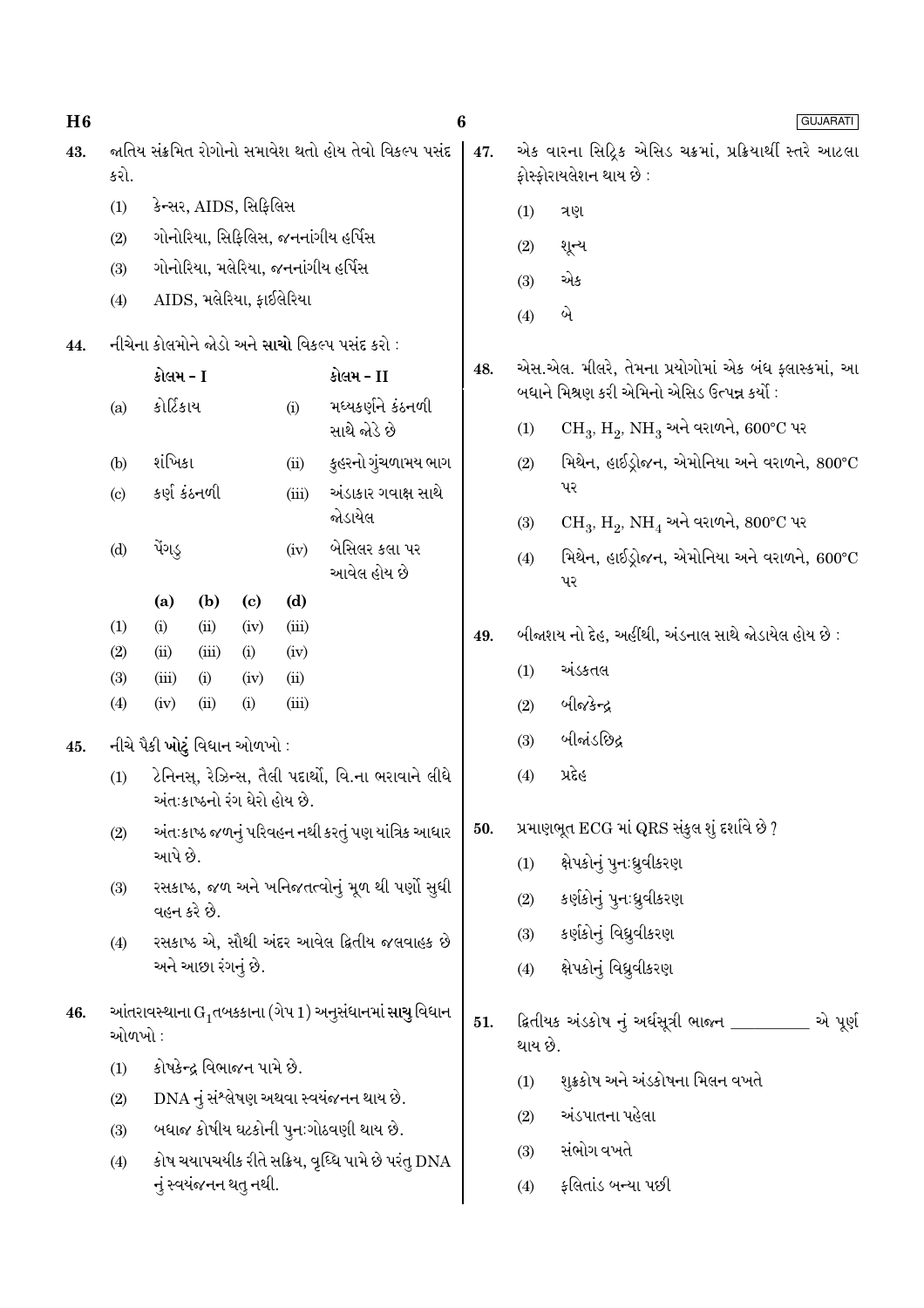| <b>GUJARATI</b> |                             |                                               |                              |                            |                                                            |            |                                                              | 7                                          |                                                           |                                               |                          |                                   |                | H6                                                |
|-----------------|-----------------------------|-----------------------------------------------|------------------------------|----------------------------|------------------------------------------------------------|------------|--------------------------------------------------------------|--------------------------------------------|-----------------------------------------------------------|-----------------------------------------------|--------------------------|-----------------------------------|----------------|---------------------------------------------------|
| 52.             |                             | નીચેના કોલમને જોડો અને સાચો વિકલ્પ પસંદ કરો : |                              |                            |                                                            |            |                                                              |                                            | સાયનેપ્ટોનીમલ સંકુલનું વિસર્જન __________ વખતે થાય છે.    |                                               |                          |                                   |                |                                                   |
|                 | કોલમ - I                    |                                               |                              |                            | કોલમ - II                                                  |            |                                                              | (1)                                        | લેપ્ટોટીન                                                 |                                               |                          |                                   |                |                                                   |
|                 | (a)                         |                                               | તરતી પાંસળીઓ                 |                            | (i)                                                        |            | બીજી અને સાતમી                                               |                                            | (2)                                                       | પેકીટીન                                       |                          |                                   |                |                                                   |
|                 |                             |                                               |                              |                            |                                                            |            | પાંસળીની વચ્ચે                                               |                                            | (3)                                                       | ઝાયગોટીન                                      |                          |                                   |                |                                                   |
|                 |                             |                                               |                              |                            |                                                            | આવેલ છે    |                                                              |                                            | (4)                                                       | ડીપ્લોટીન                                     |                          |                                   |                |                                                   |
|                 | (b)                         |                                               | સ્કંધાગ્ર પ્રવર્ધની          |                            | (ii)                                                       |            | ભુજાસ્થિ શીર્ષ                                               | 56.                                        |                                                           | નીચે પૈકીનુ ક્યું, પ્રવિષાણુઓ માટે સાચું છે ? |                          |                                   |                |                                                   |
|                 | $\left( \mathrm{c}\right)$  | સ્કંધાસ્થિ                                    |                              |                            | (iii)                                                      |            | અક્ષક જોડાણ                                                  |                                            | (1)                                                       |                                               |                          |                                   |                | તેમનામાં પ્રોટીનમય આવરણ વગરના મુક્ત DNA હોય       |
|                 | (d)                         | સ્કંધઉલૂખલ                                    |                              |                            | (iv)                                                       |            | ઉરોસ્થિ સાથે જોડાતી                                          |                                            |                                                           | છે.                                           |                          |                                   |                |                                                   |
|                 |                             |                                               |                              |                            |                                                            | નથી        |                                                              |                                            | (2)                                                       |                                               |                          |                                   |                | તેમનામાં પ્રોટીનયુક્ત આવરણવાળુ RNA હોય છે.        |
|                 |                             | (a)                                           | (b)                          | $\left( \mathrm{c}\right)$ | (d)                                                        |            |                                                              |                                            | (3)                                                       |                                               |                          |                                   |                | તેમનામાં પ્રોટીનયુક્ત આવરણ વગરના મુક્ત RNA હોય    |
|                 | (1)                         | (iv)                                          | (iii)                        | (i)                        | (ii)                                                       |            |                                                              |                                            |                                                           | છે.                                           |                          |                                   |                |                                                   |
|                 | (2)                         | (ii)                                          | (iv)                         | (i)                        | (iii)                                                      |            |                                                              |                                            | (4)                                                       |                                               |                          |                                   |                | તેમનામાં પ્રોટીનયુક્ત આવરણવાળુ DNA હોય છે.        |
|                 | (3)                         | (i)                                           | (iii)                        | (ii)                       | (iv)                                                       |            |                                                              | 57.                                        |                                                           |                                               |                          |                                   |                | ઉદ્દવિકાસનો ભ્રૂણવિજ્ઞાનીકી આધાર, આમણે વખોડચો :   |
|                 | (4)                         | (iii)                                         | (ii)                         | (iv)                       | (i)                                                        |            |                                                              |                                            | (1)                                                       | ઓપેરીન                                        |                          |                                   |                |                                                   |
| 53.             |                             |                                               |                              |                            |                                                            |            | નીચેના રોગોને તેના માટે કારણ ભૂત સજીવો સાથે જોડી <b>સાચો</b> |                                            | (2)                                                       |                                               |                          | કાર્લ અર્નસ્ટ વૉન બેઅર            |                |                                                   |
|                 |                             | વિકલ્પ પસંદ કરો:                              |                              |                            |                                                            |            |                                                              |                                            | (3)                                                       |                                               | આલ્ફ્રેડ વૉલેસ           |                                   |                |                                                   |
|                 |                             | કોલમ - I                                      |                              |                            | કોલમ - II                                                  |            |                                                              | (4)                                        |                                                           | ચાર્લ્સ ડારવીન                                |                          |                                   |                |                                                   |
|                 | (a)                         | ટાયફાઈડ                                       |                              |                            | (i)                                                        | વુચેરેરિયા |                                                              | 58.                                        | EcoRI દ્વારા ઓળખવામાં આવતી ખાસ પેલીન્ડ્રોમિક શૃંખલા       |                                               |                          |                                   |                |                                                   |
|                 | (b)                         | ન્યુમોનિયા                                    |                              |                            | (ii)                                                       |            | પ્લાઝમોડિયમ                                                  |                                            | (1)                                                       |                                               | છે.                      |                                   |                |                                                   |
|                 | $\left( \mathrm{c} \right)$ |                                               | ફાઈલેરિએસિસ                  |                            | (iii)                                                      | સાલ્મોનેલા |                                                              |                                            | $5'$ - $GGATCC$ - $3'$<br>$3'$ - $\mathrm{CCTAGG}$ - $5'$ |                                               |                          |                                   |                |                                                   |
|                 | (d)                         | મલેરિયા                                       |                              |                            | (iv)                                                       | હીમોફિલસ   |                                                              |                                            | $5'$ - $\text{GAATTC}$ - $3'$<br>(2)                      |                                               |                          |                                   |                |                                                   |
|                 |                             | (a)                                           | (b)                          | $\left( \mathrm{c}\right)$ | (d)                                                        |            |                                                              | $3'$ - $CTTAAG$ - $5'$<br>5' - GGAACC - 3' |                                                           |                                               |                          |                                   |                |                                                   |
|                 | (1)                         | (iv)                                          | (i)                          | (ii)                       | (iii)                                                      |            |                                                              |                                            | (3)                                                       |                                               |                          | 3' - CCTTGG - 5'                  |                |                                                   |
|                 | (2)                         | (i)                                           | (iii)                        | (ii)                       | (iv)                                                       |            |                                                              |                                            | (4)                                                       |                                               | $5'$ - $CTTAAG - 3'$     |                                   |                |                                                   |
|                 | (3)                         | (iii)                                         | (iv)                         | (i)                        | (ii)                                                       |            |                                                              |                                            |                                                           |                                               | 3' - GAATTC - 5'         |                                   |                |                                                   |
|                 | (4)                         | (ii)                                          | (i)                          | (iii)                      | (iv)                                                       |            |                                                              | 59.                                        |                                                           |                                               |                          |                                   |                | સજીવ અને તેના બાયોટેકનોલોજીમાં થતા ઉપયોગને જોડો : |
| 54.             |                             |                                               |                              |                            | નીચેના કોલમને જોડો અને <mark>સાચો</mark> વિકલ્પ પસંદ કરો : |            |                                                              |                                            | (a)                                                       | બેસીલસ                                        |                          |                                   | (i)            | પ્રતિક્રતિ વાહક                                   |
|                 |                             | કોલમ - I                                      |                              |                            |                                                            |            | કોલમ - II                                                    |                                            |                                                           |                                               | થુરીએન્જેન્સિસ           |                                   |                |                                                   |
|                 | (a)                         |                                               |                              |                            | ટોળામાં રહેતી પાક હાનિકારક                                 | (i)        | એસ્ટેરિયસ                                                    |                                            | (b)                                                       |                                               | થર્મસ એકવેટીકસ           |                                   | (ii)           | સૌ પ્રથમ rDNA                                     |
|                 |                             | જવાત                                          |                              |                            |                                                            |            |                                                              |                                            |                                                           |                                               |                          |                                   |                | અણુની બનાવટ                                       |
|                 | (b)                         |                                               | પુખ્તમાં અરીય સમમિતિ અને     |                            |                                                            | (ii)       | વીંછી                                                        |                                            | (c)                                                       |                                               | એગ્રોબેક્ટેરીયમ<br>(iii) |                                   | $DNA$ પોલીમરેઝ |                                                   |
|                 |                             |                                               | ડીંભમાં દ્વિપાર્શ્વીય સમમિતિ |                            |                                                            |            |                                                              |                                            |                                                           |                                               | <i>ટચુમીફેસીઅન્સ</i>     |                                   |                |                                                   |
|                 | $\left( \mathrm{c}\right)$  | ફેફસા પોથી                                    |                              |                            |                                                            | (iii)      | ટીનોપ્લાના                                                   |                                            | (d)                                                       | સાલમોનેલા<br>Cry પ્રોટીન્સ<br>(iv)            |                          |                                   |                |                                                   |
|                 | (d)                         |                                               | જેવ પ્રદીપ્યતા               |                            |                                                            | (iv)       | લોકસ્ટા                                                      |                                            |                                                           |                                               | ટાયફામ્યુરીયમ            |                                   |                |                                                   |
|                 |                             | (a)                                           | (b)                          | $\left( \mathrm{c}\right)$ | (d)                                                        |            |                                                              |                                            |                                                           | સાચો વિકલ્પ પસંદ કરો :                        |                          |                                   |                |                                                   |
|                 | (1)                         | (ii)                                          | (i)                          | (iii)                      | (iv)                                                       |            |                                                              |                                            | (1)                                                       | (a)<br>(iii)                                  | (b)<br>(iv)              | $\left( \mathrm{c}\right)$<br>(i) | (d)<br>(ii)    |                                                   |
|                 | (2)                         | (i)                                           | (iii)                        | (ii)                       | (iv)                                                       |            |                                                              |                                            | (2)                                                       | (ii)                                          | (iv)                     | (iii)                             | (i)            |                                                   |
|                 | (3)                         | (iv)                                          | (i)                          | (ii)                       | (iii)                                                      |            |                                                              |                                            | (3)                                                       | (iv)                                          | (iii)                    | (i)                               | (ii)           |                                                   |
|                 | (4)                         | (iii)                                         | (ii)                         | (i)                        | (iv)                                                       |            |                                                              |                                            | (4)                                                       | (iii)                                         | (ii)                     | (iv)                              | (i)            |                                                   |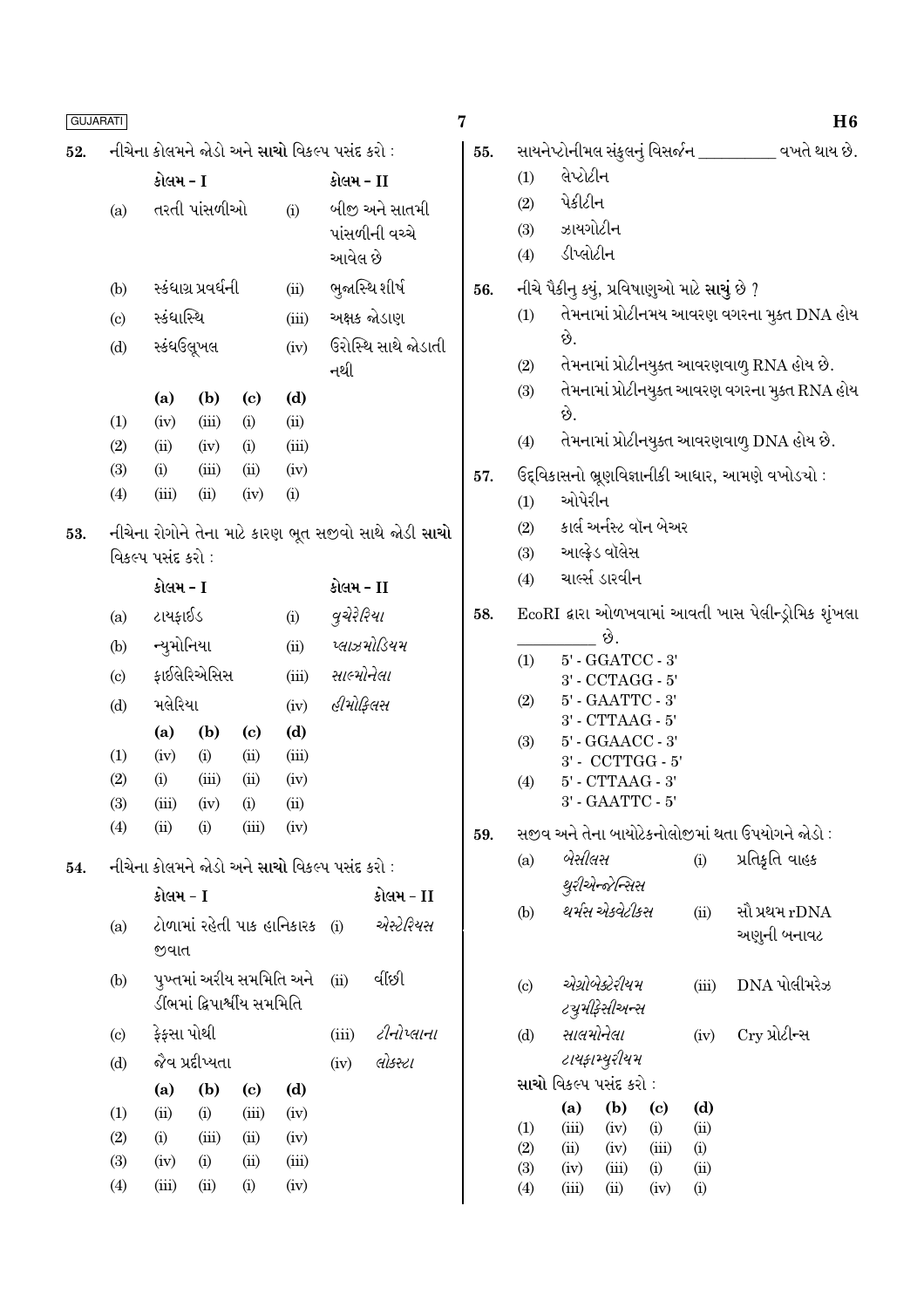| 60. |                                                          | સમુદાય મેરૂદંડી માટે નીચેના માંથી કયા વિધાન સાચું છે ?<br>પૂચ્છ મેરૂદંડીઓમાં મેરૂદંડ શીર્ષ થી પૂંછડી સુધી લંબાયેલ |              |                                     |               |                 | 64.                                                          | પૃથ્વીના નીચે પૈકીના પ્રદેશોમાંથી કયો, સૌથી વધુ જાતિ વિવિધતા<br>દર્શાવે છે ? |                |                 |                             |             |           |                |
|-----|----------------------------------------------------------|-------------------------------------------------------------------------------------------------------------------|--------------|-------------------------------------|---------------|-----------------|--------------------------------------------------------------|------------------------------------------------------------------------------|----------------|-----------------|-----------------------------|-------------|-----------|----------------|
|     | (a)                                                      | હોય છે અને જીવન પર્યંત હાજર રહે છે.                                                                               |              |                                     |               |                 | (1)                                                          | એમોઝોનના જંગલો                                                               |                |                 |                             |             |           |                |
|     | (b)                                                      | પૃષ્ઠવંશીઓમાં મેરૂદંડ ફક્ત ગર્ભાવસ્થા દરમ્યાનજ હાજર<br>હોય છે.<br>મધ્યસ્થ ચેતાતંત્ર પૃષ્ઠ અને પોલુ હોય છે.        |              |                                     |               |                 | (2)                                                          | ભારતનો પશ્ચિમી ઘાટ                                                           |                |                 |                             |             |           |                |
|     |                                                          |                                                                                                                   |              |                                     |               |                 | (3)                                                          | મેડાગાસ્કર                                                                   |                |                 |                             |             |           |                |
|     | $\left( \circ \right)$                                   |                                                                                                                   |              |                                     |               |                 |                                                              | (4)                                                                          | હિમાલય         |                 |                             |             |           |                |
|     | (d)                                                      | મેરૂદંડીઓ 3 ઉપસમુદાયોમાં વિભાજીત હોય છે - સામી<br>મેરૂદંડી, કંચુક મેરૂદંડી અને શીર્ષ મેરૂદંડી.                    |              |                                     |               |                 |                                                              |                                                                              |                |                 |                             |             |           |                |
|     |                                                          |                                                                                                                   |              |                                     |               |                 | 65.                                                          | નીચેના કોલમને જોડો અને સાચો વિકલ્પ પસંદ કરો :                                |                |                 |                             |             |           |                |
|     | (1)                                                      | (b) અને (c)<br>$(d)$ અને $(c)$                                                                                    |              |                                     |               |                 |                                                              |                                                                              | કોલમ - I       |                 |                             |             |           | કોલમ - II      |
|     | (2)                                                      |                                                                                                                   |              |                                     |               |                 |                                                              | (a)                                                                          |                |                 | 6 થી 15 જોડ ઝાલર ફાટો       |             | (i)       | ટ્રાઈગોન       |
|     | (3)                                                      | $(c)$ અને $(a)$<br>$(a)$ અને $(b)$                                                                                |              |                                     |               |                 |                                                              | (b)                                                                          |                | વિષમ પાલિ પૂચ્છ |                             |             |           | યુષમુઆ         |
|     | (4)                                                      |                                                                                                                   |              |                                     |               |                 |                                                              |                                                                              | મીનપક્ષ        |                 |                             |             |           |                |
| 61. |                                                          | 1987 માં મોન્દ્રીઅલ પ્રોટોકોલ આના અંકુશ માટે થયો :                                                                |              |                                     |               |                 |                                                              | $\left( \mathrm{c}\right)$                                                   | પ્લવનાશય       |                 |                             |             | (iii)     | કાસ્થિમત્સ્ય   |
|     | (1)                                                      | ઈ-કચરાનો નિકાલ                                                                                                    |              |                                     |               |                 |                                                              | (d)                                                                          |                | ઝેર કંટક (શૂળ)  |                             |             | (iv)      | અસ્થિમત્સ્ય    |
|     | (2)                                                      | જનીન-પરિવર્તીત સજીવોને એક દેશમાંથી બીજા દેશમાં                                                                    |              |                                     |               |                 |                                                              |                                                                              | (a)            | (b)             | $\left( \mathrm{c}\right)$  | (d)         |           |                |
|     |                                                          | લઈ જવા                                                                                                            |              |                                     |               |                 | (1)                                                          | (i)                                                                          | (iv)           | (iii)           | (ii)                        |             |           |                |
|     | (3)                                                      | ઓઝોન વાયુ ઓછો કરતા પદાર્થોનુ ઉત્સર્જન                                                                             |              |                                     |               |                 |                                                              | (2)                                                                          | (ii)           | (iii)           | (iv)                        | (i)         |           |                |
|     | (4)                                                      | ગ્રીન હાઉસ ગેસોનું નીકળવુ                                                                                         |              |                                     |               |                 | (3)                                                          | (iii)                                                                        | (iv)           | (i)             | (ii)<br>(i)                 |             |           |                |
| 62. | જો બે સળંગ બેઝ જોડ વચ્ચેનું અંતર 0.34 nm હોય અને સસ્તનના |                                                                                                                   |              |                                     |               |                 | (4)                                                          | (iv)                                                                         | (ii)           | (iii)           |                             |             |           |                |
|     | લાક્ષણિક કોષમાં ના દ્વિકુંતલાકાર DNA માં કુલ બેઝ જોડી ની |                                                                                                                   |              |                                     |               | 66.             | નીચે પૈકી કયો, વસતિનો ગુણ <b>નથી</b> ?                       |                                                                              |                |                 |                             |             |           |                |
|     |                                                          | સંખ્યા $6.6 \times 10^9$ bp હોય તો DNA ની લંબાઈ આશરે કેટલી                                                        |              |                                     |               |                 |                                                              | (1)                                                                          |                | જાતિ આંતરક્રિયા |                             |             |           |                |
|     | હશે ?                                                    |                                                                                                                   |              |                                     |               |                 |                                                              | (2)                                                                          | જાતિ ગુણોત્તર  |                 |                             |             |           |                |
|     | $2.7$ મીટર્સ<br>(1)                                      |                                                                                                                   |              |                                     | (3)           | જન્મદર          |                                                              |                                                                              |                |                 |                             |             |           |                |
|     | (2)                                                      | $2.0$ મીટર્સ<br>$2.5$ મીટર્સ                                                                                      |              |                                     |               |                 |                                                              | (4)                                                                          | મૃત્યુદર       |                 |                             |             |           |                |
|     | (3)                                                      |                                                                                                                   |              |                                     |               |                 |                                                              |                                                                              |                |                 |                             |             |           |                |
|     | (4)                                                      | $2.2$ મીટર્સ                                                                                                      |              |                                     |               |                 | 67.                                                          | નીચેના કોલમ જોડો અને <mark>સાચો</mark> વિકલ્પ પસંદ કરો :                     |                |                 |                             |             |           |                |
| 63. | નીચેના કોલમને જોડો અને સાચો વિકલ્પ પસંદ કરો :            |                                                                                                                   |              |                                     |               |                 |                                                              |                                                                              | કોલમ - I       |                 |                             |             | કોલમ - II |                |
|     |                                                          | કોલમ - I                                                                                                          |              |                                     | કોલમ - II     |                 | Bt કપાસ<br>(i)<br>(a)                                        |                                                                              |                | જનીન થેરાપી     |                             |             |           |                |
|     | (a)                                                      | જરાયુ                                                                                                             |              | (i)                                 | એન્ડ્રોજન્સ   |                 | (b)                                                          | એડીનોસાઈન<br>(ii)<br>ડીએમિનેઝ ની ઊણપ                                         |                | કોષીય રક્ષણ     |                             |             |           |                |
|     | (b)                                                      | ઝોના પેલ્યુસીડા<br>(ii)                                                                                           |              |                                     |               | હ્યુમન કોરીઓનિક |                                                              |                                                                              |                |                 |                             |             |           |                |
|     |                                                          |                                                                                                                   |              |                                     | ગોનેડોદ્રોપીન |                 | $\operatorname{RNAi}$<br>(iii)<br>$\left( \mathrm{c}\right)$ |                                                                              |                |                 | $HIV$ નો ચેપ શોધવો          |             |           |                |
|     |                                                          |                                                                                                                   |              |                                     |               | અંત:સાવ (hCG)   |                                                              | (d)                                                                          | ${\mbox{PCR}}$ |                 |                             | (iv)        | બેસીલસ    |                |
|     | (c)                                                      | બલ્બો-યુરેથ્રલ ગ્રંથિઓ (iii)                                                                                      |              |                                     |               | અંડકોષનું આવરણ  |                                                              |                                                                              |                |                 |                             |             |           | થુરીએન્જેન્સિસ |
|     | (d)                                                      | લેડીગ કોષો                                                                                                        |              |                                     | (iv)          | શિશ્નનું ઊંજણ   |                                                              |                                                                              | (a)            | (b)             | $\left( \mathbf{c} \right)$ | (d)         |           |                |
|     | (1)                                                      | (a)<br>(ii)                                                                                                       | (b)<br>(iii) | $\left( \mathbf{c} \right)$<br>(iv) | (d)<br>(i)    |                 |                                                              | (1)                                                                          | (i)            | (ii)            | (iii)                       | (iv)        |           |                |
|     | (2)                                                      | (iv)                                                                                                              | (iii)        | (i)                                 | (ii)          |                 |                                                              | (2)                                                                          | (iv)           | (i)             | (ii)                        | (iii)       |           |                |
|     | (3)                                                      | (i)                                                                                                               | (iv)         | (ii)                                | (iii)         |                 |                                                              | (3)<br>(4)                                                                   | (iii)<br>(ii)  | (ii)<br>(iii)   | (i)<br>(iv)                 | (iv)<br>(i) |           |                |
|     | (4)                                                      | (iii)                                                                                                             | (ii)         | (iv)                                | (i)           |                 |                                                              |                                                                              |                |                 |                             |             |           |                |

8

**GUJARATI** 

 $H6$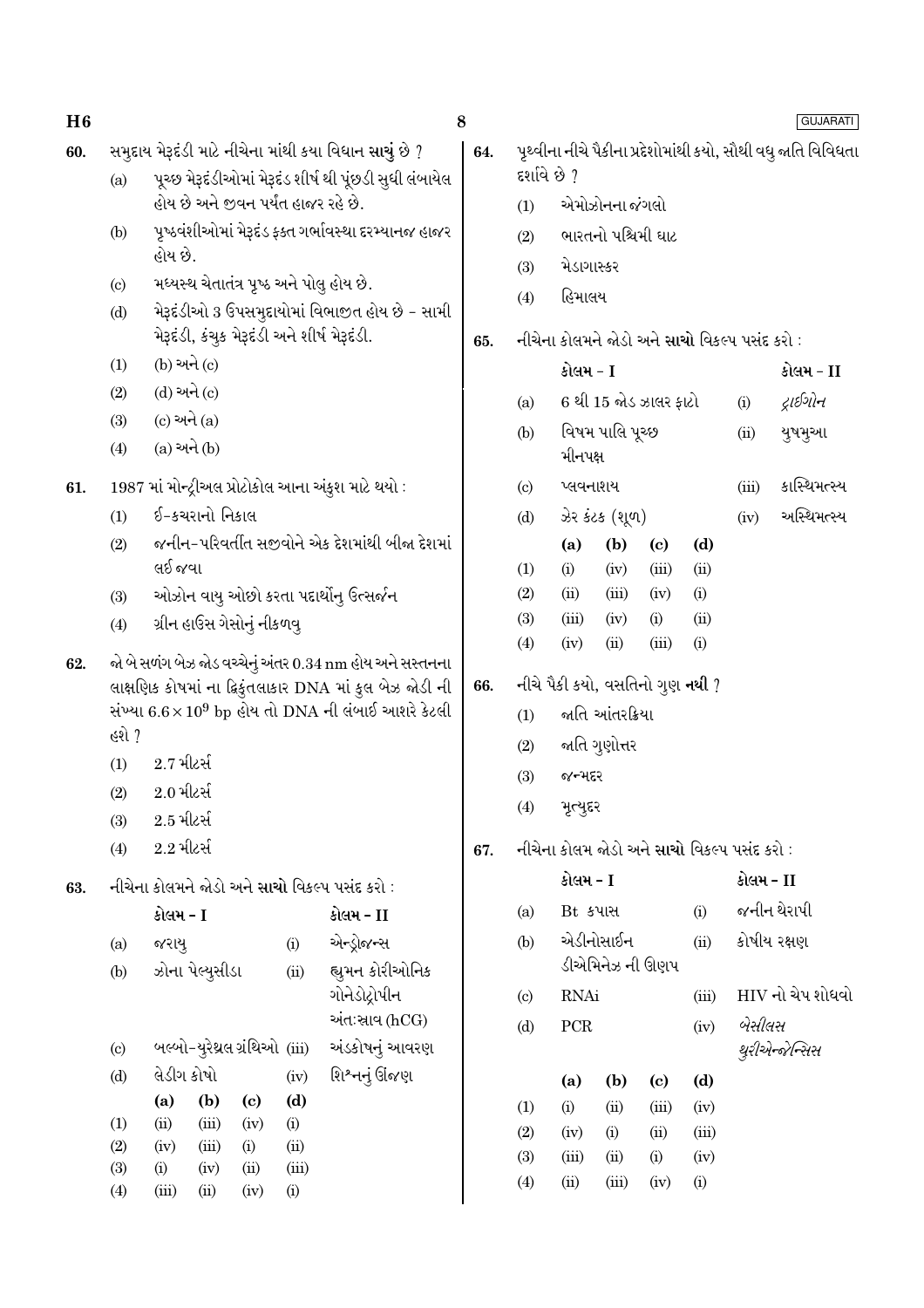| <b>GUJARATI</b> |                                                            |                                                                                                         | 9   |                                                           |              |                     |                            |                | H <sub>6</sub>                                           |
|-----------------|------------------------------------------------------------|---------------------------------------------------------------------------------------------------------|-----|-----------------------------------------------------------|--------------|---------------------|----------------------------|----------------|----------------------------------------------------------|
| 68.             |                                                            | નીચેના માંથી કયુ-માનવજનીત કાર્યોના લીધે બદલાયેલા                                                        | 73. |                                                           |              | સાચી જોડ પસંદ કરો : |                            |                |                                                          |
|                 |                                                            | પર્યાવરણના કારણે ઉત્ક્રાન્તિ પામેલ સજીવનું સાચુ ઉદાહરણ છે?                                              |     | (1)                                                       | થેલેસેમિયા   |                     |                            | $\frac{1}{2}$  | $X$ સંલગ્ન                                               |
|                 | (a)                                                        | ગેલેપેગોઝ ટાપુ પરની ડાર્વિન ફિન્ચ                                                                       |     | (2)                                                       |              | હીમોફિલિયા          |                            | $\frac{1}{2}$  | $Y$ સંલગ્ન                                               |
|                 | (b)                                                        | તૃણનાશક પ્રતિરોધી ઘાસ                                                                                   |     | (3)                                                       |              | ફીનાઈલ કીટોન્યુરીયા |                            |                | દૈહિક પ્રભાવી                                            |
|                 | (c)                                                        | દવા પ્રતિરોધી સુકોષકેન્દ્રીઓ                                                                            |     |                                                           |              |                     |                            |                | રંગસૂત્રીય વિશેષક                                        |
|                 | (d)                                                        | કૂતરા જેવી માનવ સર્જિત પાલતુ જાતીયો                                                                     |     | (4)                                                       |              |                     | સિકલ સેલ એનીમિયા -         |                | દ્રહિક પ્રચ્છન્ન                                         |
|                 | (1)                                                        | ફક્ત $(d)$                                                                                              |     |                                                           |              |                     |                            |                | રંગસૂત્રીય,<br>રંગસૂત્ર -11                              |
|                 | (2)                                                        | \$4d(a)                                                                                                 |     |                                                           |              |                     |                            |                |                                                          |
|                 | (3)                                                        | $(a)$ અને $(c)$                                                                                         | 74. |                                                           |              |                     |                            |                | બીજાણુપર્ણસમૂહન (સ્ટ્રોબીલાઈ) કે શંકુઓ, આમાં જોવા મળે    |
|                 | (4)                                                        | (b), (c) અને (d)                                                                                        |     | છે :                                                      |              |                     |                            |                |                                                          |
| 69.             |                                                            | જે સ્ત્રીઓ ગર્ભધારણ કરી શકતી નથી તેઓમાં નીચેના માંથી કઈ                                                 |     | (1)                                                       | ઈક્વીસેટમ    |                     |                            |                |                                                          |
|                 |                                                            | પધ્ધતિ થી ગર્ભના સ્થાનાંતરણમાં મદદ થાય છે ?                                                             |     | (2)                                                       |              | સાલ્વીનીઆ           |                            |                |                                                          |
|                 | (1)                                                        | GIFT અને ICSI                                                                                           |     | (3)                                                       | પેરીસ        |                     |                            |                |                                                          |
|                 | (2)                                                        | ZIFT અને IUT                                                                                            |     | (4)                                                       |              | માર્કેન્શિઓ         |                            |                |                                                          |
|                 | (3)                                                        | GIFT અને ZIFT                                                                                           | 75. |                                                           |              |                     |                            |                | નીચેના કોલમ જોડો અને <mark>સાચો</mark> વિકલ્પ પસંદ કરો : |
|                 | (4)                                                        | ICSI અને ZIFT                                                                                           |     |                                                           | કોલમ - I     |                     |                            |                | કોલમ - II                                                |
|                 |                                                            |                                                                                                         |     | (a)                                                       |              | ઈઓસિનોફિલ્સ         |                            | (i)            | રોગપ્રતિકારક પ્રતિચાર                                    |
| 70.             |                                                            | રંગસૂત્રીય આનુવંશિકતાના સિદ્ધાંતની પ્રાયોગિક ચકાસણી આમણે                                                |     | (b)                                                       | બેઝોફિલ્સ    |                     |                            | (ii)           | ભક્ષકકોષ                                                 |
|                 | કરી :                                                      |                                                                                                         |     | (c)                                                       | તટસ્થકણ      |                     |                            | (iii)          | વિનાશકારી ઉત્સેચક                                        |
|                 | (1)                                                        | મોર્ગન                                                                                                  |     |                                                           |              |                     |                            |                | હિસ્ટામાઈનેઝ મુક્ત કરે                                   |
|                 | (2)                                                        | મેન્ડલ                                                                                                  |     |                                                           |              | લિમ્ફોસાઈટ્સ        |                            | (iv)           | છે.<br>હિસ્ટામાઈન ધરાવતી                                 |
|                 | (3)                                                        | સટન                                                                                                     |     | (d)                                                       |              | (લસિકાકણ)           |                            |                | કણિકાઓ મુક્ત કરે છે.                                     |
|                 | (4)                                                        | બોવેરી                                                                                                  |     |                                                           | (a)          | (b)                 | $\left( \mathrm{c}\right)$ | (d)            |                                                          |
| 71.             |                                                            | પ્રકાશ શ્વસન અંતર્ગત RuBisCo ઉત્સેચકની પ્રાણવાયુકરણ                                                     |     | (1)                                                       | (ii)         | (i)                 | (iii)                      | (iv)           |                                                          |
|                 |                                                            | પ્રક્રિયાથી ઉત્પન્ન થાય છે :                                                                            |     | (2)                                                       | (iii)        | (iv)                | (ii)                       | (i)            |                                                          |
|                 | (1)                                                        | 4-C સંયોજનનો 1 અણુ અને 2-C સંયોજનનો 1 અણુ                                                               |     | (3)<br>(4)                                                | (iv)<br>(i)  | (i)<br>(ii)         | (ii)<br>(iv)               | (iii)<br>(iii) |                                                          |
|                 | (2)                                                        | 3-C સંયોજનના 2 અણુઓ<br>3-C સંયોજનનો 1 અણુ                                                               |     |                                                           |              |                     |                            |                |                                                          |
|                 | (3)                                                        |                                                                                                         |     |                                                           |              |                     |                            |                | રોબર્ટ મે અનુસાર, પૃથ્વીની જાતિ વિવિધતા આટલી છે :        |
|                 | (4)                                                        | 6-C સંયોજનનો 1 અણ્                                                                                      |     | (1)                                                       | 7 મિલિયન     | $1.5$ મિલિયન        |                            |                |                                                          |
| 72.             | જો વંદાનું શીર્ષ દુર કરવામાં આવે તો તે થોડાક દિવસો સુધી    |                                                                                                         |     | (2)                                                       |              | $20$ મિલિયન         |                            |                |                                                          |
|                 | જીવીત રહી શકે છે કારણ કે :                                 |                                                                                                         |     | (3)                                                       |              | $50$ મિલિયન         |                            |                |                                                          |
|                 | શીર્ષમાં ચેતાતંત્રનો 1/3 ભાગ આવેલ છે જ્યારે બાકીનું<br>(1) |                                                                                                         |     | (4)                                                       |              |                     |                            |                |                                                          |
|                 |                                                            | તેના શરીરના પૃષ્ઠભાગે આવેલુ છે.<br>વંદાનો ઉપરી અન્નનાલીય ચેતાકંદ ઉદરના વક્ષભાગે આવેલો<br>(2)<br>હોય છે. |     | બીકાનેરી ઘેટી અને મરીનો ઘેટીનો ઉપયોગ કરી નીચેની કઈ પધ્ધતિ |              |                     |                            |                |                                                          |
|                 |                                                            |                                                                                                         |     | દ્વારા ઘેટાની નવી જાત 'હિસારડેલ' વિકસાવવામાં આવી છે.      |              |                     |                            |                |                                                          |
|                 |                                                            |                                                                                                         |     | (1)                                                       |              | અંત:સંવર્ધન         |                            |                |                                                          |
|                 | (3)                                                        | વંદામાં ચેતાતંત્ર આવેલુ હોતુ નથી.                                                                       |     | (2)                                                       | બર્હિસંવર્ધન |                     |                            |                |                                                          |
|                 | (4)                                                        | શીર્ષમાં ચેતાતંત્રનો થોડોક ભાગ હોય છે જ્યારે બાકીના                                                     |     | (3)                                                       |              | ઉત્પરિવર્તન સંવર્ધન |                            |                |                                                          |
|                 |                                                            | ભાગમાં મોટા ભાગનું ચેતાતંત્ર વક્ષ ભાગે આવેલુ છે.                                                        |     | (4)                                                       | પર સંવર્ધન   |                     |                            |                |                                                          |
|                 |                                                            |                                                                                                         |     |                                                           |              |                     |                            |                |                                                          |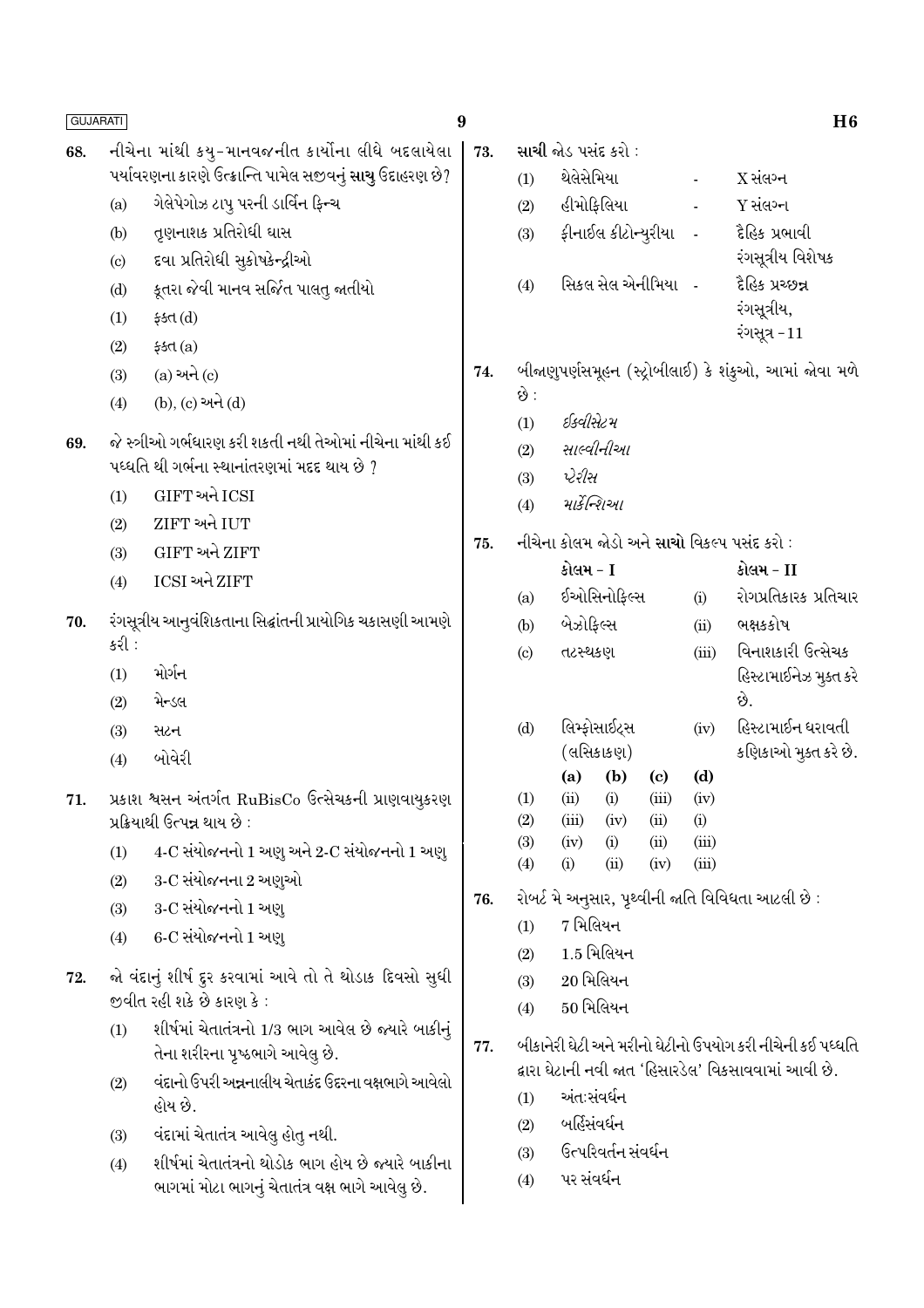| H6  |      |                                                                                             | 10  |                                                                                                                     |                                                                            |                       |                             | <b>GUJARATI</b>                      |       |                                                     |
|-----|------|---------------------------------------------------------------------------------------------|-----|---------------------------------------------------------------------------------------------------------------------|----------------------------------------------------------------------------|-----------------------|-----------------------------|--------------------------------------|-------|-----------------------------------------------------|
| 78. |      | જે મૂળ પ્રકાંડના તલભાગમાંથી ઉત્પન્ન થાય, તેને આ કહેવાય :                                    | 83. |                                                                                                                     | રીસ્ટ્રીક્શન ઉત્સેચકના અનુસંધાનમાં <b>ખોટુ</b> વિધાન ઓળખો.                 |                       |                             |                                      |       |                                                     |
|     | (1)  | પાર્શ્વીય મૂળ                                                                               |     | (1)                                                                                                                 | DNA લાઈગેઝના ઉપયોગથી ચીપકુ છેડાને જોડી શકાય<br>છે.                         |                       |                             |                                      |       |                                                     |
|     | (2)  | તંતુમૂળ                                                                                     |     | (2)                                                                                                                 | દરેક રિસ્ટ્રિક્શન ઉત્સેચક DNA ગોઠવણીની લંબાઈ                               |                       |                             |                                      |       |                                                     |
|     | (3)  | પ્રાથમિક મૂળ                                                                                |     |                                                                                                                     |                                                                            | તપાસીને કાર્ય કરે છે. |                             |                                      |       |                                                     |
|     | (4)  | સ્તંભ મૂળ                                                                                   |     | (3)                                                                                                                 |                                                                            |                       |                             |                                      |       | તે DNA ની શૃંખલાને પેલીન્ડ્રોમિક સ્થાને થી કાપે છે. |
| 79. |      | ઓક્સીજનના વહનના અનુસંધાનમાં <b>ખોટુ</b> વિધાન ઓળખો :                                        |     | (4)                                                                                                                 |                                                                            |                       |                             | તે જનીન ઈજ્નેરી વિદ્યામાં ઉપયોગી છે. |       |                                                     |
|     | (1)  | વાયુકોષ્ઠોમાં ઓછો $pCO_2$ ઓક્સીહીમોગ્લોબીનની<br>બનાવટમાં સહાય કરે છે.                       | 84. | તૃણભૂમિના નિવસનતંત્રમાં, પોષક સ્તરો સાથે તેમની <b>સાચી</b><br>ઉદાહરણ જાતિનું જોડકુ ગોઠવો :                          |                                                                            |                       |                             |                                      |       |                                                     |
|     | (2)  | ઓક્સીજનનું હિમોગ્લોબીન સાથેનું જોડાણ મુખ્યત્વે $\mathrm{O}_2$                               |     | (a)                                                                                                                 | ચોથુ પોષક સ્તર<br>(i)                                                      |                       |                             |                                      | કાગડો |                                                     |
|     |      | ના આંશિક દબાણ સાથે સંબંધિત છે.                                                              |     | (b)                                                                                                                 | બીજુ પોષક સ્તર<br>ગીધ<br>(ii)                                              |                       |                             |                                      |       |                                                     |
|     | (3)  | $\text{CO}_2$ નું આંશિક દબાણ $\text{O}_2$ ના હિમોગ્લોબીન સાથેના<br>જોડાણમાં દખલગીરી કરે છે. |     | $\left( \mathrm{c}\right)$                                                                                          |                                                                            | પ્રથમ પોષક સ્તર       |                             |                                      | (iii) | સસલુ                                                |
|     | (4)  | વાયુકોષ્ઠોમાં $\mathrm{H}^+$ ની ઊંચી સાંદ્રતા ઓક્સીહીમોગ્લોબીનની<br>બનાવટમાં સહાય કરે છે.   |     | (d)                                                                                                                 | ત્રીજુ પોષક સ્તર<br>(iv)<br>ઘાસ                                            |                       |                             |                                      |       |                                                     |
|     |      |                                                                                             |     |                                                                                                                     | સાચો વિકલ્પ પસંદ કરો :                                                     |                       |                             |                                      |       |                                                     |
| 80. |      |                                                                                             |     |                                                                                                                     | (a)                                                                        | (b)                   | $\left( \mathbf{c} \right)$ | (d)                                  |       |                                                     |
|     | છે ? | મૂત્રમાં નીચેના માંથી કઈ પરિસ્થિતિ ડાયાબીટિઝ મેલિટસ સુચવે                                   |     |                                                                                                                     | (i)                                                                        | (ii)                  | (iii)                       | (iv)                                 |       |                                                     |
|     |      | મૂત્રપિંડની પથરી અને હાયપરગ્લાયસેમિયા                                                       |     | (2)<br>(3)                                                                                                          | (ii)<br>(iii)                                                              | (iii)<br>(ii)         | (iv)<br>(i)                 | (i)<br>(iv)                          |       |                                                     |
|     | (1)  |                                                                                             |     | (4)                                                                                                                 | (iv)                                                                       | (iii)                 | (ii)                        | (i)                                  |       |                                                     |
|     | (2)  | યુરેમિયા અને કિટોન્યુરિયા                                                                   |     |                                                                                                                     |                                                                            |                       |                             |                                      |       |                                                     |
|     | (3)  | યુરેમિયા અને મૂત્રપિંડની પથરી                                                               | 85. | નિવસન તંત્રની કુલ પ્રાથમિક ઉત્પાદકતા અને ચોખ્ખી પ્રાથમિક<br>ઉત્પાદકતાને અનુલક્ષીને, નીચે પૈકી કયું વિધાન સાચું છે ? |                                                                            |                       |                             |                                      |       |                                                     |
|     | (4)  | કીટોન્યુરિયા અને ગ્લાયકોસોરિયા                                                              |     | (1)                                                                                                                 | કુલ પ્રાથમિક ઉત્પાદકતા અને ચોખ્ખી પ્રાથમિક                                 |                       |                             |                                      |       |                                                     |
| 81. |      | કિરણ પુષ્પકોને આ હોય છે :                                                                   |     |                                                                                                                     | ઉત્પાદકતા વચ્ચે કોઈ સંબંધ નથી.                                             |                       |                             |                                      |       |                                                     |
|     | (1)  | અર્ધ અધ:સ્થ બીજાશય                                                                          |     | (2)                                                                                                                 | કુલ પ્રાથમિક ઉત્પાદકતા ચોખ્ખી પ્રાથમિક ઉત્પાદકતા<br>કરતા હમેશા ઓછી હોય છે. |                       |                             |                                      |       |                                                     |
|     | (2)  | અધ:સ્થ બીજાશય                                                                               |     |                                                                                                                     | કુલ પ્રાથમિક ઉત્પાદકતા ચોખ્ખી પ્રાથમિક ઉત્પાદકતા                           |                       |                             |                                      |       |                                                     |
|     | (3)  | ઊર્ધ્વસ્થ બીજાશય<br>અધોજાયી બીજાશય                                                          |     | (3)                                                                                                                 | કરતા હમેશા વધુ હોય છે.                                                     |                       |                             |                                      |       |                                                     |
|     | (4)  |                                                                                             |     | (4)                                                                                                                 |                                                                            |                       |                             |                                      |       | કુલ પ્રાથમિક ઉત્પાદકતા અને ચોખ્ખી પ્રાથમિક          |
| 82. |      | પ્રત્યાંકન વખતે DNA કુંતલ ને ખોલવામાં સહાય કરતા ઉત્સેચકનું                                  |     |                                                                                                                     | ઉત્પાદકતા, બંને એક જ છે.                                                   |                       |                             |                                      |       |                                                     |
|     |      | નામ ઓળખો.<br>RNA પોલીમરેઝ                                                                   |     |                                                                                                                     | ફ્લોરીડીઅન સ્ટાર્ચની રચના આના જેવી હોય છે :<br>86.                         |                       |                             |                                      |       |                                                     |
|     | (1)  |                                                                                             |     | (1)                                                                                                                 |                                                                            |                       | લેમીનારીન અને સેલ્યુલોઝ     |                                      |       |                                                     |
|     | (2)  | $DNA$ લાઈગેઝ                                                                                |     | (2)                                                                                                                 |                                                                            | સ્ટાર્ચ અને સેલ્યુલોઝ |                             |                                      |       |                                                     |
|     | (3)  | DNA હેલીકેઝ                                                                                 |     | (3)                                                                                                                 |                                                                            |                       |                             | એમાઈલોપેક્ટીન અને ગ્લાયકોજન          |       |                                                     |
|     | (4)  | DNA પોલીમરેઝ                                                                                |     | (4)                                                                                                                 |                                                                            |                       | મેનીટોલ અને આલ્ગીન          |                                      |       |                                                     |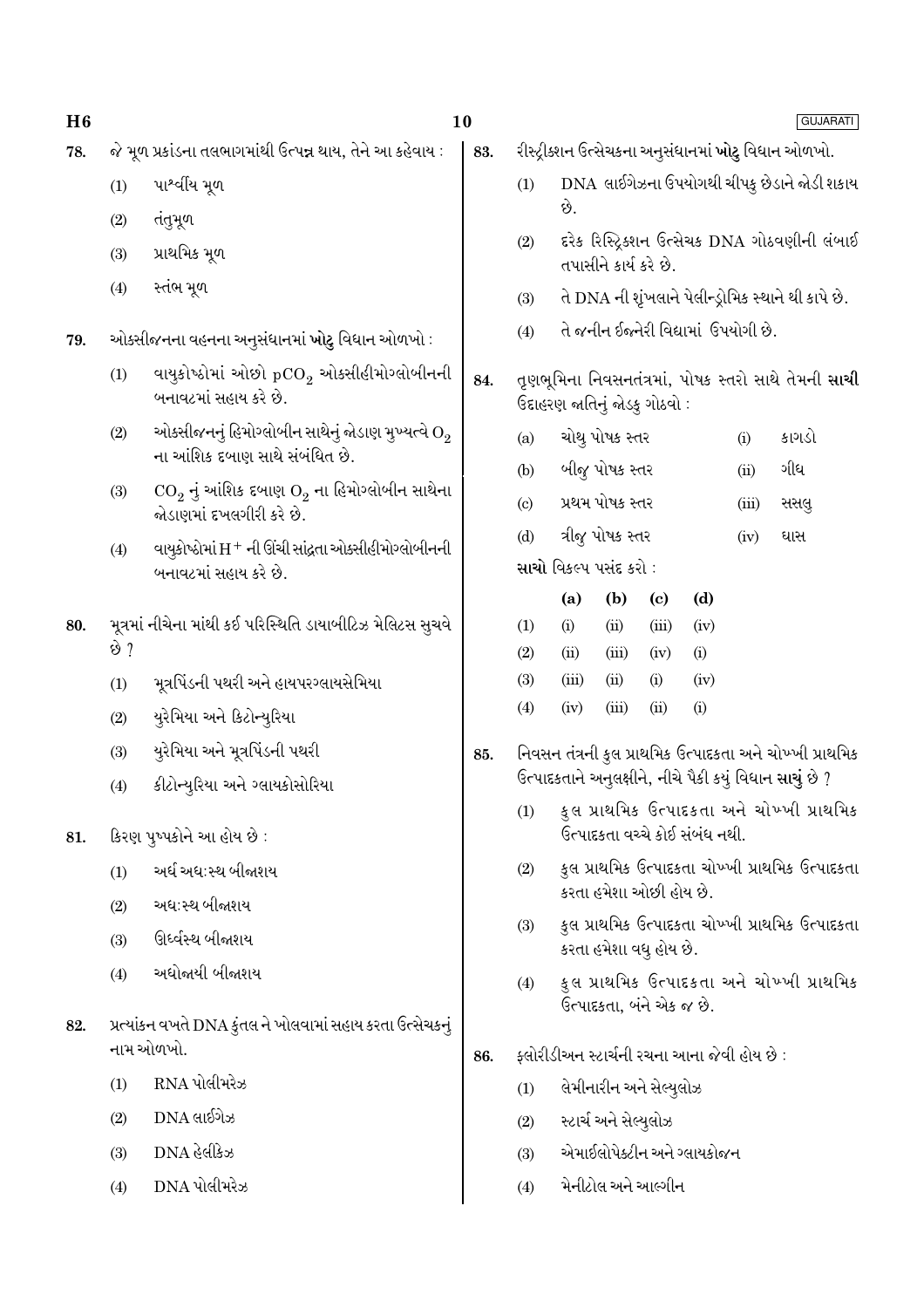| L.<br>ப<br>ப |
|--------------|
|              |

- નીચે પૈકી સાચી જોડ પસંદ કરો : 87.
	- એક્ઝો-DNA ના અંતર્ગત, ચોક્કસ  $(1)$ ન્યૂક્લીએઝીસ સ્થાને કાપે છે
	- લીગેઝીસ બે DNA અણઓને જોડે છે  $(2)$
	- પોલીમરેઝીસ DNA ના ટ્રકડા કરે છે  $(3)$
	- ન્યૂક્લીએઝીસ DNA ના બે કુંતલોને અલગ કરે  $(4)$ છે
- ABO રૂધિરજૂથનું નિયંત્રણ કરતા જનીન 'I' ના અનુસંધાનમાં 88. ખોટુ વિધાન ઓળખો.
	- અલીલ 'i' કોઈપણ પ્રકારની શર્કરા ઉત્પન્ન કરતું નથી.  $(1)$
	- જનીન (I) ના ત્રણ અલીલ છે.  $(2)$
	- વ્યક્તિમાં ત્રણમાંથી કક્ત બે અલીલ હશે.  $(3)$
	- જ્યારે I<sup>A</sup> અને I<sup>B</sup> સાથે હોય ત્યારે તેઓ એકજ પ્રકારની  $(4)$ શર્કરાની અભિવ્યક્તિ કરે છે.
- ભાષાંતર (દ્રાન્સલેશન) નો પ્રથમ તબક્કો આ છે : 89.
	- વિરૂધ્ધ-સંકેત (એન્ટી-કોડોન)ને ઓળખવ્  $(1)$
	- રીબોઝોમનું mRNA સાથે જોડાવવું  $(2)$
	- DNA ના અણુને ઓળખવુ  $(3)$
	- tRNA નુ એમિનોએસાયલેશન  $(4)$
- 90. નીચેના માંથી કયુ વિધાન **સાચુ નથી** ?
	- જનીન ઈજનેરી વિદ્યા વાળ ઈન્સ્યૂલીન  $(E\text{-}Coli)$  $(1)$ ઈ-કોલાઈમાં પેદા થાય છે.
	- મનુષ્યમાં ઈન્સ્યુલીન નું સંશ્લેષણ પ્રોઈન્સ્યુલીન સ્વરૂપે થાય  $(2)$ છે.
	- પ્રોઈન્સ્યુલીનમાં એક વધારાનો પેપ્ટાઈડ હોય છે જેને  $(3)$ C-પેપ્ટાઈડ કહે છે.
	- સક્રિય ઈન્સ્યુલીન માં A અને B બે શૃંખલાઓ હોય છે જે  $(4)$ હાઈડ્રોજન બંધથી એકબીજા સાથે જોડાયેલ હોય છે.
- એસિટોન અને મિથાઈલમેગ્નેશિયમ ક્લોરાઈડ વચ્ચે પ્રક્રિયા કરી 91. ત્યારબાદ જળવિભાજન કરવાથી શું બનશે ?
	- આઈસોબ્યૂટાઈલ આલ્કોહોલ  $(1)$
	- આઈસોપ્રોપાઈલ આલ્કોહોલ  $(2)$
	- ફ્રિતીયક બ્યૂટાઈલ આલ્કોહોલ  $(3)$
	- તૃતીયક બ્યુટાઈલ આલ્કોહોલ  $(4)$

11

- સુક્રોઝ નું જળવિભાજન કરતા શું પ્રાપ્ત થશે ? 92.
	- $\alpha$ -D-  $\frac{1}{2}$ ક્ટોઝ + β-D- ફૂક્ટોઝ  $(1)$
	- $\beta$ -D- $\log 3$ b +  $\alpha$ -D- $\frac{1}{2}$ selb  $(2)$
	- $\alpha$ -D-ગ્લૂકોઝ +  $\beta$ -D-ગ્લૂકોઝ  $(3)$
	- $\alpha$ -D- $\log 3$ b +  $\beta$ -D- $\frac{1}{2}$ selb  $(4)$
- 93. સિલીન્ડરમાં  $\mathrm{N}_2$  અને Ar વાયુઓનું એક મિશ્રણ  $\mathrm{N}_2$  ના 7 g અને Ar ના 8 g ધરાવે છે. પાત્રમાં (સિલિન્ડરમાં) વાયુઓના મિશ્રણનું કુલ દબાણ 27 બાર હોય તો,  $\mathrm{N}_2$  નું આંશિક દબાણ શોધો.

[ પરમાણ્વીય દળો N = 14, Ar = 40 (g mol<sup>-1</sup> માં) નો ઉપયોગ કરો 1

- 18 બાર  $(1)$
- 9 બાર  $(2)$
- 12 બાર  $(3)$
- $15$  બાર  $(4)$
- $\frac{175}{71}$ Lu માં પ્રોટોન, ન્યૂટ્રોન અને ઈલેક્ટ્રોનની સંખ્યા અનુક્રમે શોધો. 94.
	- $175, 104$  અને  $71$  $(1)$
	- 71, 104 અને 71  $(2)$
	- $104, 71$  અને  $71$  $(3)$
	- 71, 71 અને 104  $(4)$
- પ્લેટીનમ (Pt) ઈલેક્ટ્રોડનો ઉપયોગ કરીને મંદ સલ્ફ્યુરીક એસિડનું 95. વિદ્યુત વિભાજન કરતાં એનોડ પર નીપજ પ્રાપ્ત થાય છે, જે
	- $(1)$  $\mathrm{SO}_2$  વાયુ
	- હાઈડ્રોજન વાયુ  $(2)$
	- ઓક્સિજન વાયુ  $(3)$
	- $H<sub>2</sub>S$  વાયુ  $(4)$
- નીચે આપેલાને જોડો અને **સાચો** વિકલ્પ ઓળખી બતાવો. 96.

 $(i)$ 

- $CO(g) + H<sub>2</sub>(g)$  $(a)$
- $Mg(HCO<sub>3</sub>)<sub>9</sub> +$  $Ca(HCO<sub>3</sub>)<sub>2</sub>$
- પાણીની અસ્થાયી  $(b)$  $(ii)$ કઠિનતા
- $B_2H_6$  $\left( \mathrm{c} \right)$
- $(d)$  $H_2O_2$
- $(a)$  $(b)$  $(d)$ (c)  $(1)$  $(i)$  $(iii)$  $(ii)$  $(iv)$  $(2)$  $(iv)$  $(iii)$  $(i)$  $(ii)$  $(3)$  $(iv)$  $(iii)$  $(ii)$  $(i)$  $(4)$  $(iii)$  $(iv)$  $(ii)$  $(i)$
- ઈલેક્ટ્રોનની અછત વાળો હાઈડ્રાઈડ
- સંશ્લેષિત વાય  $(iii)$
- બિન–સમતલીય  $(iv)$ 
	- બંધારણ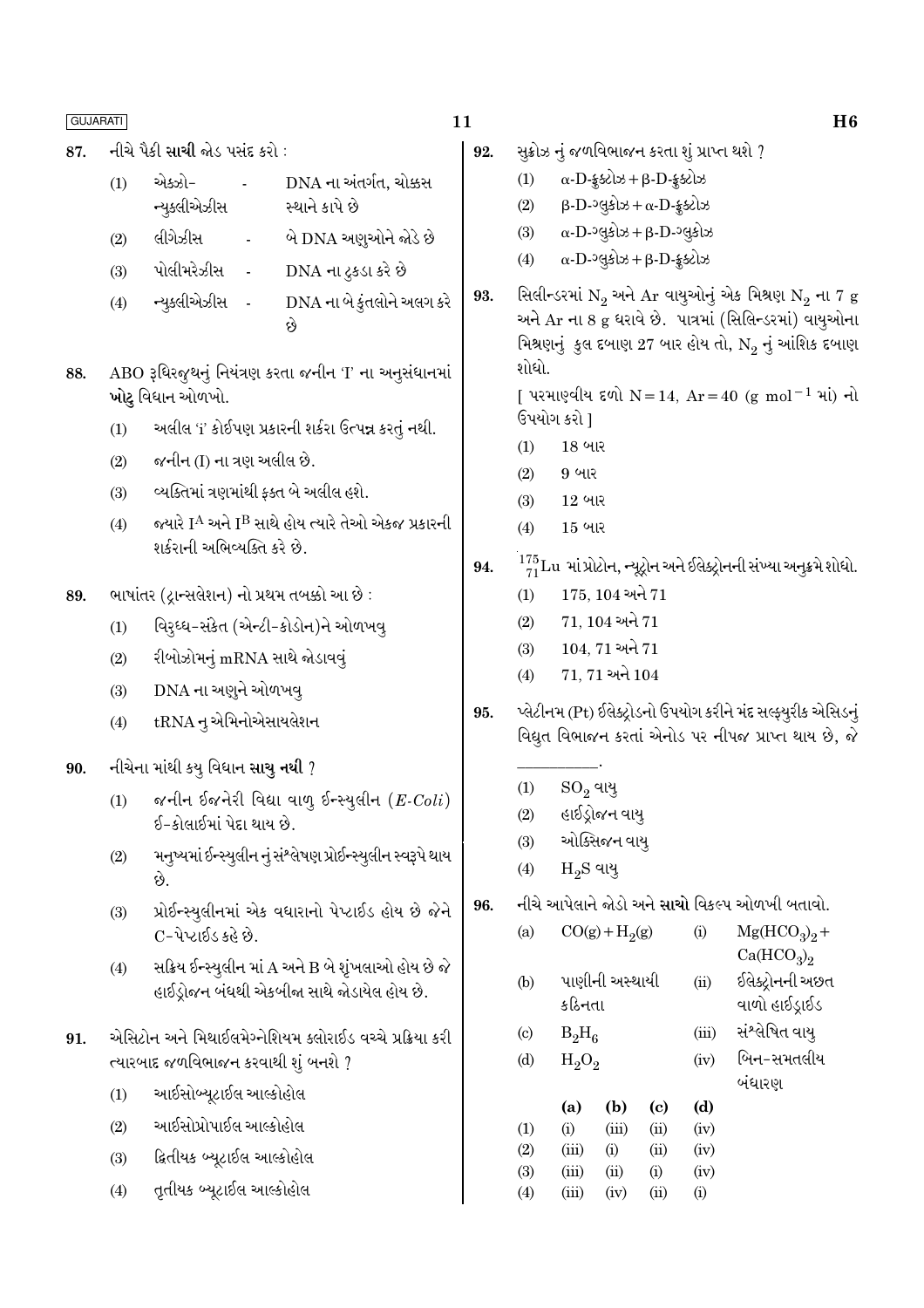102.

104.

કલિલ દ્રાવણના ક્યા ગુણધર્મને શોધવા માટે ઝેટા પોટેન્શિયલની 97. માપણી ઉપયોગી છે ?

- કલિલ કણોનું કદ  $(1)$
- $(2)$ સ્નિગ્ધતા
- ઢાવ્યતા  $(3)$
- કલિલ કણોની સ્થિરતા  $(4)$
- સુક્રોઝના જળવિભાજનની પ્રક્રિયામાં નીચે આપેલ છે. 98.

સુક્રોઝ + $H_2O \rightleftharpoons 29.49$ મ કુક્ટોઝ  $300 \text{ K}$  પર, જો સંતુલન અચળાંક (K)  $2 \times 10^{13}$  હોય તો, તેજ તાપમાન પર  $\Delta_r G^\ominus$  ની કિંમત શું થશે ?

- $-8.314 \,\mathrm{J} \,\mathrm{mol}^{-1} \mathrm{K}^{-1} \times 300 \,\mathrm{K} \times \ln(4 \times 10^{13})$  $(1)$  $-8.314 \text{ J} \text{ mol}^{-1} \text{K}^{-1} \times 300 \text{ K} \times \ln(2 \times 10^{13})$
- $(2)$
- 8.314 J mol<sup>-1</sup>K<sup>-1</sup> × 300 K × ln(2 × 10<sup>13</sup>)  $(3)$  $8.314 \text{ J} \text{ mol}^{-1} \text{K}^{-1} \times 300 \text{ K} \times \ln(3 \times 10^{13})$  $(4)$
- એક પ્રથમ ક્રમ પ્રક્રિયા માટે વેગ અચળાંક  $4.606\times10^{-3}$   ${\rm s}^{-1}$ 99. છે. પ્રક્રિયકનાં 2.0 g માંથી 0.2 g માં થતા ઘટાડા માટે કેટલો સમય જરૂરી છે ?
	- $(1)$  $1000 s$
	- $100 s$  $(2)$
	- $(3)$  $200 s$
	- $500 s$  $(4)$
- એનિસોલની HI સાથેની પ્રક્રિયા થી પ્રાપ્ત થાય તે :  $100.$



- મંદ NaOH ની હાજરીમાં થતી બેન્ઝાલ્ડીહાઈડ અને એસિટોકિનોન 101. વચ્ચેની પ્રક્રિયા નીચેના તરીકે જાણીતી છે, જે \_\_\_ ક્રોસ આલ્ડોલ સંઘનન  $(1)$ આલ્ડોલ સંઘનન  $(2)$ કેનીઝારો પ્રક્રિયા  $(3)$ ક્રોસ કેનીઝારો પ્રક્રિયા  $(4)$ નીચે આપેલા સલ્ફરના ઓક્સોએસિડ માંથી કયાં માં $-O$  –  $O$  – બંધન છે ?  $(1)$  $\mathrm{H}_{2}\mathrm{S}_{2}\mathrm{O}_{7}$ , પાયરોસલ્ફ્યૂરિક એસિડ  $H_9SO_9$ , સલ્ફ્યૂરસ એસિડ  $(2)$  $H_2SO_4$ , સલ્ફ્યૂરિક એસિડ  $(3)$  $\text{H}_{2}\text{S}_{2}\text{O}_{8}$ , પરઓક્સોડાયસલ્ફ્યૂરિક એસિડ  $(4)$ યૂરિયાની પાણી સાથે પ્રક્રિયા થઈને A બને છે કે જેનું વિઘટન 103. થઈને તેમાંથી  $\bf B$  બનશે.  $\bf B$  જ્યારે  ${\rm Cu^{2+}}$  (જલીય) માંથી પસાર કરતાં ગાઢા ભુરા રંગનું દ્રાવણ  $\mathbf C$  બને છે. નીચે આપેલામાંથી  $\mathbf C$ નું સૂત્ર કયું છે ?  $CuCO<sub>3</sub>·Cu(OH)<sub>2</sub>$  $(1)$  $(2)$  $CuSO<sub>4</sub>$  $[Cu(NH_3)_4]^{2+}$  $(3)$  $Cu(OH)_{2}$  $(4)$ નીચે આપેલામાંથી કયો એક કેટાયનિક પ્રક્ષાલક છે ? સોડિયમ ડોડેસાઈલબેન્ઝ્નિ સલ્કોનેટ  $(1)$ સોડિયમ લોરિલ સલ્કેટ  $(2)$ સોડિયમ સ્ટિયરેટ  $(3)$ સિટાઈલટાયમિથાઈલ એમોનિયમ બ્રોમાઈડ  $(4)$ 105. બેન્ઝીનનો ઠારબિંદુ અવનમન અચળાંક (K<sub>t</sub>) 5.12 K kg mol<sup>-1</sup>
- છે. બેન્ઝીનમાં રહેલા એક વિદ્યુત-અવિભાજ્ય દ્રાવ્ય ધરાવતા 0.078 m મોલાલીટીના દ્રાવણ માટે ઠારબિંદુ અવનમન શોધો. (બે દર્શાશ સુધી પૂર્ણાંકમાં મૂકી શકાય)
	- $0.60K$  $(1)$
	- $(2)$  $0.20K$
	- $(3)$  $0.80K$
	- $0.40 K$  $(4)$
- $2Cl(g) \rightarrow Cl_2(g)$  પ્રક્રિયા માટે, સાચો વિકલ્પ શોધો. 106.
	- $\Delta_r H < 0$  અને  $\Delta_r S < 0$  $(1)$
	- $\Delta_r H > 0$  અને  $\Delta_r S > 0$  $(2)$
	- $\Delta_r H > 0$  અને  $\Delta_r S < 0$  $(3)$
	- $\Delta_r H < 0$  અને  $\Delta_r S > 0$  $(4)$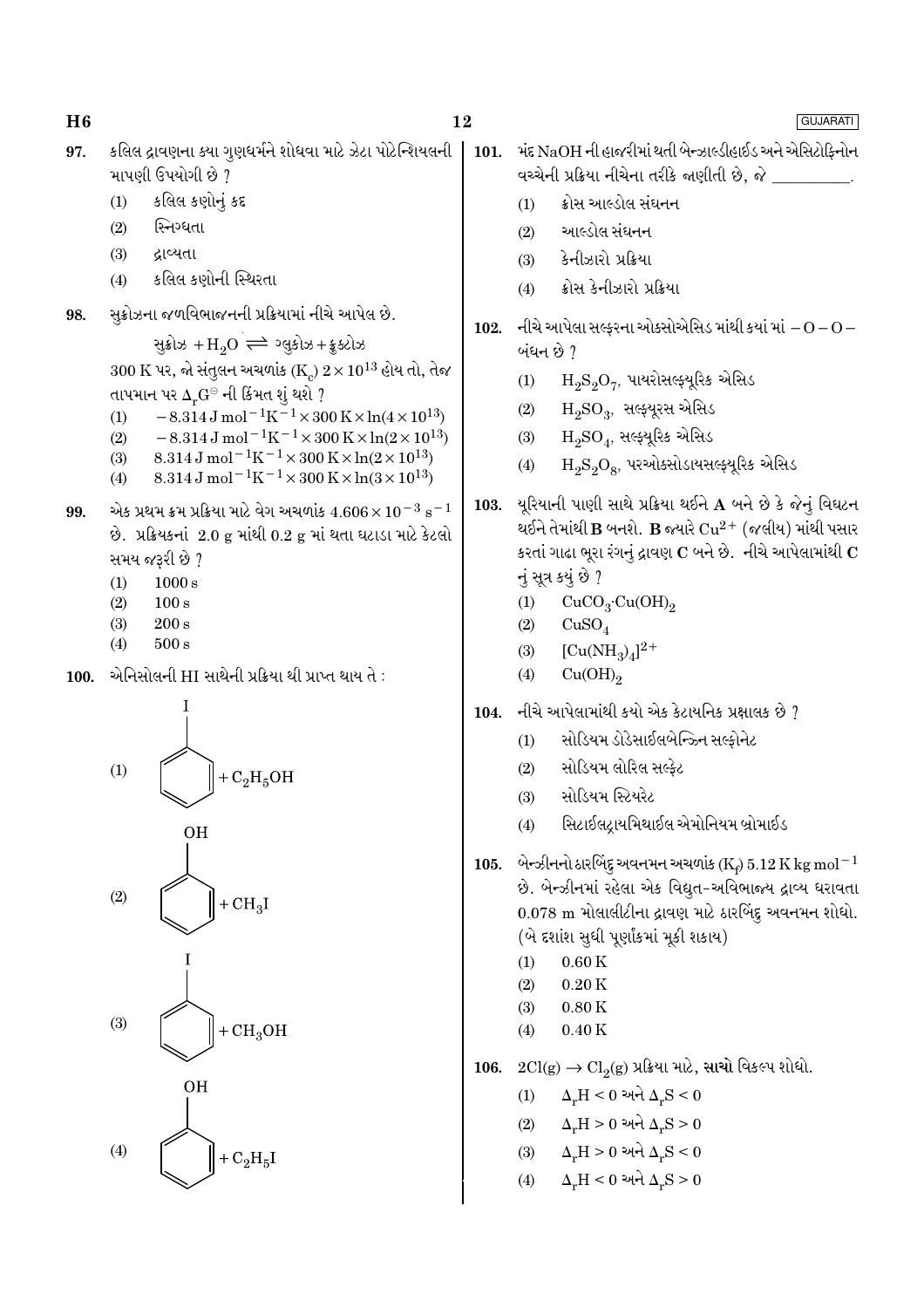- એક પ્રક્રિયાના પ્રક્રિયકની સાંદ્રતામાં થતો વધારો નીચેના માંના 107. ફેરફાર તરફ દોરી જશે જે શોધો :
	- અથડામણ આવૃત્તિ  $(1)$
	- સક્રિયકરણ શક્તિ  $(2)$
	- $(3)$ પ્રક્રિયાની ઉષ્મા
	- દેહલી ઊર્જા  $(4)$
- નીચે આપેલા વિધાનોમાંથી સાચું ઓળખી બતાવો. 108.
	- આઈસક્રીમ અને થીજવેલા ખોરાક માટે  $CO<sub>2</sub>(g)$  નો  $(a)$ ઉપયોગ શીતક તરીકે (રેફ્રીજરન્ટ) થાય છે.
	- $\overline{\mathrm{C}}_{60}$  નું બંધારણ, બાર છ કાર્બન ચક્રો અને વીસ પાંચ  $(b)$ કાર્બન ચક્રો ધરાવે છે.
	- ZSM-5 પ્રકારના ઝિયોલાઈટનો ઉપયોગ આલ્કોહોલ માંથી  $\left( \mathrm{e}\right)$ ગેસોલિનમાં રૂપાંતર કરવા થાય છે.
	- CO એ રંગવિહિન અને ગંધવિહિન વાયુ છે.  $(d)$
	- ફક્ત (c) અને (d)  $(1)$
	- ફક્ત (a), (b) અને (c)  $(2)$
	- ફક્ત $(a)$  અને $(c)$  $(3)$
	- ફક્ત (b) અને (c)  $(4)$
- 109. નીચે આપેલા માંથી કયો એક પરમાણુઓની સંખ્યા મહત્તમ ધરાવતું હશે ?
	- $Li(s)$  નો 1 g [Li નું પરમાણ્વીય દળ=7]  $(1)$
	- Ag(s) નો 1 g [Ag નું પરમાણ્વીય દળ = 108]  $(2)$
	- $Mg(s)$  નો 1 g  $[Mg \neq 1]$  પરમાણ્વીય દળ=24]  $(3)$
	- $O_2(g)$  નો 1 g [O નું પરમાણ્વીય દળ=16]  $(4)$
- 110. પેપર ક્રોમેટોગ્રાફીનું ઉદાહરણ એ:
	- સ્તંભ ક્રોમેટોગ્રાકી  $(1)$
	- અધિશોષણ ક્રોમેટોગ્રાકી  $(2)$
	- વિભાજન ક્રોમેટોગ્રાકી  $(3)$ 
		- (Partition chromatography)
	- થીન લેયર ક્રોમેટોગ્રાફી (પાતળા સ્તર ક્રોમેટોગ્રાફી)  $(4)$
- 111. પીગાળેલ CaCl<sub>2</sub> (પરમાણ્વીય દ્રવ્યમાન, Ca = 40 g mol<sup>-1</sup>) માંથી 20 g કેલ્શીયમનું ઉત્પાદન કરવા માટે કેટલી ફેરાડે (F) ની સંખ્યા જરૂરી છે ?
	- $(1)$  $\overline{4}$
	- $(2)$  $\mathbf{1}$
	- $(3)$  $\overline{2}$
	- $(4)$  $\overline{3}$
- 112. ખોટું વિધાન શોધી બતાવો.
	- $CrO_4^{2-}$  અને  $Cr_2O_7^{2-}$  માં ક્રોમિયમની ઓક્સિડેશન  $(1)$ અવસ્થા સમાન નથી.
	- $Cr^{2+}(d^4)$  એ પાણીમાંના  $Fe^{2+}(d^6)$  કરતા પ્રબળ  $(2)$ રિડક્શનકર્તા છે.
	- સંક્રાંતિ તત્વો અને તેના સંયોજનો તેની ઘણી બધી  $(3)$ ઓક્સિડેશન અવસ્થાઓ ધરાવતા હોવાને કારણે તેની ઉદ્દીપકીય સક્રિયતા માટે જાણીતા છે અને તે સંકીર્ણો બનાવે છે.
	- જ્યારે H, C અથવા N જેવા નાના પરમાણુઓ ધાતૂઓના  $(4)$ સ્કૃટિક લેટાઈસોના અંદરના ભાગમાં ફસાઈ જાય ત્યારે આંતરાલીય સંયોજનો બને છે.
- 113. 288 pm કોષ ધાર સાથે એક તત્વ અંત:કેન્દ્રિત ક્યુબિક (bcc) બંધારણ ધરાવે છે, પરમાણ્વીય ત્રિજ્યા શોધો.

(1) 
$$
\frac{4}{\sqrt{2}} \times 288 \text{ pm}
$$
  
(2) 
$$
\frac{\sqrt{3}}{4} \times 288 \text{ pm}
$$
  
(3) 
$$
\frac{\sqrt{2}}{4} \times 288 \text{ pm}
$$
  
(4) 
$$
\frac{4}{\sqrt{3}} \times 288 \text{ pm}
$$

- 114. 0.1 M NaOH માં Ni(OH), ની દ્રાવ્યતા શોધો. Ni(OH), નો આયનિક ગૃણાકાર  $2 \times 10^{-15}$  આપેલ છે.
	- $1 \times 10^8$  M  $(1)$
	- $2\times10^{-13}\,\mathrm{M}$  $(2)$
	- $2 \times 10^{-8}$  M  $(3)$
	- $1 \times 10^{-13}$  M  $(4)$
- 115. એક અણ કે જે અસ્તિત્વ ધરાવતો નથી જે ઓળખી બતાવો.
	- $(1)$  $O<sub>2</sub>$
	- $(2)$ He<sub>o</sub>
	- $Li<sub>2</sub>$  $(3)$
	- $(4)$  $C<sub>2</sub>$
- નીચે આપેલા માંથી કયો બેઝિક એમિનો એસિડ છે  $\it 7$ 116.
	- લાઈસીન  $(1)$
	- સિરીન  $(2)$
	- એલેનાઈન  $(3)$
	- ટાયરોસીન  $(4)$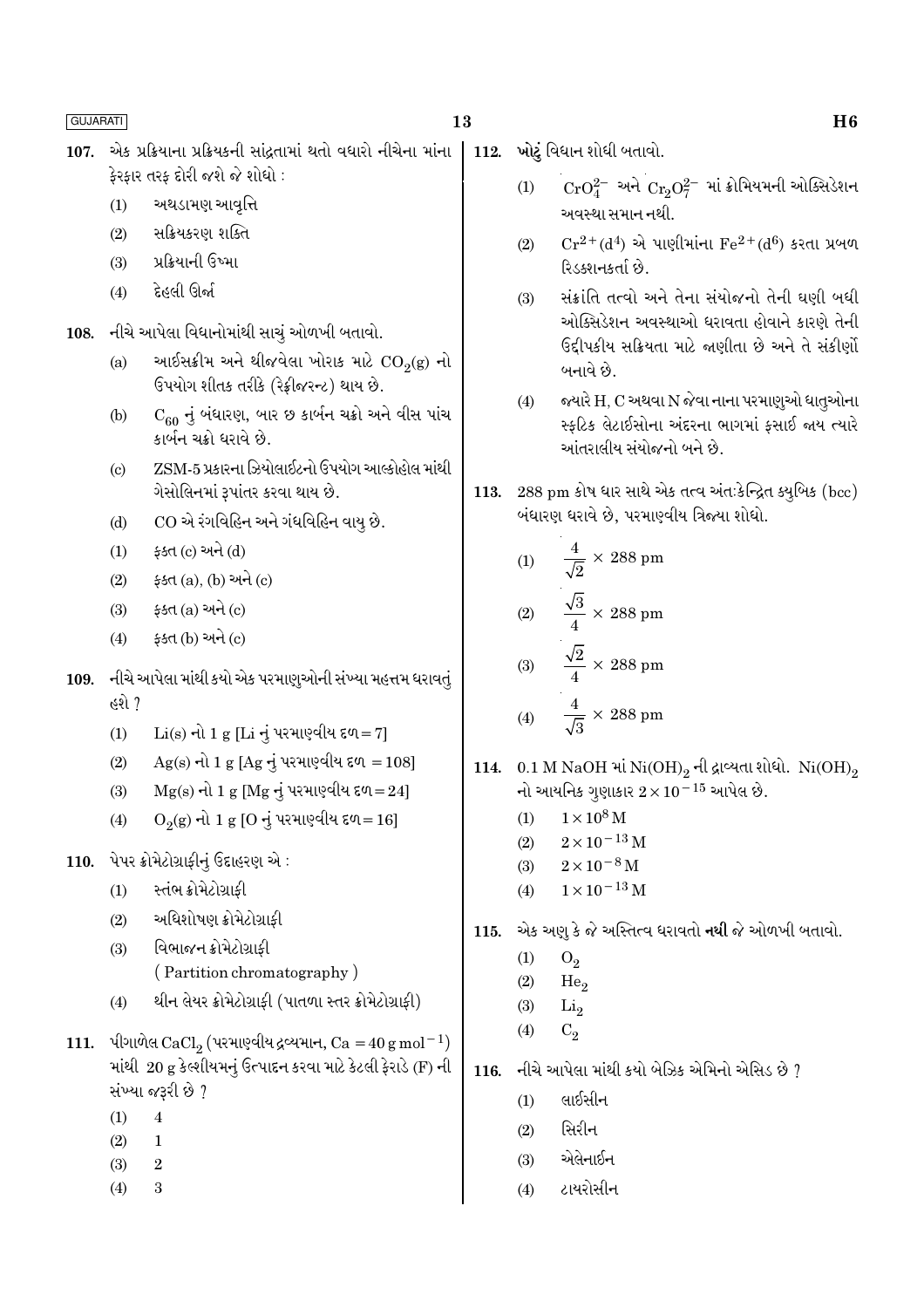- નીચે આપેલામાંથી કયો એક કુદરતી બહુલક છે ? 117.
	- પોલી (બ્યુટાડાઈન-એક્રિલોનાઈટ્રાઈલ)  $(1)$
	- *સીસ*-1.4-પોલીઆઈસોપ્રીન  $(2)$
	- પોલી (બ્યટાડાઈન-સ્ટાયરીન)  $(3)$
	- પોલીબ્યુટાડાઈન  $(4)$
- 118. નીચે આપેલા માંથી સાચું વિધાન ઓળખી બતાવો.
	- પિગ આયર્નને જુદા-જુદા આકારમાં ઘડી શકાય છે.  $(1)$
	- ભરતર લોખંડ એ 4% કાર્બન સાથેનું અશૃધ્ધ લોખંડ છે.  $(2)$
	- ફોલ્લાવાળા તાંબામાં દેખાતા ફોલ્લા એ  $\mathrm{CO}_2$  ના  $(3)$ નીકળવાના કારણે છે.
	- નિકલ માટે બાષ્પ અવસ્થા શુધ્ધિકરણ વાન-આર્કેલ  $(4)$ પઘ્ધતિ દ્વારા કરવામાં આવે છે.
- 119. કાર્બન મોનોક્સાઈડના સંદર્ભમાં નીચે આપેલા માંથી કયું સાચું નથી  $\gamma$ 
	- અપૂર્ણ દહનના કારણે તેનું ઉત્પાદન થાય છે.  $(1)$
	- તે કાર્બોક્સિહિમોગ્લોબીન બનાવે છે.  $(2)$
	- તે રૂધિર માંના ઓક્સિજન પરિવહન ક્ષમતા ઘટાડે છે.  $(3)$
	- ઓક્સિહિમોગ્લોબીન કરતા કાર્બોક્સિહિમોગ્લોબીન  $(4)$ (હિમોગ્લોબીન સાથે જોડાયેલ CO) ઓછો સ્થિર છે.

## 120. નીચે આપેલાને જોડો :

|                            | ઓક્સાઈડ                        |       |                            | પ્રકૃતિ                                            |
|----------------------------|--------------------------------|-------|----------------------------|----------------------------------------------------|
| (a)                        | CO                             |       | (i)                        | બેઝિક                                              |
| (b)                        | BaO                            |       | (ii)                       | તટસ્થ                                              |
| $\left( \mathrm{c}\right)$ | $\text{Al}_2\text{O}_3$        |       | (iii)                      | એસિડિક                                             |
| (d)                        | Cl <sub>2</sub> O <sub>7</sub> |       | (iv)                       | ઉભયગૃણીય                                           |
|                            |                                |       |                            | નીચે આપેલા માંથી કયો <mark>સાચો</mark> વિકલ્પ છે ? |
|                            | (a)                            | (b)   | $\left( \mathrm{e}\right)$ | (d)                                                |
| (1)                        | (iv)                           | (iii) | (ii)                       | (i)                                                |

| (T) | (IV)  | ιш)  | (U.J  | W     |
|-----|-------|------|-------|-------|
| (2) | (i)   | (ii) | (iii) | (iv)  |
| (3) | (ii)  | (i)  | (iv)  | (iii) |
| (4) | (iii) | (iv) | (i)   | (ii)  |

- 121. નીચે આપેલ ધાત્ આયન ઘણા બધા ઉત્સેચકોને કાર્યાન્વિત (ઉત્તેજિત) કરે છે, તેઓ ગ્લુકોઝના ઓક્સિડેશનથી ATP ના ઉત્પાદનમાં ભાગ લે છે અને Na સાથે જ્ઞાનતંત્ સંદેશો વહન (દ્રાન્સમિશન) માટે પણ જવાબદાર છે.
	- પોટેશિયમ  $(1)$
	- લોખંડ  $(2)$
	- તાંબ્  $(3)$
	- કેલ્શીયમ  $(4)$

## 14

- નીચે આપેલા અણુઓની જોડી માંથી કયાની ફ્રિધ્રુવ ચાકમાત્રા 122. શૂન્ય થશે ?
	- બોરોન દ્રાયફ્લૂઓરાઈડ, બેરિલિયમ ડાયફ્લૂઓરાઈડ,  $(1)$ કાર્બન ડાયોક્સાઈડ, 1,4-ડાયકલોરોબેન્ઝિન
	- એમોનિયા, બેરિલિયમ ડાયક્લુઓરાઈડ, પાણી,  $(2)$  $1,4$ -ડાયક્લોરોબેન્ઝિન
	- બોરોન ટ્રાયફ્લૂઓરાઈડ, હાઈડ્રોજન ફ્લૂઓરાઈડ, કાર્બન  $(3)$ ડાયોક્સાઈડ, 1,3-ડાયક્લોરોબેન્ઝિન
	- નાઈટ્રોજન ટ્રાયફ્લુઓરાઈડ, બેરિલિયમ ડાયફ્લુઓરાઈડ,  $(4)$ પાણી. 1.3-ડાયક્લોરોબેન્ઝિન
- નીચે આપેલા માંથી કયો એમાઈન કાર્બાઈલએમાઈન કસોટી 123. આપશે ?



- નીચે આપેલા માંથી કયા ને કારણે તૃતીયક બ્યૂટાઈલ કાર્બોકેશાયન 124. એ દ્વિતીયક બ્યુટાઈલ કાર્બોકેશાયન કરતા વધારે સ્થિર છે ?
	- હાઈપરકોન્જ્યુગેશન  $(1)$
	- $-CH_3$  સમૂહોની  $-I$  અસર  $(2)$
	- $-CH_3$  સમૂહોની + R અસર  $(3)$
	- $-CH_3$  સમૂહોની  $-R$  અસર  $(4)$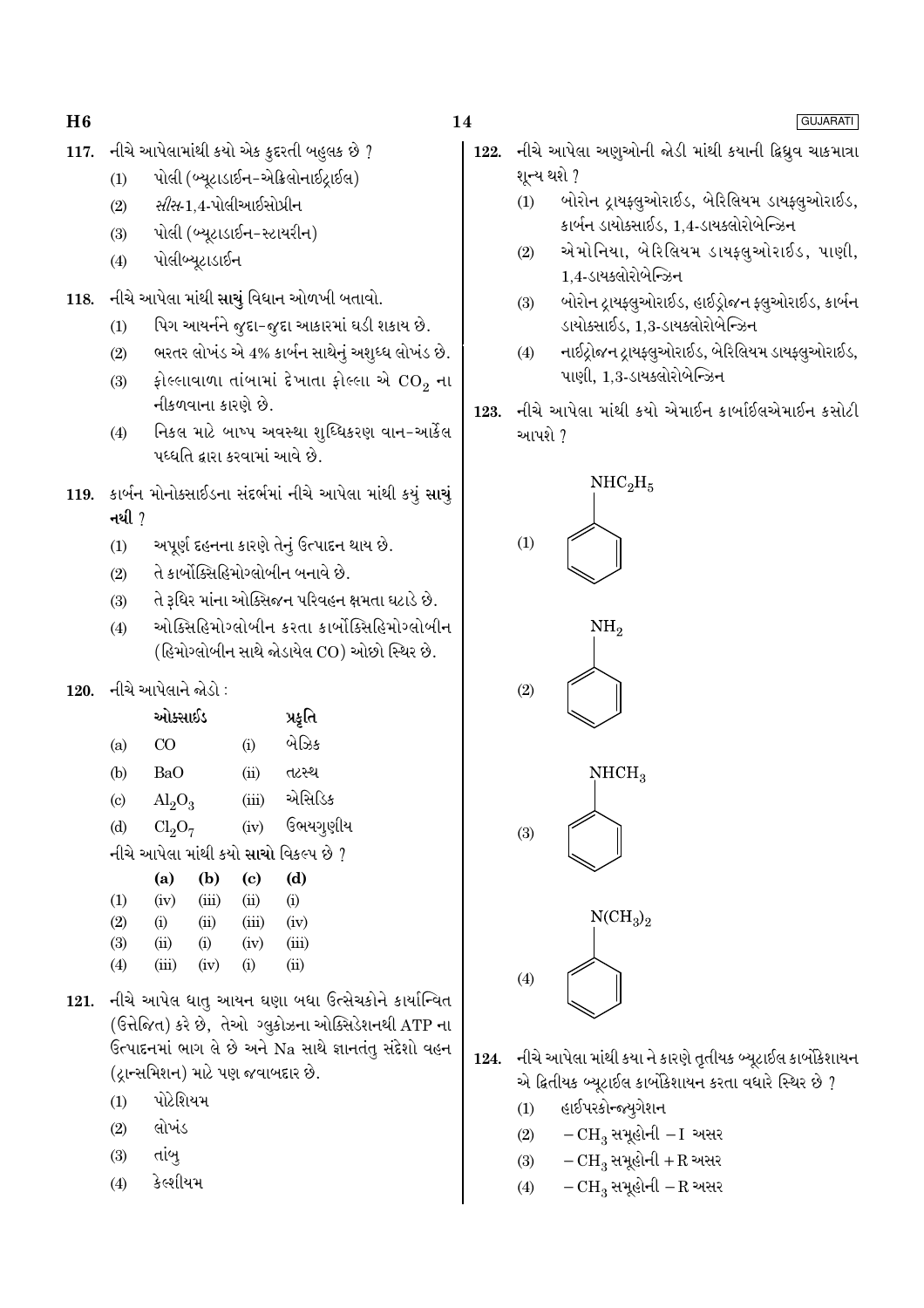- 2-બ્રોમો-પેન્ટેનની વિલોપન પ્રક્રિયામાંથી બનતો પેન્ટ-2-ઈન એ 125. નીચેના માંથી શોધો :
	- β-વિલોપન પ્રક્રિયા  $(a)$
	- ઝેત્સેવ નિયમને અનુસરે છે  $(b)$
	- ડિહાઈડ્રોહેલોજીનેશન પ્રક્રિયા  $\left( \mathrm{c}\right)$
	- નિર્જલીકરણ પ્રક્રિયા  $(d)$
	- $(a), (b), (d)$  $(1)$
	- $(2)$  $(a), (b), (c)$
	- $(3)$  $(a), (c), (d)$
	- $(b), (c), (d)$  $(4)$
- 126.  $Cr^{2+}$  આયનની ગણતરી કરેલ સ્પિન ફક્ત ચુંબકીય ચાકમાત્રા શોધો.
	- $(1)$ 2.84 BM
	- $(2)$ 3.87 BM
	- $(3)$ 4.90 BM
	- 5.92 BM  $(4)$
- 127. એક આલ્કીનનું ઓઝોનાલિસિસ કરતા નિપજો પૈકી એક મિથેનાલ નીપજ મળે છે તો તેનું બંધારણ (આલ્કીન) શોધો.





વુર્ટઝ પ્રક્રિયા વડે નીચે આપેલા આલ્કેન માંથી કયો સારી નીપજ 128. બનાવી શકતો નથી ?

- n-બ્યૂટેન  $(1)$
- n-હેક્ઝેન  $(2)$
- $2,3$ -ડાયમિથાઈલબ્યૂટેન  $(3)$
- n-હેપ્ટેન  $(4)$
- નીચે આપેલ પ્રક્રિયા શ્રેણીમાં સંયોજન  $\boldsymbol{\mathrm{X}}$  ઓળખી બતાવો. 129.







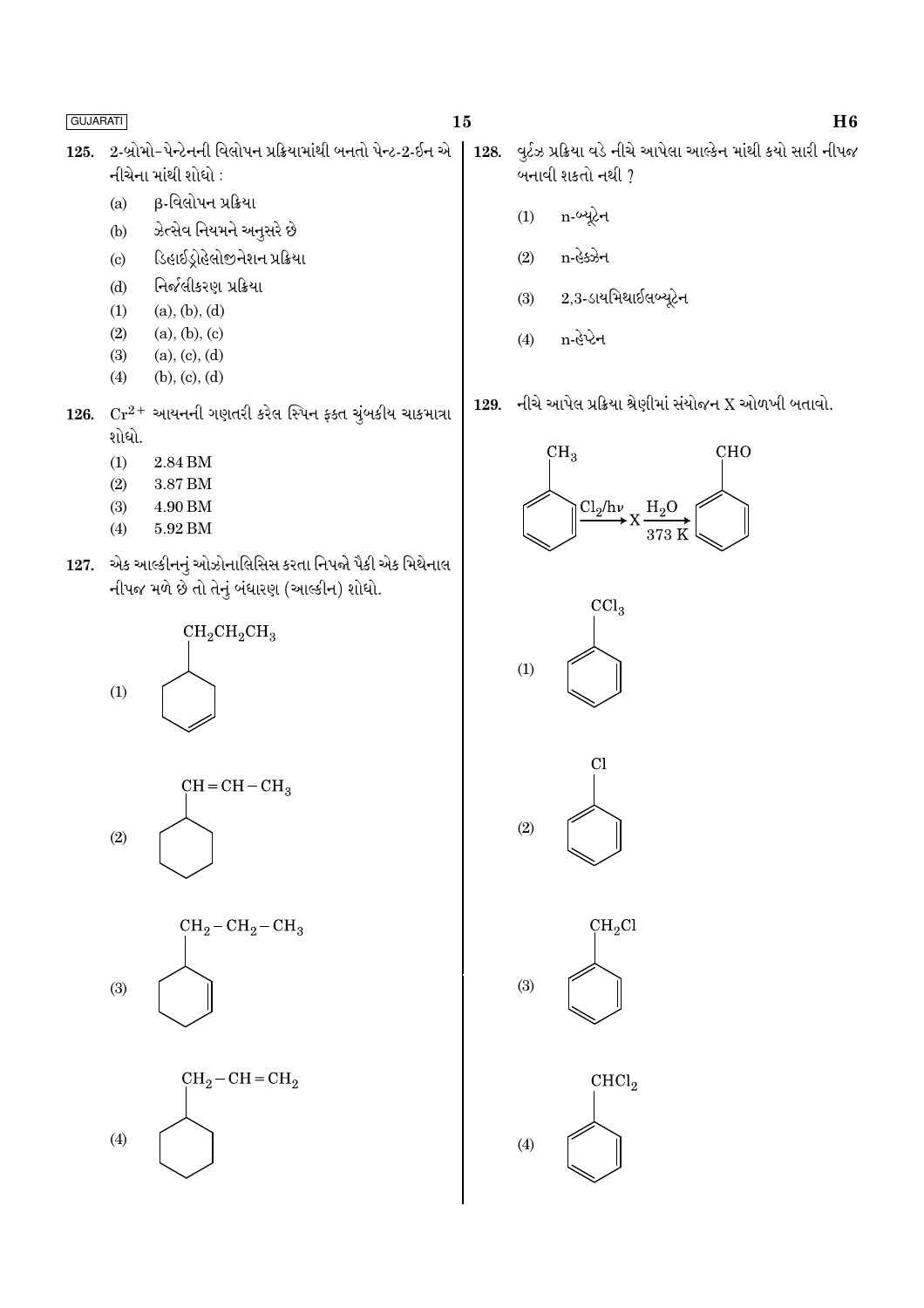135.

136.

130. કો-ઓર્ડીનેશન સંયોજનો (સવર્ગ સંયોજનો) બનાવવા માટે લિગાન્ડોનો ક્ષેત્ર સામર્થ્યનો ચઢતો સાચો ક્રમ નીચે આપેલા માંથી કયો છે ?

- $CN^{-} < C_2O_4^{2-} < SCN^{-} < F^{-}$  $(1)$
- $SCN^- < F^- < C_2O_4^{2-} < CN^ (2)$
- $\text{SCN}^- < \text{F}^- < \text{CN}^- < \text{C}_2\text{O}_4^{2-}$  $(3)$
- $F^-$  < SCN<sup>-</sup> < C<sub>2</sub>O<sub>4</sub><sup>2</sup><sup>-</sup> < CN<sup>-</sup>  $(4)$

રાઉલ્ટના નિયમ થી મિશ્રણ કે જે ધન વિચલન પ્રદર્શિત કરે છે તે 131. શોધો.

- $(1)$ ક્લોરોઈથેન + બ્રોમોઈથેન
- ઈથેનોલ+એસિટોન  $(2)$
- બેન્ઝિન + ટોલ્યૂઈન  $(3)$
- એસિટોન + ક્લોરોફોર્મ  $(4)$
- $132 -$  ખોટી જોડ શોધી બતાવો :

#### નામ

 $(a)$ 

## IUPAC સ્વીકૃત (Official) નામ

- भेन्डेलिवियभ અનનિલઉનિયમ  $(i)$
- અનનિલટાઈયમ લૉરેન્સિયમ  $(b)$  $(ii)$
- અનનિલહેક્સિયમ સીબોર્ગિયમ  $(iii)$  $(c)$
- અનઅનયુનિયમ દરમ્સ્ટાદટિયમ  $(d)$  $(iv)$
- $(d)$ ,  $(iv)$  $(1)$
- $(2)$  $(a)$ ,  $(i)$
- $(b), (ii)$  $(3)$
- $(c)$ ,  $(iii)$  $(4)$
- 133. એક આદર્શ વાયુ માટે સમોખ્મી પરિસ્થિતિ હેઠળ થતું મુક્ત વિસ્તરણનો સાચો વિકલ્પ શોધો.
	- $q > 0$ ,  $\Delta T > 0$  અને  $w > 0$  $(1)$
	- $q = 0$ ,  $\Delta T = 0$  અને  $w = 0$  $(2)$
	- $q = 0$ ,  $\Delta T < 0$  અને  $w > 0$  $(3)$
	- $\alpha \leq 0$ .  $\Delta T = 0$  અને  $w = 0$  $(4)$
- 134.  $CaCl<sub>2</sub>$ ,  $MgCl<sub>2</sub>$  અને NaCl ના દ્રાવણમાંથી HCl ને પસાર કરવામાં આવે છે. નીચે આપેલા માંથી કયું એક સંયોજન(નો) સ્કટિકમય બને છે?
	- NaCl, MgCl<sub>2</sub> અને CaCl<sub>2</sub>  $(1)$
	- બંન્ને MgCl, અને CaCl,  $(2)$
	- ફક્ત NaCl  $(3)$
	- ફક્ત MgCl<sub>o</sub>  $(4)$

નીચે આપેલ પ્રક્રિયામાં કાર્બનના ઓક્સિડેશન આંકમાં થતો કેરકાર

- શું છે ?  $CH<sub>4</sub>(g) + 4Cl<sub>2</sub>(g) \rightarrow CCl<sub>4</sub>(l) + 4HCl(g)$  $0 \triangleleft -4$  $(1)$  $+4$  થી  $+4$  $(2)$ 0  $l + 4$  $(3)$  $-4$  થી  $+4$  $(4)$ એક મિટર-બ્રિજના ડાબા ખાંચા (gap) માં એક અવરોધ તારને
- જોડતાં તે જમણા ખાંચામાં ના 10  $\Omega$  અવરોધને એવા બિંદૂ પર સંતુલિત કરે છે કે જે આ બ્રિજના તારને  $3:2$  ના ગૃણોત્તરમાં વિભાજીત કરે છે. જો અવરોધ-તારની લંબાઈ 1.5 m છે. તો  $1 \, \Omega$  ના અવરોધ-તારની લંબાઈ છે :
	- $1.5\times10^{-2}\,\mathrm{m}$  $(1)$
	- $1.0 \times 10^{-2}$  m  $(2)$
	- $(3)$  $1.0\times10^{-1}\,\mathrm{m}$
	- $1.5 \times 10^{-1}$  m  $(4)$
- 137. શ્રેસોલ્ડ આવૃત્તિથી 1.5 ગણી આવૃત્તિનો પ્રકાશ એક પ્રકાશસંવેદી દ્રવ્ય પર આપાત થાય છે. જો આવૃત્તિ અડધી અને તીવ્રતા બમણી કરવામાં આવે તો ફોટોઈલેક્ટ્રિક પ્રવાહ શું હશે?
	- $(1)$ શૂન્ય
	- બમણો  $(2)$
	- ચાર ગણો  $(3)$
	- ચોથા ભાગનો  $(4)$
- દર્શાવેલ લોજક-પરિપથ માટે સત્યાર્થ-સારણી છે : 138.

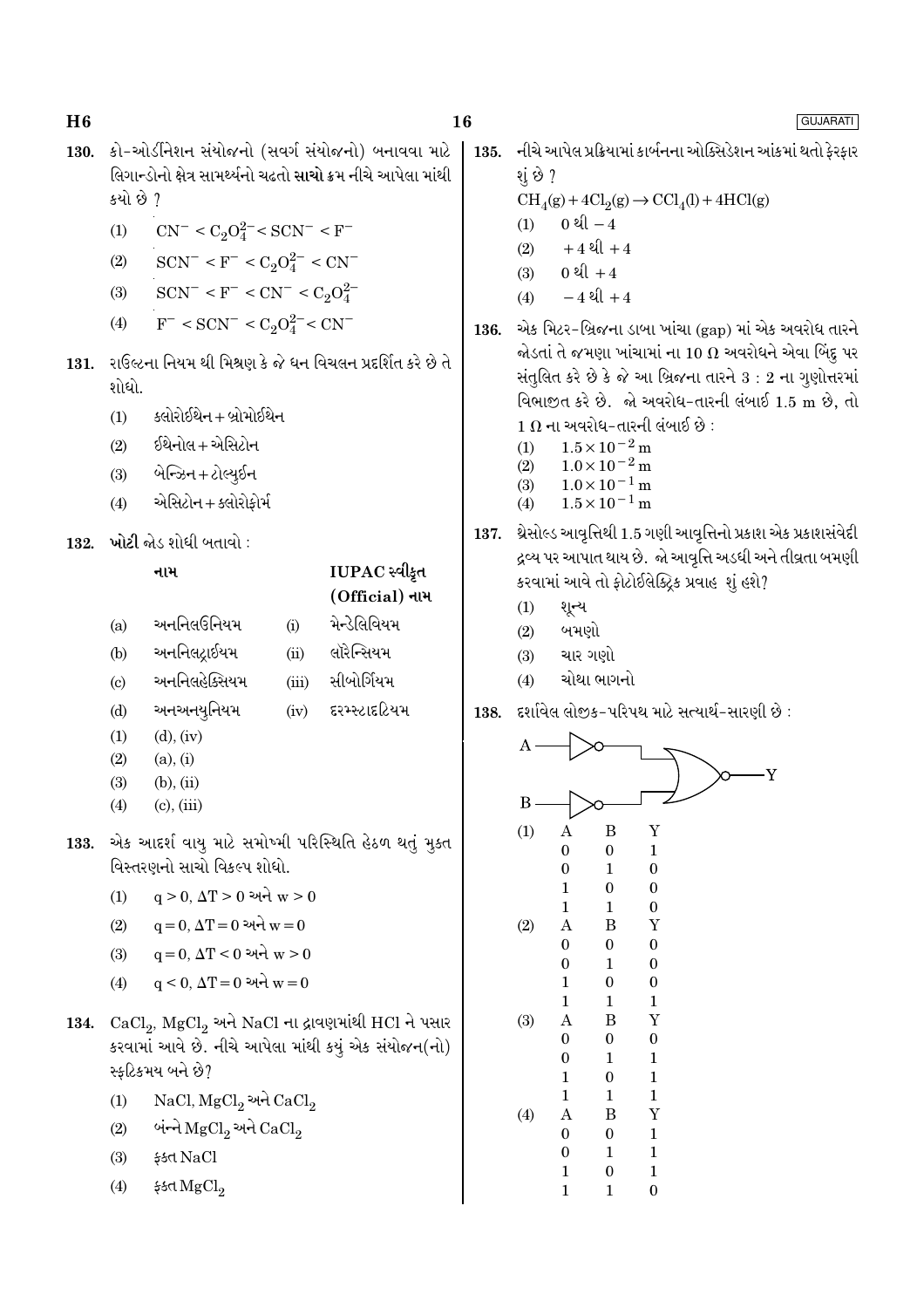4 kg અને 6 kg દ્રવ્યમાનના બે પદાર્થોને એક દ્રવ્યમાન રહિત 139. દોરીના છેડાઓ સાથે બાંધેલ છે. આ દોરી ઘર્ષણરહિત ગરગડી પરથી પસાર કરેલ છે (આકૃતિ જુઓ). ગુરૂત્વીય પ્રવેગ (g) ના પદમાં આ તંત્રનો પ્રવેગ છે :



- $(1)$  $g/10$
- $(2)$ g
- $(3)$  $g/2$
- $(4)$  $g/5$
- $140.$  એક સ્થિર ઈલેક્ટ્રોનને V volt ના વિજસ્થિતિમાનના તફાવતથી પ્રવેગીત કરવામાં આવે છે. જો આ ઈલેક્ટ્રોનની ડી-બ્રૉગ્લી તરંગલંબાઈ  $1.227 \times 10^{-2}$  nm છે, તો વિજસ્થિતિમાનનો તકાવત છે :
	- $10^4$  V  $(1)$
	- $10V$  $(2)$
	- $10^2$  V  $(3)$
	- $10^3$  V  $(4)$
- 141. કોઈ એક તારામાંથી 600 nm તરંગલંબાઈનો પ્રકાશ આવે છે તેમ ધારો. 2 m વ્યાસના ઓબ્જેક્ટીવ ધરાવતાં ટેલિસ્કોપની વિભેદન-સીમા છે.
	- $6.00 \times 10^{-7}$  rad  $(1)$
	- $3.66 \times 10^{-7}$  rad  $(2)$
	- $1.83 \times 10^{-7}$  rad  $(3)$
	- $7.32 \times 10^{-7}$  rad  $(4)$
- 142. એક ટૂંકા વિદ્યુત દ્વિધ્રુવિયની દ્વિધ્રુવિય ચાકમાત્રા  $16 \times 10^{-9}$  C m છે. આ ફિધ્રુવિયના અક્ષ સાથે 60° ખૂણો બનાવતી એક રેખા પર, આ ફિધ્રુવિયના કેન્દ્રથી 0.6 m અંતરે રહેલ એક બિંદુ પર આ દ્વિધ્રુવિયના કારણે લાગતું વિદ્યુતસ્થિતિમાન છે :

$$
\left(\frac{1}{4\pi\epsilon_0} = 9 \times 10^9 \text{ N m}^2/\text{C}^2\right)
$$
  
(1)  $2\text{C}^2$   
(2) 50 V  
(3) 200 V

 $(4)$ 400 V

- \_\_\_\_\_ ના લીધે p-n જંક્શન ડાયોડના ડિપ્લેશન ક્ષેત્રની 143. પહોળાઈમાં વધારો થાય છે.
	- કૉર્વર્ડ પ્રવાહના વધારા  $(1)$
	- કક્ત કૉર્વર્ડ બાયસ  $(2)$
	- $(3)$ કક્ત રિવર્સ બાયસ
	- ફૉર્વર્ડ બાયસ અને રિવર્સ બાયસ બન્ને  $(4)$
- એક 200 V, 50 Hz ના ac સપ્લાય સાથે 40 µF નો એક 144. કેપેસિટર જોડેલ છે. આ પરિપથમાંના પ્રવાહનું rms મૂલ્ય આશરે
	- \_છે.  $25.1A$  $(1)$
	- $1.7A$  $(2)$
	- $(3)$ 2.05 A
	- $2.5A$  $(4)$
- એક એકપરમાણ્વીય વાયની સરેરાશ ઉષ્મા ઊર્જા છે 145. \_\_\_\_\_\_\_\_. (k<sub>B</sub> એ બોલ્ટઝમાન અચળાંક અને T એ
	- નિરપેક્ષ તાપમાન છે)  $\frac{7}{2} k_B T$  $(1)$  $\frac{1}{2} k_B T$ <br> $\frac{3}{2} k_B T$  $(2)$
	- $(3)$
	- $\frac{5}{2} k_B T$  $(4)$
- સાર્થક અંકોને ધ્યાનમાં રાખતાં,  $9.99 \text{ m} 0.0099 \text{ m}$  નું મુલ્ય 146. શું હશે ?
	- $(1)$  $9.9<sub>m</sub>$
	- $(2)$ 9.9801 m
	- $(3)$ 9.98 m
	- 9.980 m  $(4)$
- એક ગિટારમાં સમાન દ્રવ્યના બનેલા બે તારો A અને B જરાક 147. અસમ સ્વરિત છે અને તે 6 Hz આવૃત્તિનો સ્પંદ ઉત્પન્ન કરે છે. જયારે B માં તનાવને જરાક ઘટાડવામાં આવે છે, આ સ્પંદની આવૃત્તિ વધીને  $7 \text{ Hz}$  થાય છે. જો $\text{A}$  ની આવૃત્તિ 530  $\text{Hz}$  હોય, તો B ની મૂળ આવૃત્તિ હશે <u>સાંત પર કરવા હ</u>
	- 537 Hz  $(1)$
	- $(2)$ 523 Hz
	- $(3)$ 524 Hz
	- 536 Hz  $(4)$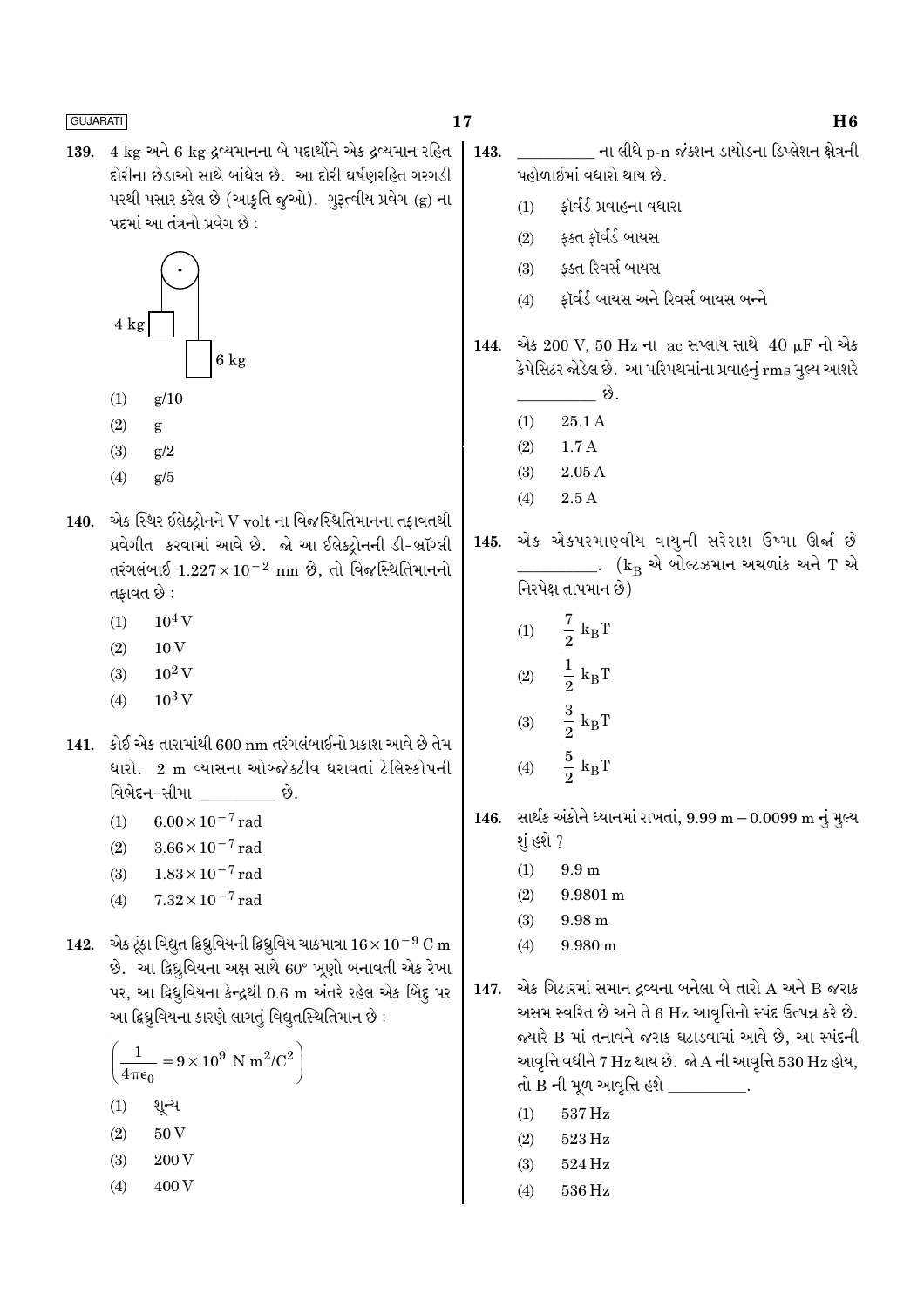GUJARATI

- 148. જ્યારે એક યુરેનિયમ સમસ્થાનિક  $^{235}_{92}$ U પર ન્યૂટ્રૉનનો મારો ચલાવવામાં આવે છે, તે  $^{89}_{36}\rm{Kr}$ , ત્રણ ન્યૂટ્રૉન્સ અને ઉત્પન્ન કરે છે.
	- $\frac{103}{36}\mathrm{Kr}$  $(1)$
	- $\frac{144}{56}Ba$  $(2)$
	- $\frac{91}{40}$ Zr  $(3)$
	- $^{101}_{36}$ Kr  $(4)$
- પ્રતિબળનું પરિમાણ \_\_\_\_\_\_\_\_\_ છે. 149.
	- $[\mathrm{ML^{-1}T^{-2}}]$  $(1)$
	- $[MLT^{-2}]$  $(2)$
	- $[ML^2T^{-2}]$  $(3)$
	- $[ML^0T^{-2}]$  $(4)$
- 150. આણ્વિક વ્યાસ d અને અંકઘનતા n ધરાવતાં એક વાયુના સરેરાશ મૂક્ત પથને \_\_\_\_\_\_\_\_\_\_ વડે રજુ કરી શકાય છે.
	- $(1)$  $\overline{\sqrt{2} \; n^2 \pi^2 d^2}$  $(2)$  $\sqrt{2}$  nπd  $\frac{1}{\sqrt{2} \pi \pi d^2}$  $(3)$
	- $(4)$
- 151.  $20 \text{ cm}^2$  ક્ષેત્રફળ ધરાવતી એક અપરાવર્તિત સપાટી પર  $20 \text{ W/cm}^2$  સરેરાશ ફ્લક્ષ ધરાવતો પ્રકાશ લંબરૂપે આપાત થાય છે. 1 મિનિટ સમય ગાળામાં આ સપાટી દ્વારા પ્રાપ્ત થતી ઊર્જા છે :
	- $48 \times 10^3$  J  $(1)$
	- $10 \times 10^3$  J  $(2)$
	- $12 \times 10^3$  J  $(3)$
	- $24 \times 10^3$  J  $(4)$
- 152. DNA માં એક બોન્ડ તોડવા માટેની જરૂરી ઊર્જા  $10^{-20}$  J છે. eV માં આનું મુલ્ય \_\_\_\_\_\_\_\_ ની નજીકનું છે.
	- 0.006  $(1)$
	- $(2)$ 6
	- $(3)$  $0.6$
	- $0.06$  $(4)$

153. 10 cm ત્રિજયાનો એક ગોલીય વાહક સમાન રીતે વિતરિત  $3.2 \times 10^{-7}$  C વીજભાર ધરાવે છે. આ ગોળાના કેન્દ્રથી 15 cm અંતરે રહેલા બિંદુ પર વિદ્યુતક્ષેત્રનું માન શું હશે ?

$$
\left(\frac{1}{4\pi\epsilon_0} = 9 \times 10^9 \text{ N m}^2/\text{C}^2\right)
$$
  
(1) 1.28 × 10<sup>7</sup> N/C  
(2) 1.28 × 10<sup>4</sup> N/C

- $(3)$  $1.28 \times 10^5$  N/C
- $1.28\times10^6$  N/C  $(4)$

154. એક નાના કોણ પ્રિઝ્મ (પ્રિઝ્મ કોણ A છે) ની એક સપાટી પર એક કિરણ આપાત કોણ  $i$  પર આપાત થાય છે અને વિરૂધ્ધ સપાટીથી લંબ રીતે નિર્ગમન પામે છે. જો આ પ્રિઝ્મમાં દ્રવ્યનો વક્રીભવનાંક μ છે. તો આપાત કોણ વાસ્તા પાસી નજીકનો છે.

- $\mu A$  $(1)$  $\sqrt{2}$  $\boldsymbol{\rm{A}}$  $(2)$  $2\mu$  $2A$  $(3)$  $\mu$
- $\mu A$  $(4)$

અવરોધના ઋણ તાપમાન ગુણાંક ધરાવતા હોય તેવા 'ઘન પદાર્થો' 155. છે :

- અવાહકો અને અર્ધવાહકો  $(1)$
- ધાતૃઓ  $(2)$
- કક્ત અવાહકો  $(3)$
- ફક્ત અર્ધવાહકો  $(4)$
- $100$  આંટા ધરાવતાં  $50 \text{ cm}$  લંબાઈનો એક લાંબો સોલેનોઈડ 156. 2.5 A વીજપ્રવાહ ધારિત છે. આ સોલેનોઈડના કેન્દ્રમાં ચુંબકીય ક્ષેત્ર છે :
	- $(\mu_0 = 4\pi \times 10^{-7} \text{ T m A}^{-1})$  $3.14 \times 10^{-5}$  T  $(1)$  $6.28 \times 10^{-4}$  T  $(2)$  $3.14 \times 10^{-4}$  T  $(3)$
	- $6.28 \times 10^{-5}$  T  $(4)$
- 157.  $0.2 \text{ m}^3$  કદના અવકાશના એક ચોક્કસ ક્ષેત્રમાં 5 V નો સમાન વીજસ્થિતિમાન જોવા મળે છે. આ ક્ષેત્રમાં વિદ્યુત ક્ષેત્રનું પરિમાણ છે :
	- $(1)$  $5$  N/C  $\,$
	- $(2)$ શૂન્ય
	- $0.5$  N/C  $(3)$
	- $1 N/C$  $(4)$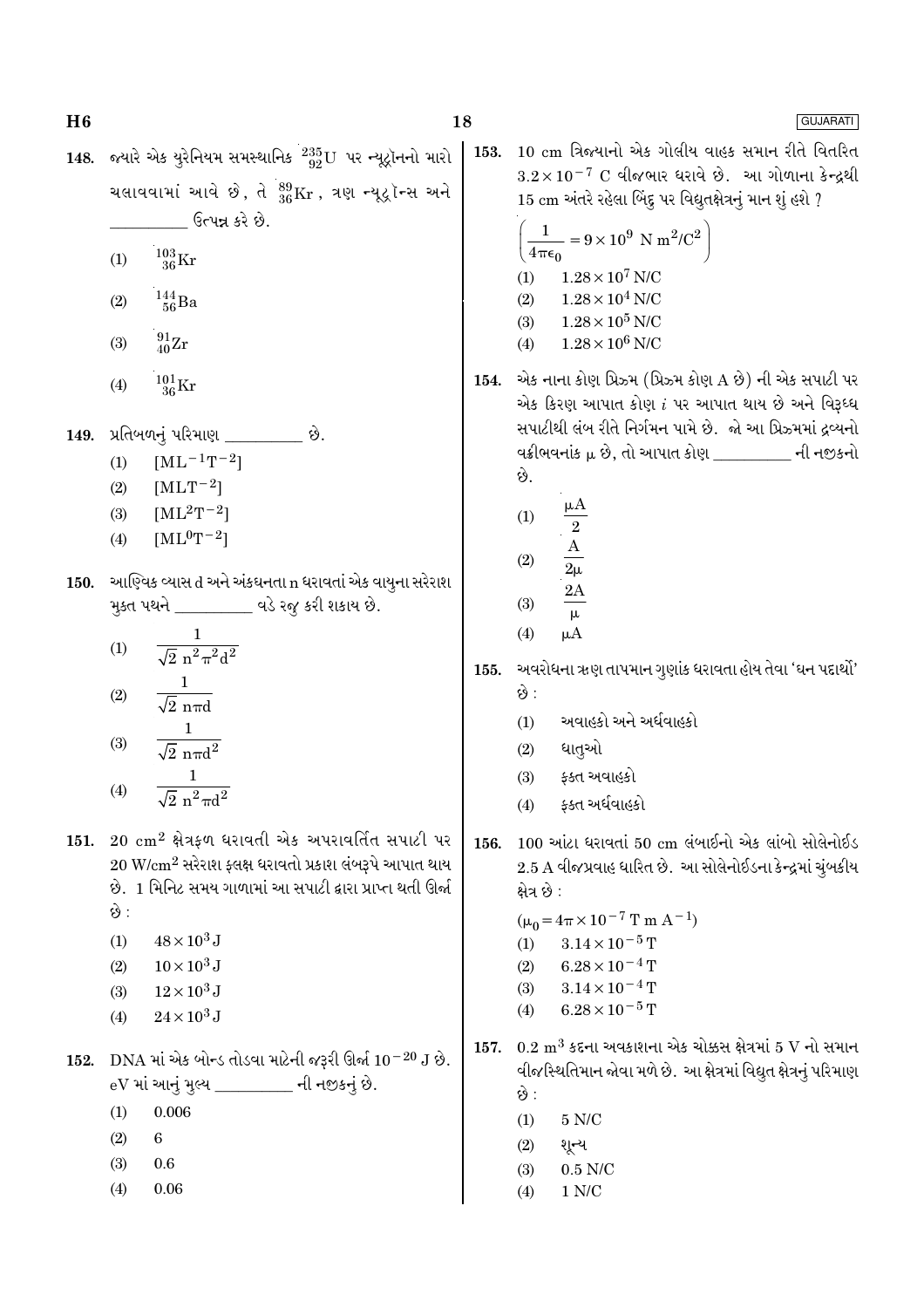એક આંતરપૃષ્ઠ માટે બ્રુસ્ટર કોણ  $i_h$  હોય છે : 158.

- $(1)$  $i_h = 90^{\circ}$
- $0^{\circ} < i_b < 30^{\circ}$  $(2)$
- $(3)$  $30^{\circ} < i_h < 45^{\circ}$
- $(4)$  $45^{\circ} < i_h < 90^{\circ}$

159. હવા માધ્યમ ધરાવતાં એક સમાંતર બાજુ કેપેસિટરનો કેપેસિટન્સ 6 µF છે. એક ડાયઈલેક્ટિક માધ્યમ ઉમેરતાં આ કેપેસિટન્સ 30 µF થાય છે. આ માધ્યમની પરમિટીવીટી છે  $(\epsilon_0 = 8.85 \times 10^{-12} \text{ C}^2 \text{ N}^{-1} \text{ m}^{-2})$ 

- $5.00 C^2 N^{-1} m^{-2}$  $(1)$
- $0.44 \times 10^{-13}$  C<sup>2</sup> N<sup>-1</sup> m<sup>-2</sup>  $(2)$
- $1.77 \times 10^{-12}$  C<sup>2</sup> N<sup>-1</sup> m<sup>-2</sup>  $(3)$
- $0.44 \times 10^{-10}$  C<sup>2</sup> N<sup>-1</sup> m<sup>-2</sup>  $(4)$
- 160. સરળ આવર્ત ગતિ કરતાં એક કણના સ્થાનાંતર અને પ્રવેગ વચ્ચેનો કળા તફાવત \_\_\_\_\_\_\_\_\_\_ છે.
	- શૂન્ય  $(1)$
	- $(2)$  $\pi$  rad
	- $rac{3\pi}{2}$  rad  $(3)$  $\frac{\pi}{2}$  rad  $(4)$
- 161.  $3 \times 10^{-10}$  Vm<sup>-1</sup> વિદ્યુતક્ષેત્રમાં એક વીજભારિત કણનો અપવહન-વેગ (drift velocity)  $7.5 \times 10^{-4}$  m s<sup>-1</sup> છે અને  $\rm m^2\,V^{-1}\,s^{-1}$  ગતિશીલતા (mobility) છે.
	- $2.25 \times 10^{-15}$  $(1)$
	- $2.25\times10^{15}$  $(2)$
	- $2.5\times10^6$  $(3)$
	- $2.5 \times 10^{-6}$  $(4)$

### 19





599 સસેપ્ટીબીલીટી ધરાવતો એક લોખંડના સળિયાને 163.  $1200\,\mathrm{A\,m^{-1}}$  ચૂંબકન ક્ષેત્ર આપવામાં આવે છે. આ સળિયાના **દવ્યની પરમિઆબીલીટી છે** :

 $(\mu_0 = 4\pi \times 10^{-7} \text{ T m A}^{-1})$ 

- $2.4\pi \times 10^{-7}$  T m A<sup>-1</sup>  $(1)$
- $2.4\pi \times 10^{-4}$  T m A<sup>-1</sup>  $(2)$
- $8.0 \times 10^{-5}$  T m A<sup>-1</sup>  $(3)$
- $2.4\pi \times 10^{-5}$  T m A<sup>-1</sup>  $(4)$
- અવગણ્ય દ્રવ્યમાન ધરાવતાં 1 m લંબાઈના એક જડ સળિયાના 164. બે છેડા પર અનુક્રમે 5 kg અને 10 kg દ્રવ્યમાનના કણો જોડેલ છે.

 $5~\rm{kg}$  ના કણથી આ તંત્રનું દ્રવ્યમાન કેન્દ્ર આશરે  $\_$ અંતર પર છે.

- $80 \text{ cm}$  $(1)$
- $(2)$  $33 \text{ cm}$
- $(3)$  $50\;{\rm cm}$
- 67 cm  $(4)$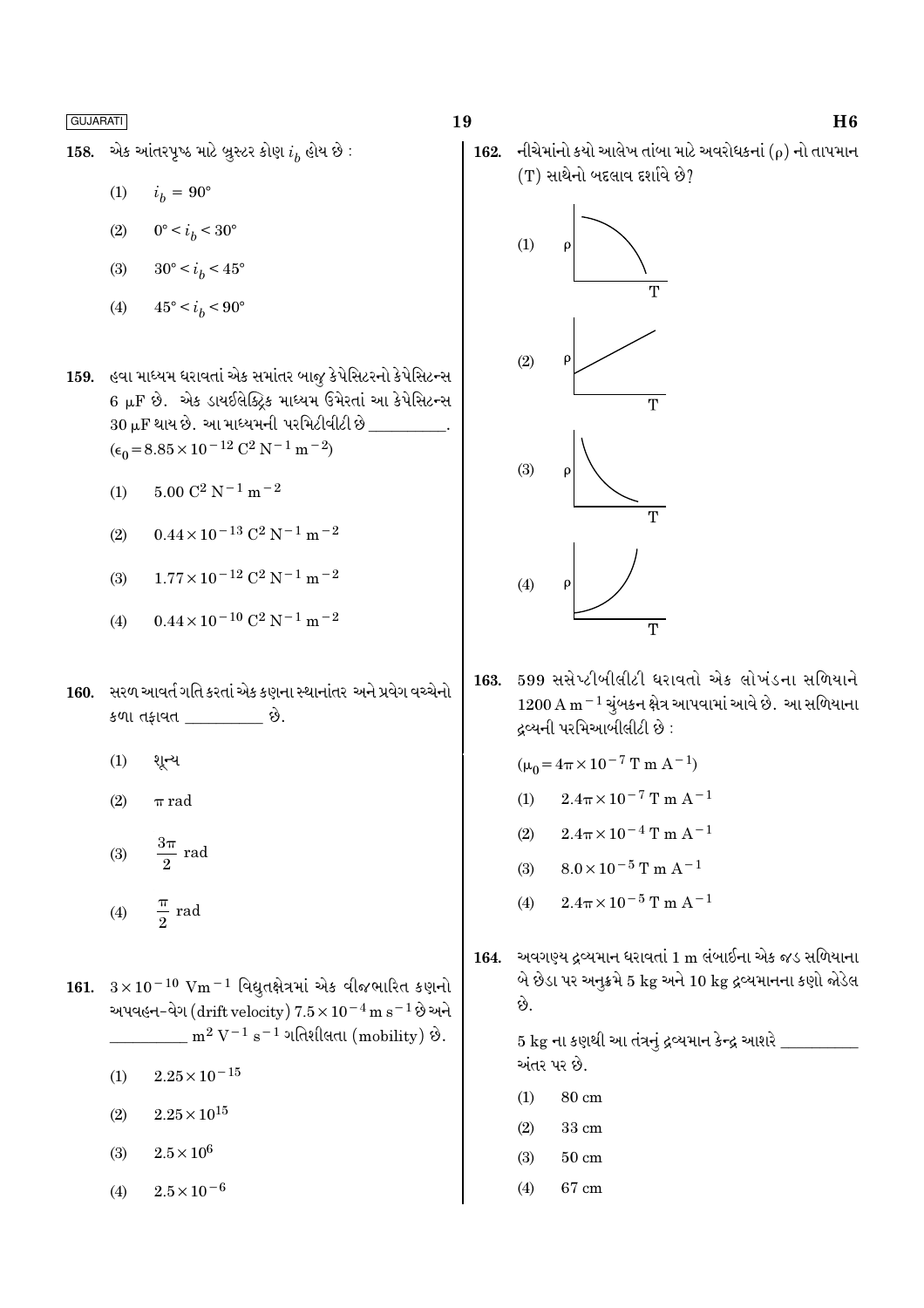20

- ટ્રાન્ઝિસ્ટર એક્શન માટે નીચેમાંથી કયું વિધાન સાચું છે? 165.
	- બેઝ ક્ષેત્ર ખુબજ પાતળું અને ઓછી માત્રામાં ડોપ  $(1)$ (અશુધ્ધિ) થયેલ હોવું જોઈએ.
	- બેઝ , એમિટર અને કલેક્ટર ક્ષેત્રોમાં ડોપિંગનું (અશુધ્ધિનું)  $(2)$ પ્રમાણ સરખું હોવું જોઈએ.
	- બેઝ, એમિટર અને કલેક્ટર ક્ષેત્રોનું કદ (size) સમાન  $(3)$ હોવું જોઈએ.
	- $(4)$ એમિટર જંક્શન અને કલેક્ટર જંક્શન બન્ને ફોર્વર્ડ બાયસ હોય છે.
- 166. એક કણ કે જેનો સ્થાન સદિશ  $\stackrel{\sim}{2}\stackrel{\sim}{k}$  m છે તેના પર ઉદ્દગમ બિંદુની સાપેક્ષે જ્યારે  $\stackrel{\frown}{3}$   $\stackrel{\frown}{N}$  બળ લાગે ત્યારનું ઘુર્ણનબળ (ટોર્ક) શોધો.
	- $(1)$  $6\hat{k}$  N m
	- $6\hat{i}$  N m  $(2)$
	- $6\stackrel{?}{i}$  N m  $(3)$
	- $-6i$  N m  $(4)$
- 167. એક અવરોધ માટે વર્ણ-સંકેત નીચે આપેલ છે :



આ અવરોધનું મુલ્ય અને સહ્યતા (tolerance) અનુક્રમે છે :

- $470 \Omega, 5\%$  $(1)$
- $(2)$  $470 \text{ k}\Omega, 5\%$
- $(3)$  $47 k\Omega, 10\%$
- $4.7 \text{ k}\Omega, 5\%$  $(4)$
- 168. એક ટાવરની ટોચ પરથી એક દડાને 20 m/s ના વેગથી શિરોલંબ દિશામાં નીચે તરફ ફેંકવામાં આવે છે. થોડાક સમય બાદ તે ભોંય તળિયાને 80 m/s ના વેગથી અથડાય છે. આ ટાવરની ઊંચાઈ

 $\vartheta$  \_\_\_\_\_\_\_\_\_\_\_. (g = 10 m/s<sup>2</sup>)

- $300 \text{ m}$  $(1)$
- 360 m  $(2)$
- $(3)$  $340<sub>m</sub>$
- $320<sub>m</sub>$  $(4)$

r-ત્રિજ્યા ધરાવતી એક કેપેલરી ટચૂબ (કેશનળી) ને પાણીમાં 169. ડુબાડતાં તેમાં h ઊંચાઈ જેટલું પાણી ચઢે છે.

આ કેશનળીમાંના પાણીનું દ્રવ્યમાન 5 g છે. 2r ત્રિજ્યા ધરાવતી અન્ય એક કેશનળીને પાણીમાં ડ્રબાડવામાં આવે છે. આ નળીમાં ઉપર ચઢતાં પાણીનું દળ છે:

- $20.0 g$  $(1)$
- $(2)$  $2.5 g$
- $(3)$  $5.0 g$
- $(4)$  $10.0<sub>g</sub>$
- $0.5~{\rm g}$  પદાર્થનું ઊર્જા તુલ્યાંક \_\_\_\_\_\_\_\_\_ છે. 170.
	- $0.5 \times 10^{13}$  J  $(1)$
	- $4.5 \times 10^{16}$  J  $(2)$
	- $4.5\times10^{13}\,\mathrm{J}$  $(3)$
	- $1.5 \times 10^{13}$  J  $(4)$
- 171. સમાન ક્ષમતા ધરાવતાં બે નળાકારો A અને B ને એક બીજા સાથે એક સ્ટોપ કૉક થી જોડેલ છે. A એક પ્રમાણભુત તાપમાન અને દબાણે એક આદર્શ વાયુ ધરાવે છે. B સંપૂર્ણ ખાલી છે. આ આખી પ્રણાલી ઉષ્મીય અવાહક છે. આ સ્ટોપ કૉકને અચાનક ખોલવામાં આવે છે. આ પ્રક્રિયા છે :
	- સમદ્દાબ  $(1)$
	- $(2)$ સમતાપી
	- સમોષ્મી  $(3)$
	- સમકદ  $(4)$
- 172. એક સ્ક્રુગેજની લઘુત્તમ માપ શક્તિ 0.01 mm છે અને તેની વર્તુળાકાર માપપટ્ટી પર 50 કાપાઓ છે.
	- આ સ્ક્રુ ગેજનો અંતરાલ (pitch) \_\_\_\_\_\_\_\_\_\_છે.
	- $1.0 \text{ mm}$  $(1)$
	- $(2)$  $0.01$  mm
	- $(3)$  $0.25$  mm
	- $0.5 \text{ mm}$  $(4)$
- યંગના ડબલ સ્લિટના પ્રયોગમાં, જો સૂસબ્ધ ઉદ્દગમો વચ્ચેનું અંતર 173. અડધું કરવામાં આવે અને પડદાનું સુસબ્ધ ઉદ્દગમોથી અંતર બમણું કરવામાં આવે, તો શલાકાની પહોળાઈ \_\_\_\_\_\_\_\_\_ થશે.
	- ચોથા ભાગની  $(1)$
	- બમણી  $(2)$
	- અડધી  $(3)$
	- ચાર ગણી  $(4)$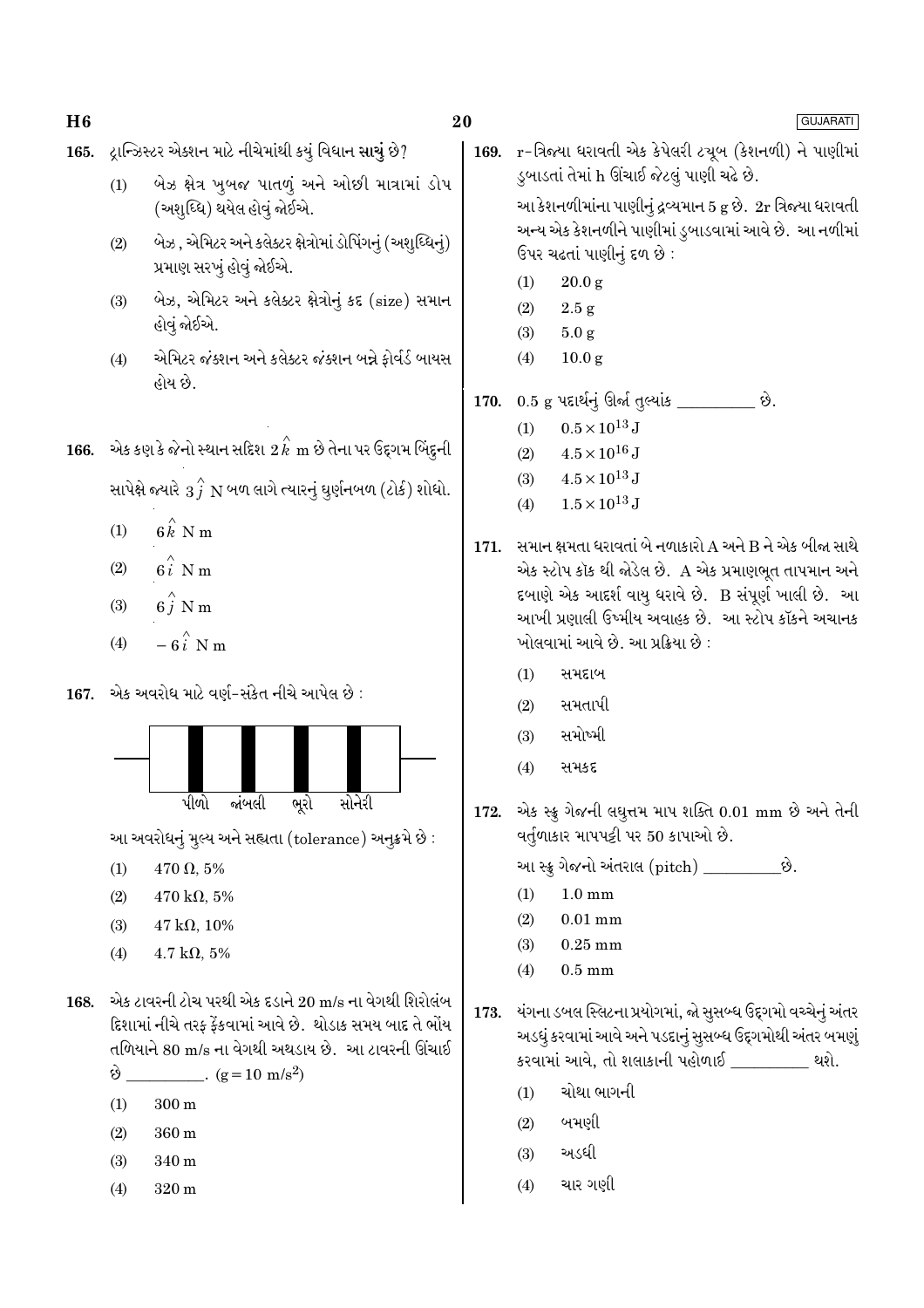એક પદાર્થનું પૃથ્વીની સપાટી પર વજન 72 N છે. 174.

> પૃથ્વીની ત્રિજ્યાનાં અડધી ઊંચાઈ પર, તેના પર કેટલું ગુરૂત્વાકર્ષણ બળ લાગે?

- $(1)$ 24 N
- $(2)$ 48 N
- 32 N  $(3)$
- $(4)$ 30 N

175. વિદ્યુતચુંબકીય તરંગની તીવ્રતામાં વિદ્યુતક્ષેત્ર અને ચુંબકીય ક્ષેત્ર ઘટકોનાં યોગદાનનો ગુણોત્તર \_ છે.  $(c =$  વિદ્યુતચુંબકીય તરંગની ઝડપ)

- $1 \cdot c^2$  $(1)$
- $(2)$  $c:1$
- $(3)$  $1:1$
- $1 : c$  $(4)$

176.  $r_1$  અને  $r_2$  ( $r_1$ =1.5  $r_2$ ) ત્રિજ્યાઓના તાંબાના બે ઘન ગોળાઓના તાપમાનમાં 1 K જેટલો વધારો કરવા જરૂરી ઉષ્માના જથ્થાનો ગુણોત્તર છે:

- $\overline{5}$  $(1)$  $\frac{1}{3}$  $\frac{27}{8}$  $(2)$  $\frac{9}{4}$   $\frac{3}{2}$  $(3)$
- $(4)$

એક શ્રેણી LCR પરિપથને ac વોલ્ટેજ ઉદૃગમ સાથે જોડેલ છે. 177. જ્યારે પરિપથમાંથી L ને દૂર કરવામાં આવે છે ત્યારે પ્રવાહ અને વોલ્ટેજ વચ્ચેનો કળા-તફાવત $\frac{\pi}{3}$  છે. જો તેના બદલે પરિપથમાંથી C ને દૂર કરવામાં આવે ત્યારે ફરીથી પ્રવાહ અને વોલ્ટેજ વચ્ચેનો કળા-તફાવત $\frac{\pi}{6}$  છે. આ પરિપથનો શક્તિગુણાંક (power factor)  $\Theta$ :  $(1)$  $-1.0$ 

- $(2)$ શૂન્ય
- $(3)$  $0.5$
- $(4)$  $1.0$

21

એક નળાકારમાં 249 kPa દબાણે અને 27°C તાપમાને હાઈડ્રોજન 178. વાયુ ભરેલ છે.

તેની ધનતા છે :  $(R = 8.3 J \text{ mol}^{-1} \text{ K}^{-1})$ 

- $0.02 \text{ kg/m}^3$  $(1)$
- $0.5 \text{ kg/m}^3$  $(2)$
- $0.2 \text{ kg/m}^3$  $(3)$
- $0.1 \text{ kg/m}^3$  $(4)$

L લંબાઈ અને A આડછેદનું ક્ષેત્રફળ ધરાવતો એક તાર એક જડ 179. આધારથી લટકે છે. જ્યારે તારના મુક્ત છેડા પર દ્રવ્યમાન M લટકાવવામાં આવે ત્યારે આ તારની લંબાઈ બદલાઈને  $L_1$  થાય છે, તો યંગ મોડચુલસનું સૂત્ર છે :

$$
(1) \qquad \frac{\text{MgL}}{\text{A(L}_1 - \text{L})}
$$

$$
(2) \qquad \frac{\text{MgL}_1}{\text{AL}}
$$

$$
\begin{array}{rcl}\n\text{(3)} & \frac{\text{Mg}(L_1 - L)}{\text{AL}} \\
\text{(4)} & \frac{\text{Mg}L}{\text{AL}}\n\end{array}
$$

 $(4)$  $AL_1$ 

નીચેનામાંથી કોના એક માટે બોહર મૉડેલ માન્ય **નથી** ? 180.

- એકધા આયનિત નિયોન પરમાણું (Ne  $^+$ )  $(1)$
- $(2)$ હાઈડ્રોજન પરમાણું
- એકધા આયનિત હિલીયમ પરમાણું  $(He<sup>+</sup>)$  $(3)$
- ડચૂટેરોન પરમાણું  $(4)$

 $-0.00 -$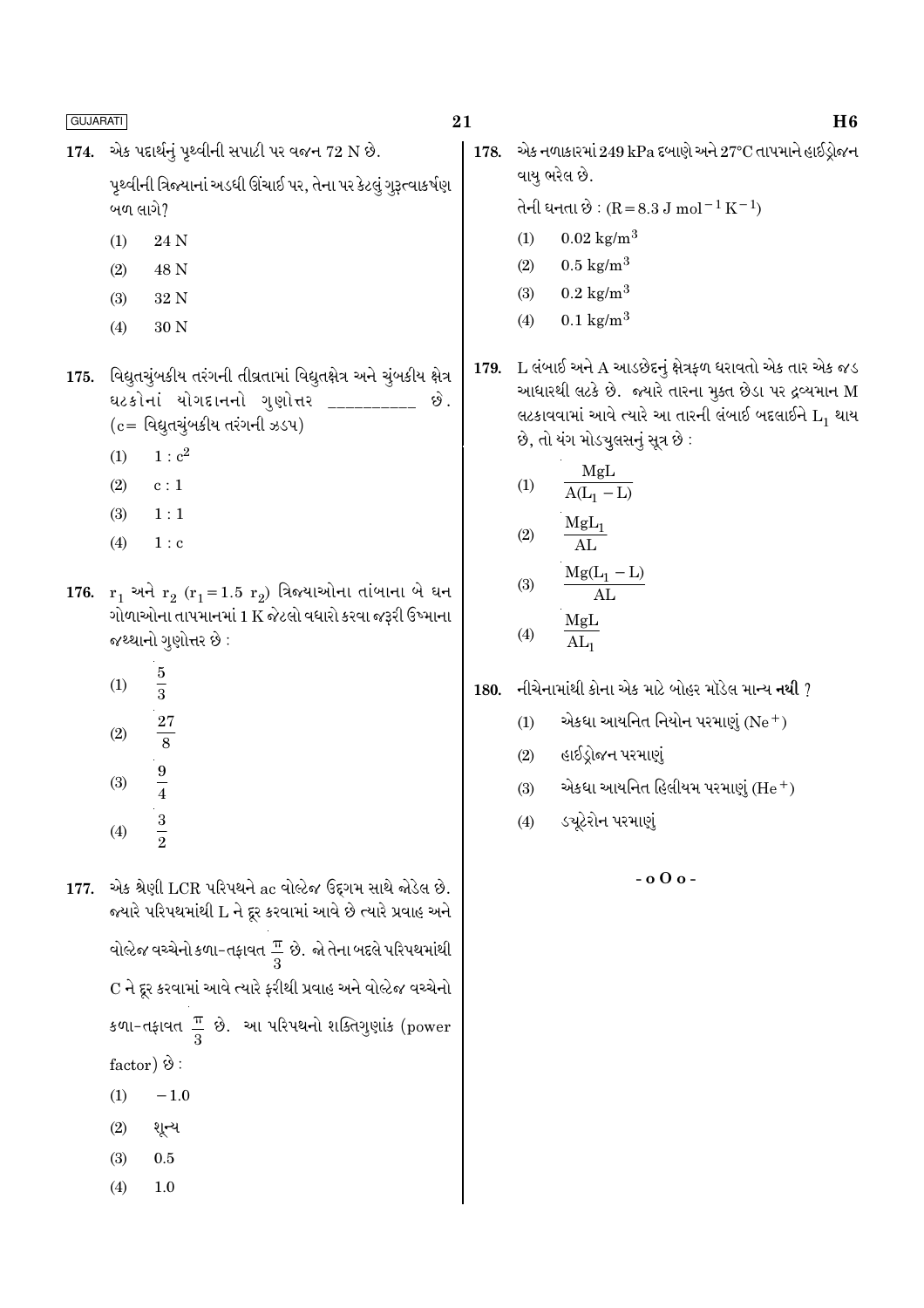# Space For Rough Work / રફ કાર્યનું સ્થાન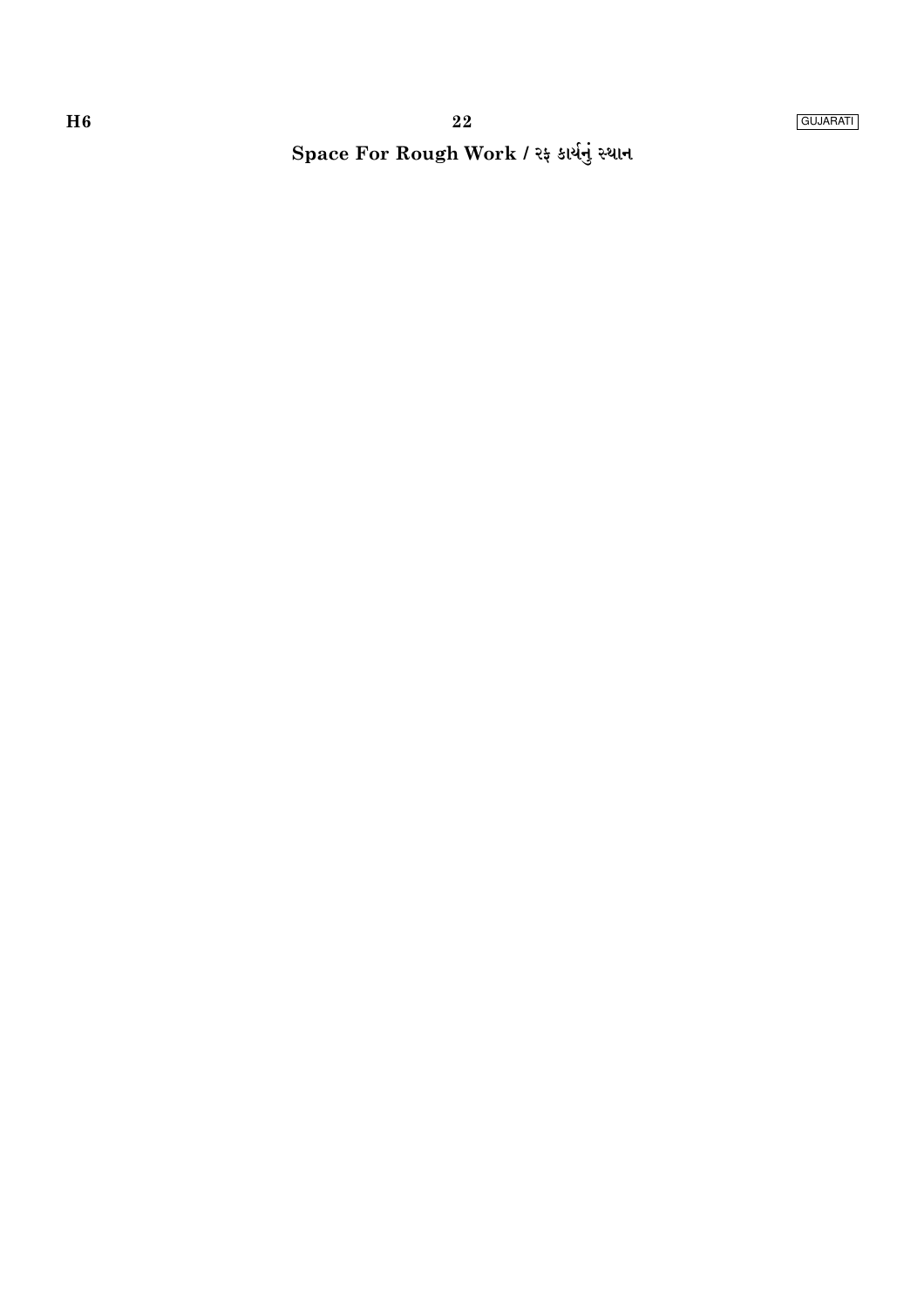Space For Rough Work / રફ કાર્યનું સ્થાન